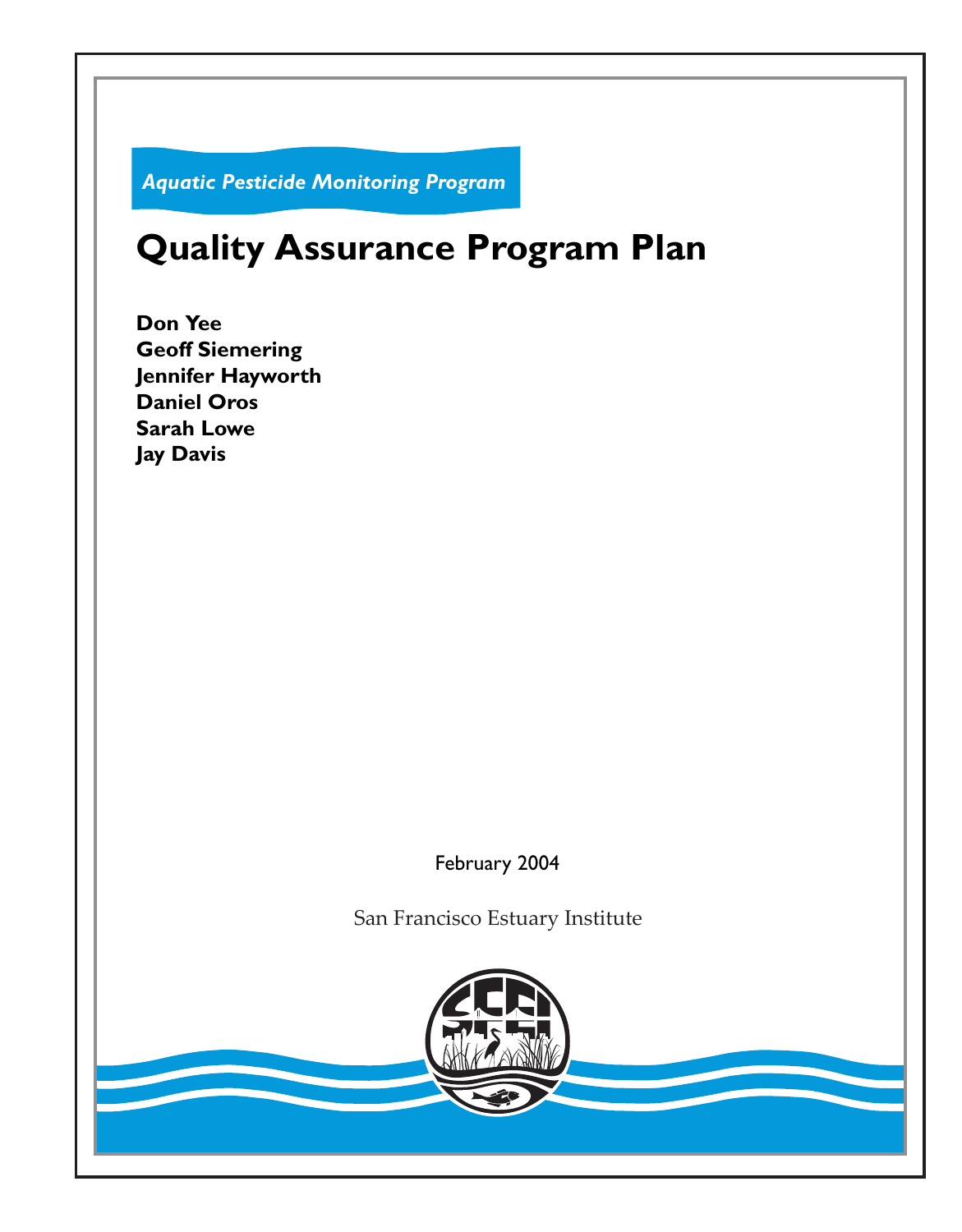This report should be cited as:

**Yee, D., Siemering, G., Hayworth, J., Oros, D., Lowe, S., and Davis, J., 2004.** Aquatic Pesticide Monitoring Program Quality Assurance Program Plan. San Francisco Estuary Institute, Oakland, CA.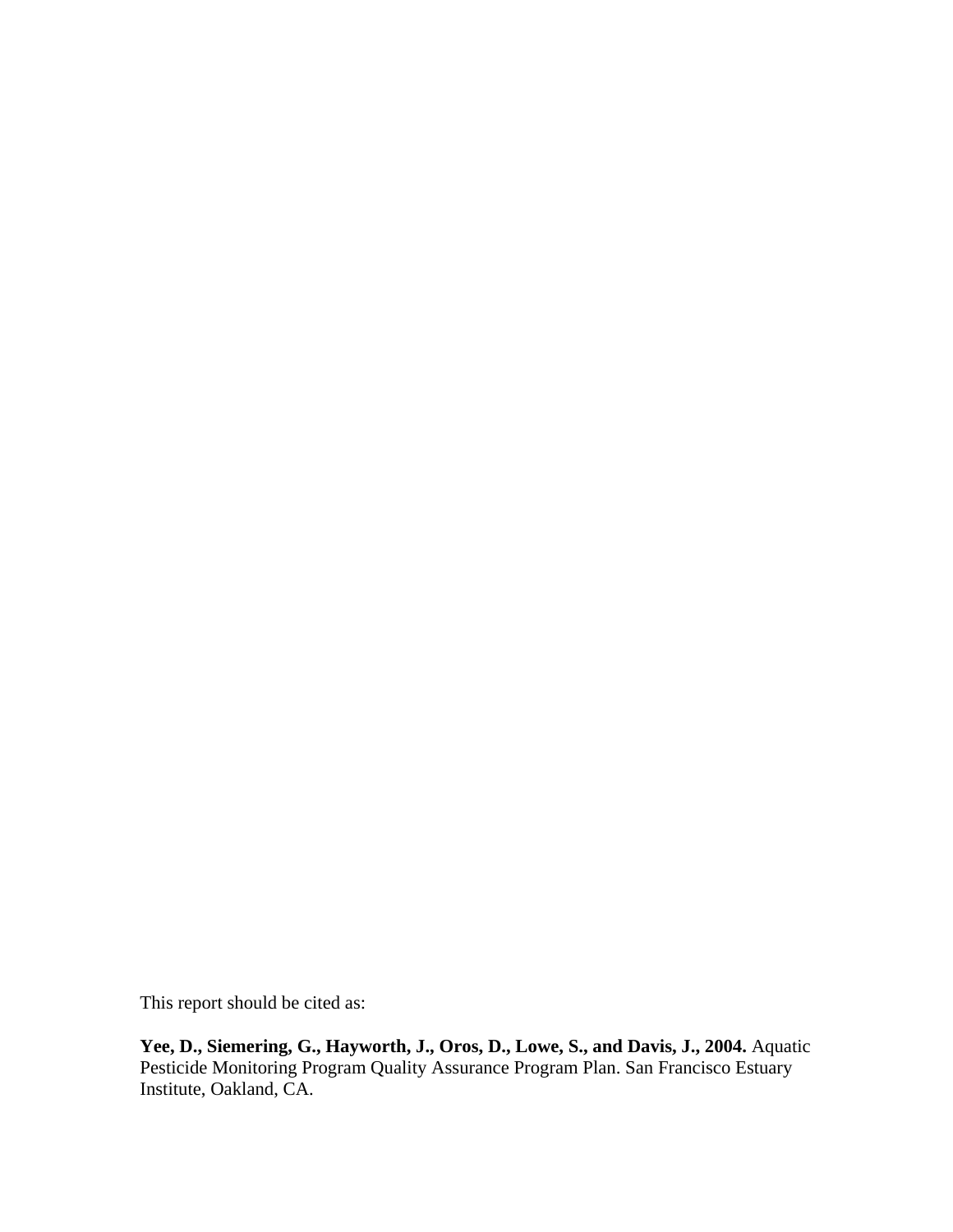# **Aquatic Pesticides Monitoring Program Quality Assurance Program Plan**

**Prepared by** 

**Don Yee, Geoff Siemering, Jennifer Hayworth, Daniel Oros, Sarah Lowe, and Jay Davis of the San Francisco Estuary Institute** 

> **For the Aquatic Pesticide Monitoring Program**



San Francisco Estuary Institute 7770 Pardee Lane, 2nd Floor Oakland, CA 94621

February 2004

 $\mathcal{L}_\text{max}$  , and the contribution of the contribution of  $\mathcal{L}_\text{max}$  , and the contribution of  $\mathcal{L}_\text{max}$ 

 $\mathcal{L}_\text{max}$  , and the contribution of the contribution of  $\mathcal{L}_\text{max}$  , and the contribution of  $\mathcal{L}_\text{max}$ 

Geoff Siemering date **Donald Yee** date date Program Manager QA Officer

For approval of only sample analysis activities in this QAPP :

EPA Region 9 Project Officer EPA Region 9 QA Office Manager

Ms. Kathleen Goforth date Vance S. Fong, P.E. date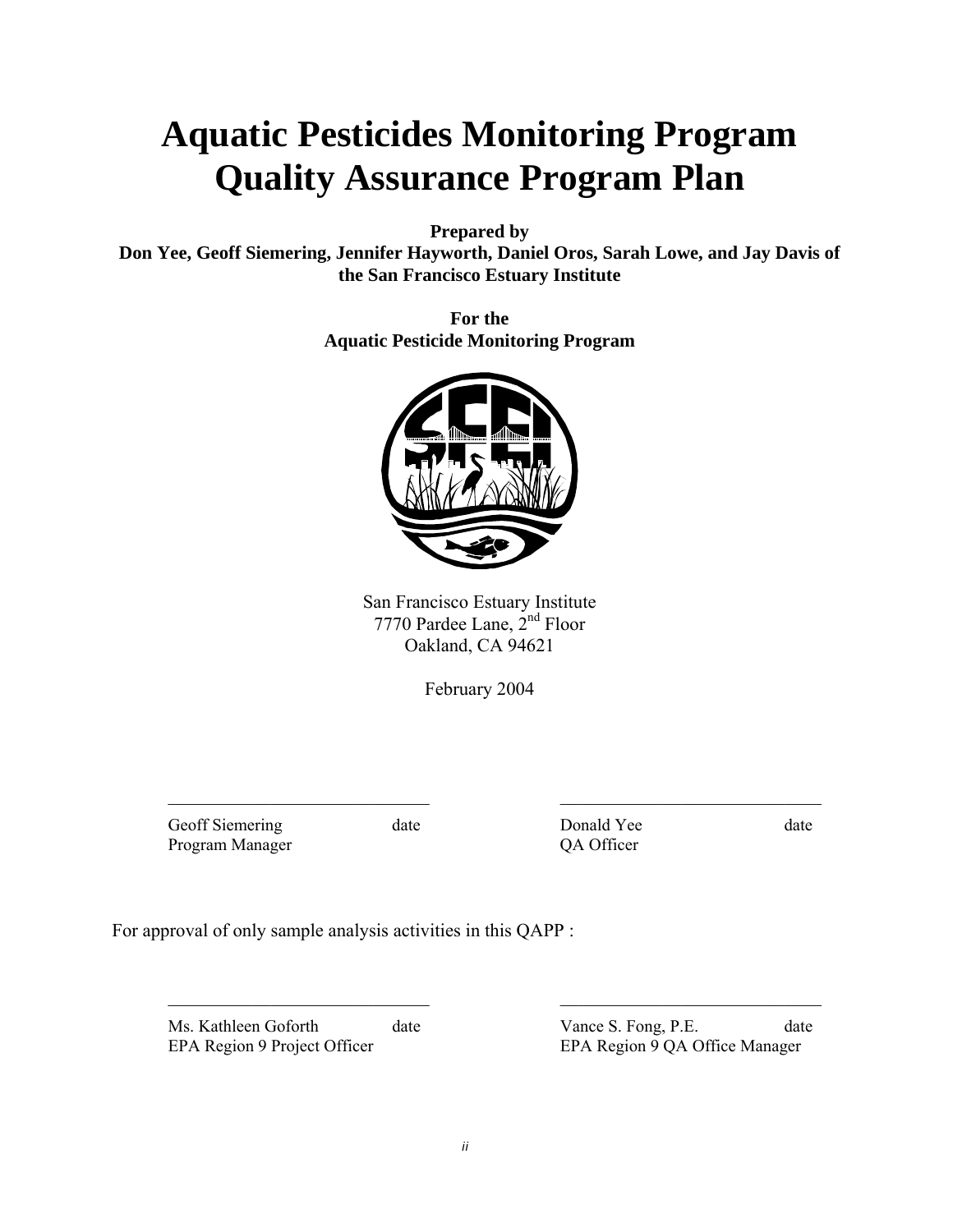# **ACKNOWLEDGMENTS**

We are grateful to the following individuals for their contributions: Andy Gunther, Applied Marine Sciences; Genine Scelfo, University of California, Santa Cruz-Trace Metals Laboratory; Walter Jarman, University of Utah Energy & Geoscience Institute-Trace Organics Laboratory; and David Crane, California Department of Fish and Game- Water Pollution Control Laboratory.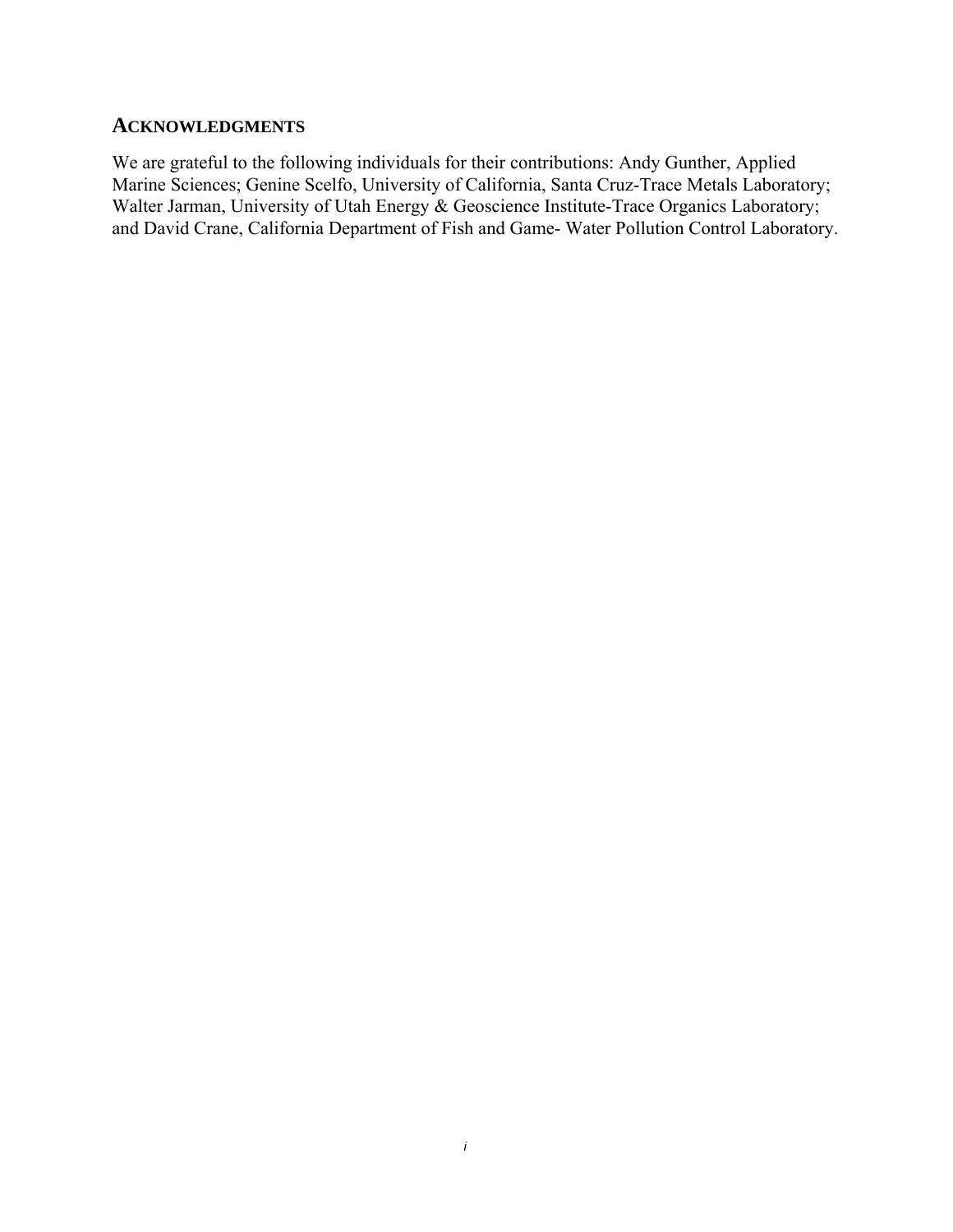# **TABLE OF CONTENTS**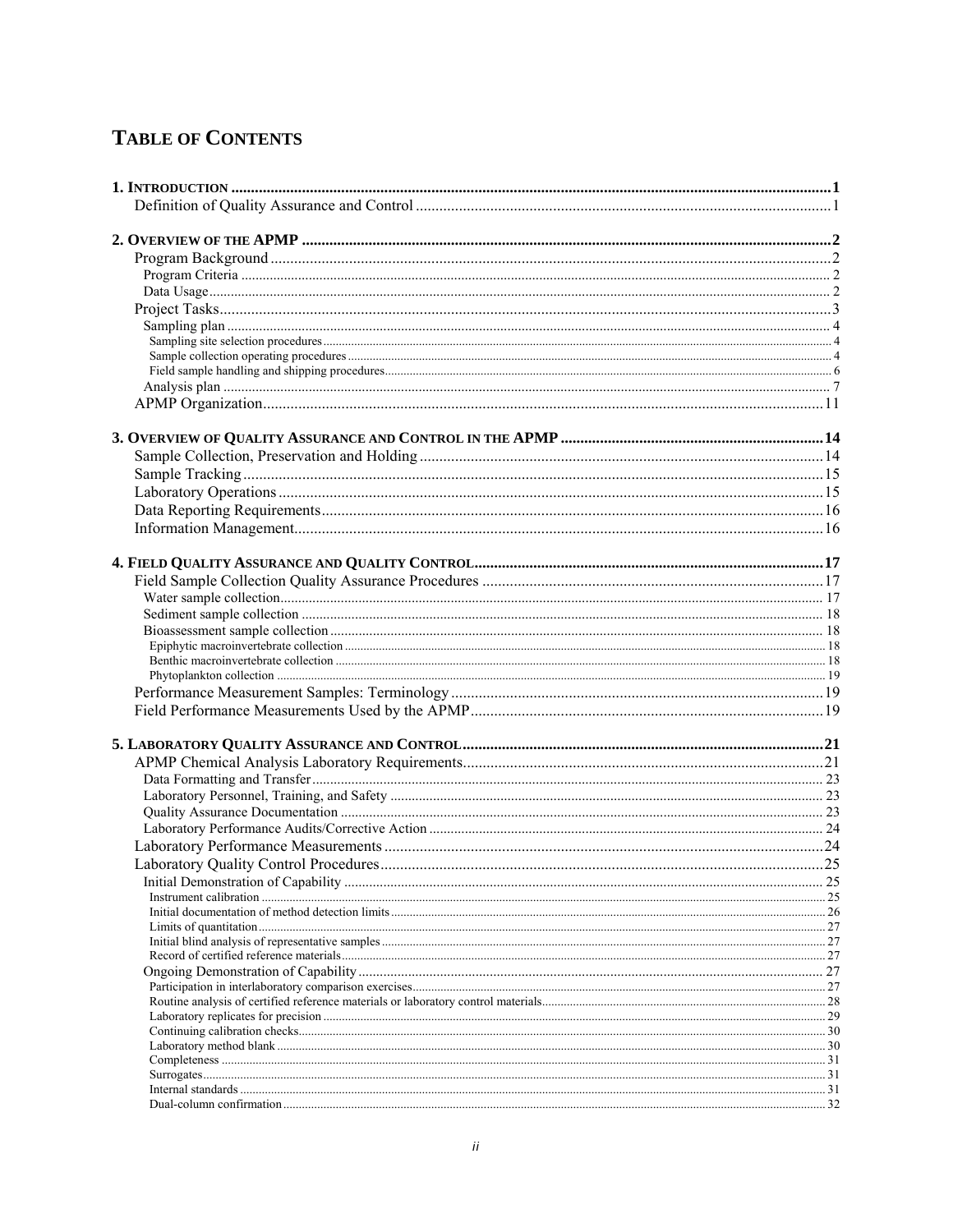| Turbidity meters should be calibrated monthly. Samples to be analyzed for turbidity are acclimated to room temperature in the dark prior<br>to measurement. Replicate measurements are made on one per twenty samples, a minimum of one per analysis batch. The precision |  |
|---------------------------------------------------------------------------------------------------------------------------------------------------------------------------------------------------------------------------------------------------------------------------|--|
|                                                                                                                                                                                                                                                                           |  |
|                                                                                                                                                                                                                                                                           |  |
|                                                                                                                                                                                                                                                                           |  |
|                                                                                                                                                                                                                                                                           |  |
|                                                                                                                                                                                                                                                                           |  |
|                                                                                                                                                                                                                                                                           |  |
|                                                                                                                                                                                                                                                                           |  |
|                                                                                                                                                                                                                                                                           |  |
|                                                                                                                                                                                                                                                                           |  |
|                                                                                                                                                                                                                                                                           |  |
|                                                                                                                                                                                                                                                                           |  |
|                                                                                                                                                                                                                                                                           |  |
|                                                                                                                                                                                                                                                                           |  |
|                                                                                                                                                                                                                                                                           |  |
|                                                                                                                                                                                                                                                                           |  |
|                                                                                                                                                                                                                                                                           |  |
|                                                                                                                                                                                                                                                                           |  |
|                                                                                                                                                                                                                                                                           |  |
|                                                                                                                                                                                                                                                                           |  |
|                                                                                                                                                                                                                                                                           |  |

# **LIST OF TABLES**

| Table 11. SEDIMENT AND TISSUE: Quality control criteria for analysis of cognates (total organic carbon, total |  |
|---------------------------------------------------------------------------------------------------------------|--|
|                                                                                                               |  |
|                                                                                                               |  |
|                                                                                                               |  |
|                                                                                                               |  |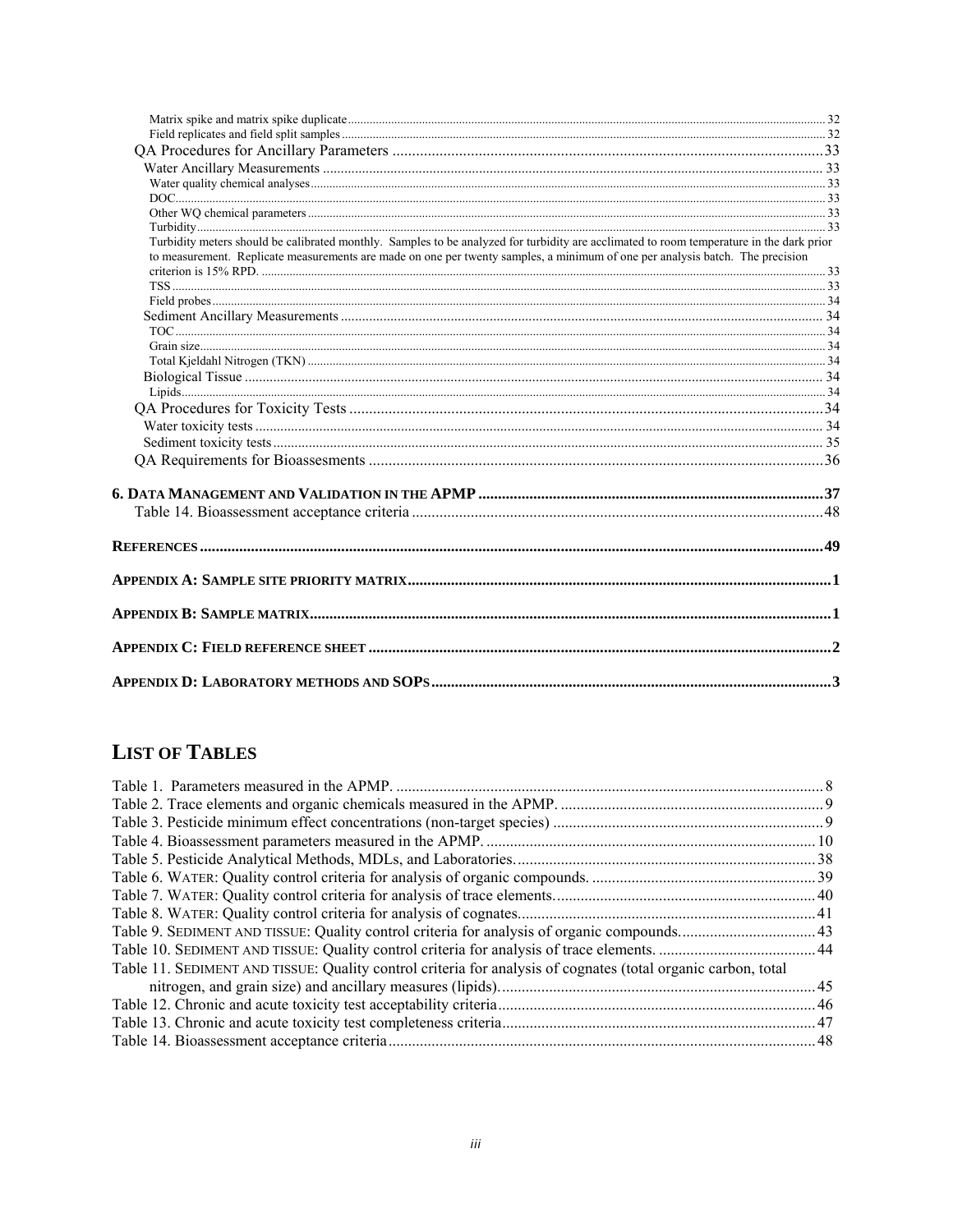| APMP         | <b>Aquatic Pesticides Monitoring Program</b>                                    |
|--------------|---------------------------------------------------------------------------------|
| <b>ASTM</b>  | American Society of Testing and Materials                                       |
| <b>BPTCP</b> | Bay Protection and Toxic Cleanup Program                                        |
| Chla         | Chlorophyll a                                                                   |
| <b>COC</b>   | Chain of Custody                                                                |
| <b>CRM</b>   | Certified Reference Material                                                    |
| <b>DOC</b>   | Dissolved Organic Carbon                                                        |
| DO           | Dissolved Oxygen                                                                |
| <b>DQC</b>   | Data Quality Criteria                                                           |
| $EC_{50}$    | Effect Concentration of Pesticide that produces a specific measurable effect in |
|              | 50% of the test organisms within stated study time                              |
| EPA          | <b>Environmental Protection Agency</b>                                          |
| <b>ELAP</b>  | <b>Environmental Laboratory Accreditation Program</b>                           |
| <b>ELISA</b> | Enzyme-Linked Immunosorbent Assay                                               |
| <b>FIFRA</b> | Federal Insecticide, Fungicide, and Rodenticide Act                             |
| GC           | Gas Chromatography                                                              |
| GC-ECD       | Gas Chromatography-Electron Capture Detection                                   |
| <b>GLP</b>   | <b>Good Laboratory Practice</b>                                                 |
| <b>GPS</b>   | Global Positioning System                                                       |
| $LC_{50}$    | Concentration at which a toxicant is lethal to 50% of test organisms            |
| <b>LCM</b>   | <b>Laboratory Control Material</b>                                              |
| <b>LOEC</b>  | Lowest Observable Effects Concentration                                         |
| LOQ          | Limit of Quantitation                                                           |
| MDL          | <b>Method Detection Limits</b>                                                  |
| MS           | Matrix Spike                                                                    |
| <b>MSD</b>   | Matrix Spike Duplicate                                                          |
| <b>NELAP</b> | National Environmental Laboratory Accreditation Program                         |
| <b>NIST</b>  | National Institute of Standards and Technology                                  |
| <b>NOAA</b>  | National Oceanic and Atmospheric Administration                                 |
| <b>NOEC</b>  | No Observable Effect Concentration                                              |
| <b>NPDES</b> | National Pollutant Discharge Elimination System                                 |
| <b>NRCC</b>  | National Research Council Canada                                                |
| NS&T         | National Status and Trends Program                                              |
| <b>OSHA</b>  | Occupational Safety and Health Administration                                   |
| <b>ORP</b>   | <b>Oxidation Reduction Potential</b>                                            |
| <b>PMSD</b>  | Percent Minimum Significant Difference                                          |
| QA/QC        | <b>Quality Assurance/Quality Control</b>                                        |
| QAPP         | <b>Quality Assurance Program Plan</b>                                           |
| <b>RSD</b>   | <b>Relative Standard Deviation</b>                                              |
| <b>SFEI</b>  | San Francisco Estuary Institute                                                 |
| <b>SOP</b>   | <b>Standard Operating Procedure</b>                                             |
| <b>STDEV</b> | <b>Standard Deviation</b>                                                       |
| <b>SWRCB</b> | <b>State Water Resources Control Board</b>                                      |
| <b>TOC</b>   | <b>Total Organic Carbon</b>                                                     |
| <b>TSS</b>   | <b>Total Suspended Solids</b>                                                   |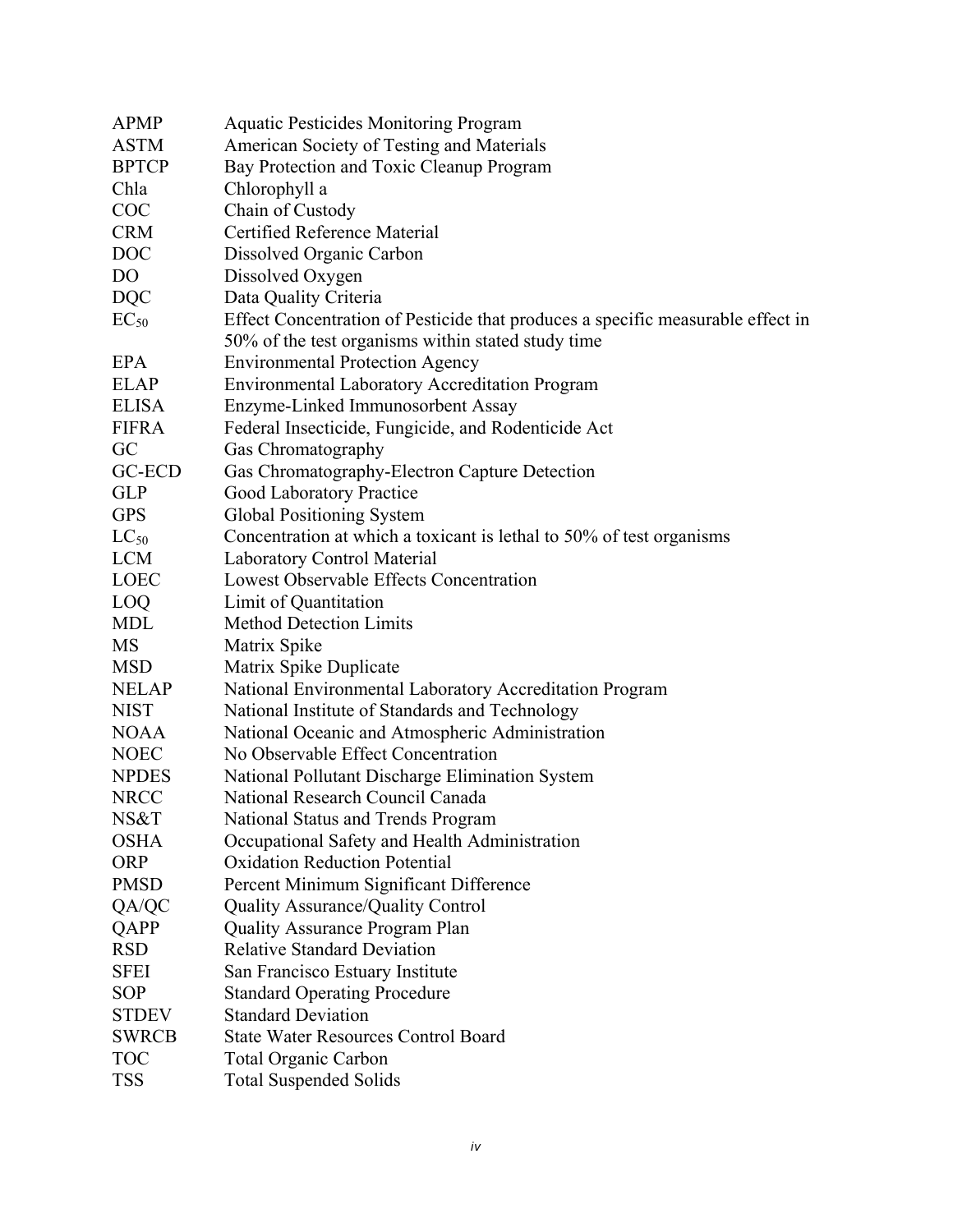## **1. INTRODUCTION**

This document presents the Aquatic Pesticide Monitoring Program (APMP) quality assurance and quality control (QA/QC) protocols and requirements for contract laboratories. It includes:

- A summary of the APMP and its organization.
- An overview of quality assurance and control in the APMP.
- Quality assurance and control measures in the field.
- Quality assurance and control measures in the laboratory.

Much of the guidance provided in this document is based on protocols developed for the Bay Protection and Toxic Cleanup Program (BPTCP), U.S. EPA's Puget Sound Estuary Program, National Oceanic and Atmospheric Administration's (NOAA) National Status and Trends (NS&T) Program, and U.S. EPA, Office of Water. Many other individual research and monitoring programs also provided guidance for this document. Detailed descriptions of field and laboratory methods are available through the San Francisco Estuary Institute (SFEI).

#### **Definition of Quality Assurance and Control**

Ideally, a monitoring program is based on specific management questions that lead to the formulation of quantitative measurement endpoints. These measurement endpoints are used to develop data quality criteria (DQCs) and performance standards based on realistic confidence and certainty levels. The analysis of samples requires specific guidance from policy makers and environmental managers identifying the desired uses of the data are. Conversely, the scientific defensibility of environmental management decisions depends in part on the sensitivity of the measurement system and the levels of confidence and certainty in the data. The purpose of this document is to maximize the probability that environmental data collected by the APMP will meet the expectations of the data users. The DQCs outlined in this document are intended to ensure, to the greatest extent possible, that the data truly represent conditions in the environment with negligible artifacts due to sample collection and processing.

The APMP quality assurance and control system was designed to accommodate evolving information needs by the data users within the constraints of the best available sampling and analytical methodologies. The acceptable or unavoidable variability that is introduced through the sampling and measurement system, as well as the desired sensitivity levels that allow quantitative comparisons to receiving water quality criteria, are reflected in the APMP DQCs expressed in terms of accuracy, precision, completeness, and method detection limit requirements. The DQCs for the APMP were established based on instrument manufacturers' specifications, scientific experience, and historical data. Individual contract laboratories are given the greatest degree of flexibility in their analytical procedures, as long as they can demonstrate that DQCs are being met and that data comparability between laboratories and analytical matrices are documented.

Quality control can also be described as a system that accounts for and quantifies as many potential measurement errors as possible in order to evaluate the uncertainties associated with any given measurement. Errors that influence environmental measurements can be introduced in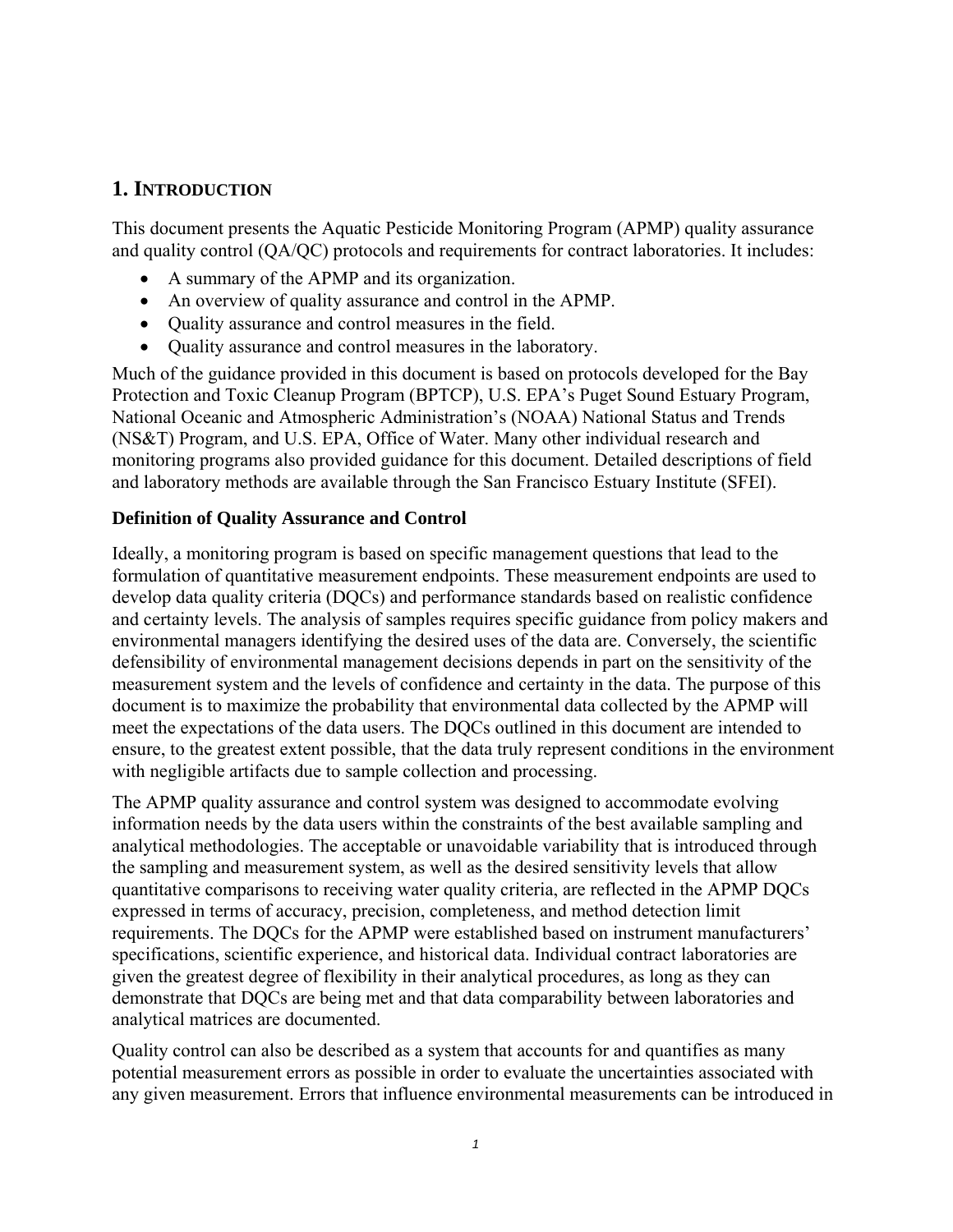the field, during shipment, and in the laboratory. The following are some examples of field and laboratory contamination sources that may need to be taken into account when evaluating sample data quality:

- A. Field
	- Sample storage and shipping containers
	- Sample equipment (tubing, pumps)
	- Ship/Boat (exhaust, metal surfaces, lubricants)
	- Personnel (dirty hands, general carelessness)
	- Atmospheric deposition
	- Preservatives
- B. Laboratory
	- Atmospheric deposition
	- Personnel
	- Chemical contamination from extraction and/or preparation steps
	- Analytical instruments and equipment (tubing, corrosion, etc.)
	- Reagents
	- Containers
	- Transfer equipment (vials, syringes, etc.)

# **2. OVERVIEW OF THE APMP**

#### **Program Background**

The APMP began in 2002 and is funded by the California State Water Resources Control Board (SWRCB). The APMP was formed as a result of the Talent decision by the U.S. Ninth Circuit Court of Appeals that registration and labeling of aquatic pesticides under the federal pesticide law (Federal Insecticide, Fungicide, and Rodenticide Act, or FIFRA) does not preclude the requirement to obtain coverage under a National Pollutant Discharge Elimination System (NPDES) permit prior to discharging such pesticides into waters of the Unites States. Following the ruling, the SWRCB now requires a permit for the discharge of aquatic pesticides. Public entities that are covered by this permit include irrigation districts, municipal water supply districts, and mosquito vector control districts. The SFEI, as the entity designated to implement the APMP, is administering the program under contract to the SWRCB.

#### **Program Criteria**

The criteria of the Aquatic Pesticide Monitoring Program are to implement comprehensive monitoring and special studies to evaluate the environmental quality impacts associated with the application of aquatic pesticides and to explore less toxic (non-chemical) alternatives to the use of aquatic pesticides. This will include providing funds for demonstration projects to document promising non-chemical control methods. The primary focus shall be to provide information to the SWRCB and the Regional Water Quality Control Boards (RWQCBs) to enable SWRCB and RWQCBs to choose appropriate sampling methods and develop environmental quality criteria for effective regulation of discharges of aquatic pesticides to surface waters.

#### **Data Usage**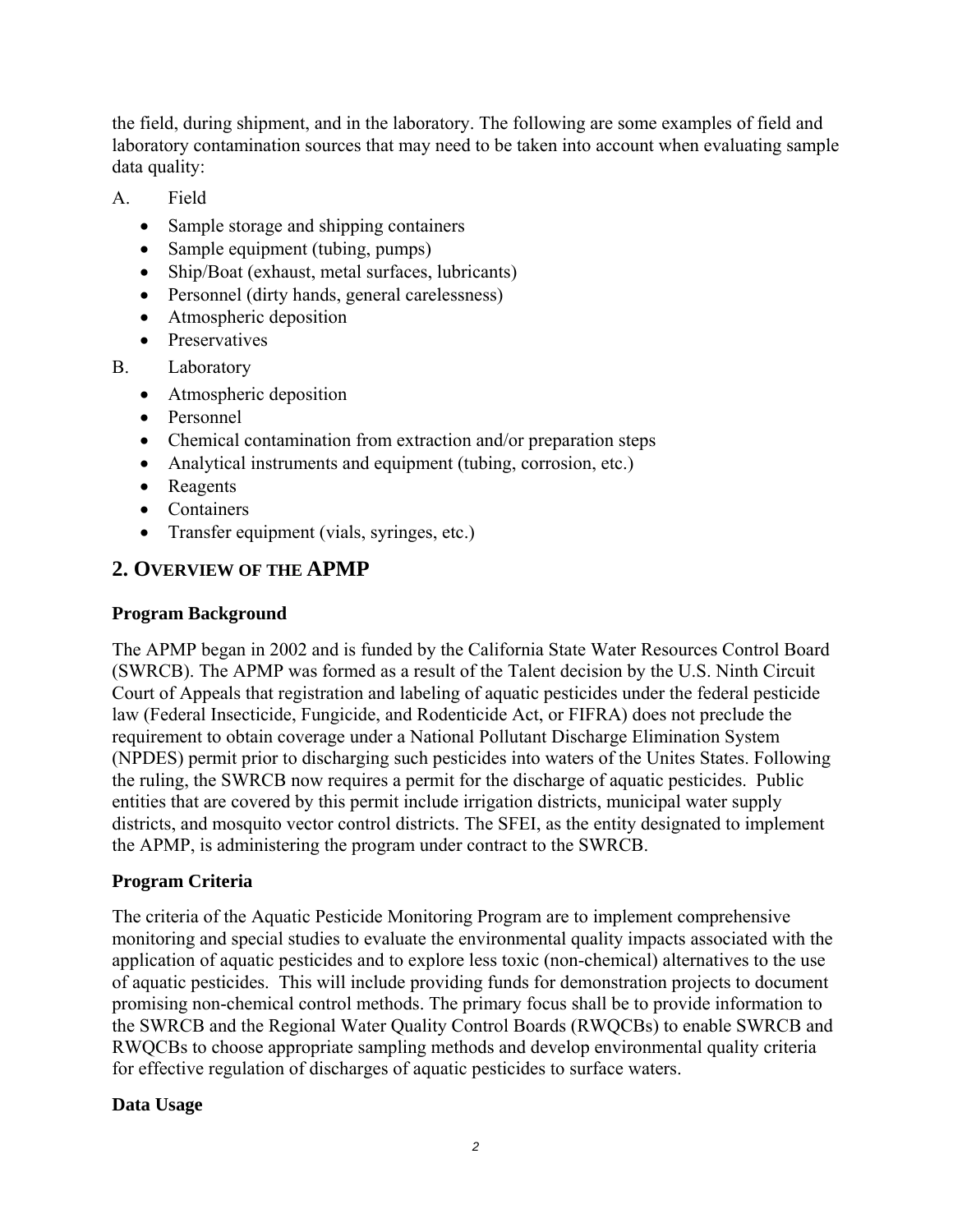Data from this program are made available for scientific research, environmental management purposes, and public awareness. Specific management questions to be addressed by this monitoring program are listed below:

- Are the selected analytical and sample collection methods sufficient to measure aquatic pesticides in the environment:
	- o at concentrations allowing differentiation between "background" levels and those typically encountered in the environment following use at common or recommended application rates?
	- o at or below the minimum concentrations which might be expected to impact resident biota and other non-target species?
- What spatial and temporal distribution of sampling is needed to determine the extent and persistence of aquatic pesticides after their release into treated water bodies?
- What other water and sediment quality parameters should be measured to better understand and predict environmental distribution and persistence of aquatic pesticides and their effects on non-target species?
- Do aquatic pesticides bioaccumulate in organisms?
- Are there measurable effects (compared to untreated control sites) on resident organisms or populations that indicate an impact of aquatic pesticides?
- Are there sufficient data to support development of appropriate water, sediment, and tissue quality criteria and guidelines?
- How effectively do non-chemical methods control target aquatic pests?
- How do non-chemical control methods impact water quality and non-target species?
- How do non-chemical control impacts compare with those of chemical control methods?

# **Project Tasks**

In order to answer the management questions posed, APMP will use a triad sampling approach as recommended by the EPA (Barbour 1999), that will entail the simultaneous collection of chemistry, toxicity, and biological assessment data. Areas to which aquatic pesticides are applied will be monitored pre- and post-treatment for the following:

- Pesticide concentrations and water quality characteristics in water samples.
- Pesticide concentrations and sediment quality parameters (for pesticides suspected to partition to sediments and persist in the environment).
- Pesticide concentrations in organisms (resident fish and bivalves sampled for pesticides suspected to bioaccumulate).
- Population level impacts of the pesticides measured through community surveys of non-target plants and animals.

Non-chemical control methods will be similarly examined for:

• Impacts on water quality parameters.

Potential impacts of aquatic pesticides on beneficial uses will be examined in the laboratory via:

• Biochemical and/or physiological testing on a range of organisms for sublethal effects including reduced reproduction and growth.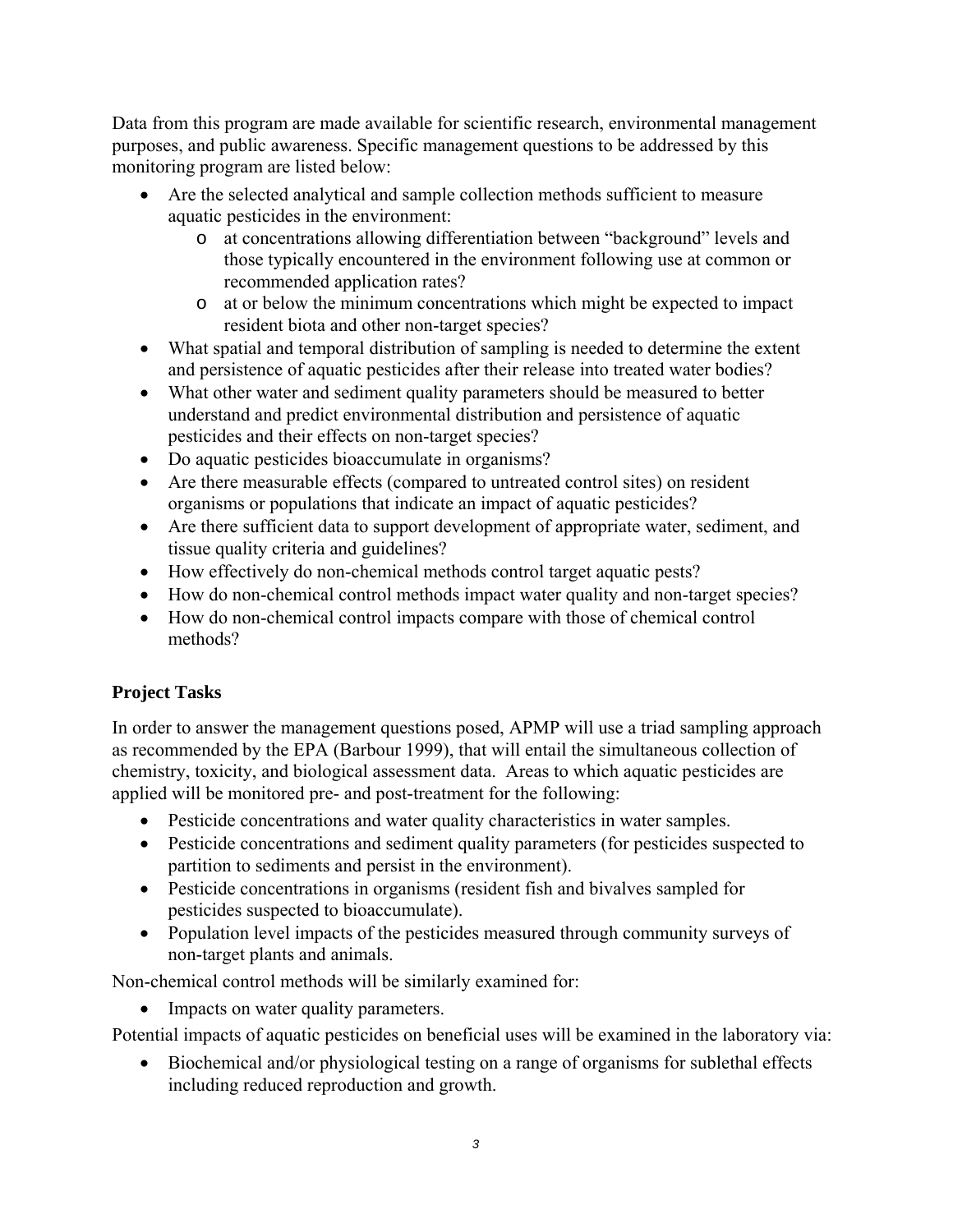It is anticipated that it will require multiple years of effort to obtain adequate data to inform regulatory development and other environmental management actions.

#### **Sampling plan**

Sampling sites will be selected from throughout the state with the intention of covering sufficient geographical areas and different end uses to provide a distribution of the range of aquatic environments and different types of pesticides that are applied. Sites will generally be visited prior to and multiple times following pesticide applications. Some sites will be revisited on subsequent reapplications of pesticide to evaluate potential cumulative effects. The scope of the program currently is not sufficient to cover all aquatic pesticide use categories in all regions of the state, but the primary objective of the program is to serve as a demonstration for the development and evaluation of more comprehensive statewide monitoring schemes and establishment of appropriate water quality criteria for aquatic pesticides. Sites will be monitored during the period from July 2002 to October 2004.

#### *Sampling site selection procedures*

- 1. Sites will be selected according to the Site Priority Matrix (Appendix A).
- 2. Within sites, representative sampling stations will be selected based on field site reconnaissance within the area targeted for pesticide application. Where possible, an analogous untreated reference site will be located at the site as well. The number of stations and frequency of collection for each metric will be performed according to the Sample Matrix (Appendix B). Field reconnaissance will be conducted by the APMP Field Manager and pesticide applicator personnel prior to pesticide application. Representative stations will be selected by the following factors:
	- a. In areas where normal pesticide application could and/or does occur
	- b. In areas where sampling is logistically possible and practical (boat access, property access, appropriate water and/or sediment depth)
	- c. In areas where anthropogenic inputs or natural disruptions are minimized

### *Sample collection operating procedures*

For Freshwater Sampling Locations:

- 1. Each station will be predetermined from field reconnaissance and generally located on a map. Once in the field, locate general area of stations, assign GPS coordinates to each station using a hand-held global positioning system (GPS), and then confirm station location on a map.
- 2. At each station: complete the Physical Habitat Quality Field Form for either lentic or lotic systems (located in the field binder) to document site characteristics and land use. Review the information with all field technicians after sampling for accuracy and completeness.
- 3. Complete the top portion of the Field Data Sheet (located in the field binder) with station ID, date, time, station depth, weather conditions, water color/clarity, latitude, longitude, EPE, and tidal cycle (if applicable). Note flow rate, flow diversions, flow volumes, anthropogenic impacts, wildlife presence, and anything else worth noting. Draw profiles of the water body from both aerial and cross-section views.
- 4. Sample Containers: Samples containers will either be provided by contract laboratories or by project staff according to contract specifications. Bottles will be labeled prior to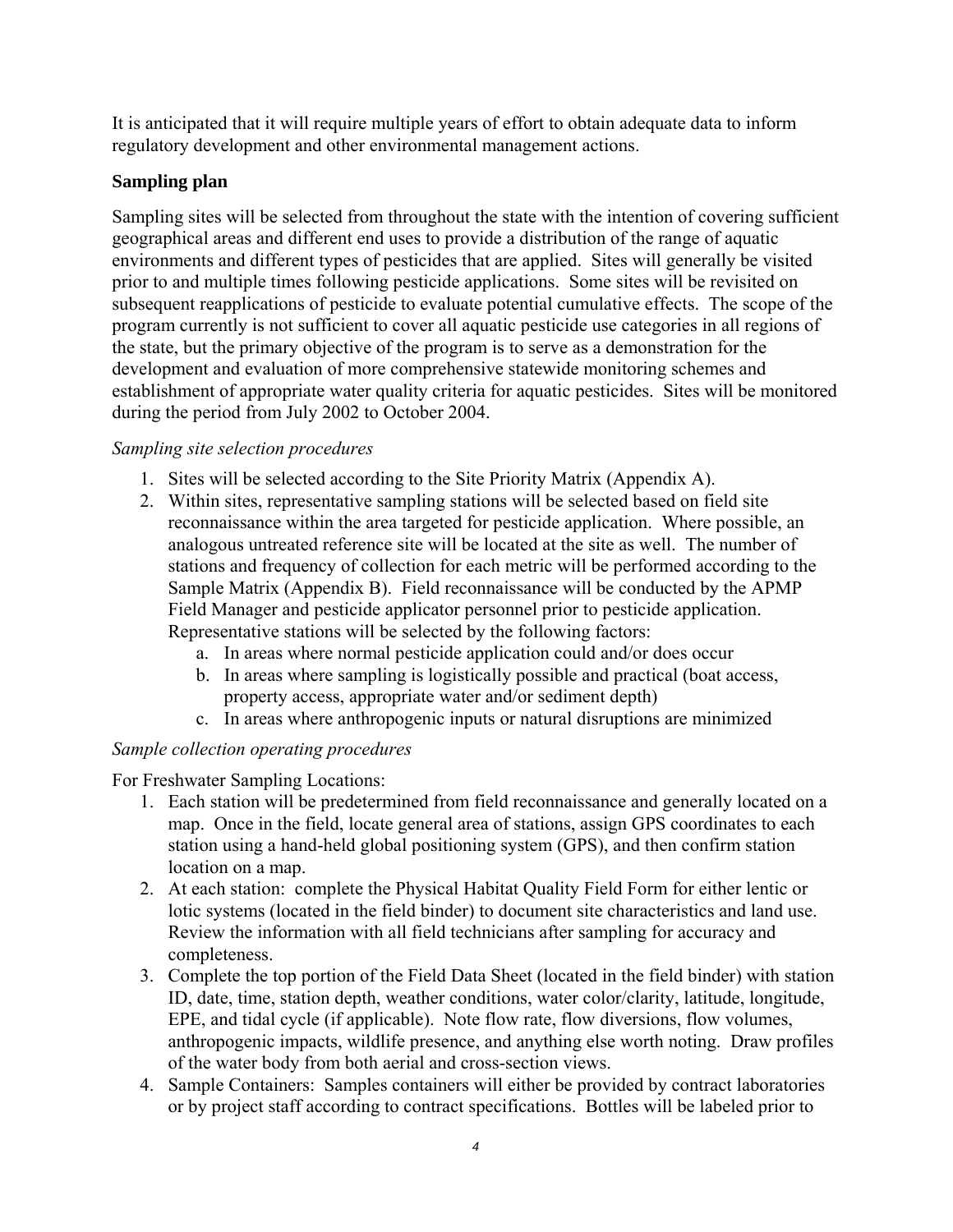transport to the field according to each site-specific sampling plan. Spare bottles and labels will also be taken to the field.

- 5. Water Quality Measurements: Water quality measurements will be collected at every station during every sampling event using field meters. Personnel using the meters must be trained on their use and care prior to field use.
	- a. A multifunctional water quality meter (e.g. WTW Multi 340:/SET or equivalent) is used with several probes, submerged into the water column to collect the following readings:
		- i. dissolved oxygen
		- ii. pH and temperature
		- iii. specific conductance and salinity.
		- iv. redox potential (Eh) of both water and soil.

For each measurement, record the water depth. Although temperature can be measured by several probe types, the temperature value measured by the pH probe should be the value recorded on the field data sheet. At a minimum, surface readings should be taken at one-meter depth or mid water column for sites shallower than two meters. If possible, data (particularly DO) from the bottom, middle and top portions of the water column should also be taken. The probes will be rinsed with deionized water after each use and blotted dry prior to recapping and storage.

- b. Turbidity will be measured either in the field on site or samples can be placed in pre-cleaned containers, stored on ice in a cooler, and in a refrigerator at 4ºC on return to the laboratory. Samples measured in the laboratory will be processed within two weeks of collection. For laboratory turbidity measurements, the containers will be removed from the refrigerator and stored in the dark until they reach ambient temperature (approximately one hour). Turbidity measurements are then completed using the same procedures as in the field.
- c. Chlorophyll a (Chla) will be collected using a hand-held filter pump apparatus with a 0.8 micron, 47 mm diameter mixed cellulose ester filter. Between 500 mL and 1 L of site water should be filtered for each Chla sample. Filters are then wrapped in aluminum foil, placed in Ziploc bags, labeled with sample ID and volume of site water filtered, and stored on ice in coolers. Samples are subsequently shipped to an analytical laboratory for analysis.
- 6. Water Chemistry and Water Toxicity Sampling: Water chemistry and toxicity samples will be collected prior to and following pesticide applications. The appropriate volume and bottle type for samples are denoted on the Field Reference Sheet (Appendix C). A portable peristaltic pump will be used to transfer water from the water body being sampled to the appropriate sample container. Approximate sampling location will be denoted by a symbol on the aerial view sketch drawn on the back of the Field Data Sheet.
- 7. Sediment Chemistry and Toxicity Sampling: Sediment chemistry and sediment toxicity will be collected prior to and after (usually two weeks) pesticide application. Sediments are never collected immediately after pesticide application. Sediment will be collected with either a Van Veen, Ponar, or Petite Ponar sampling dredge. The approximate locations of sediment sample collection will be denoted by symbol on the aerial view sketch drawn on the back of the Field Data Sheet.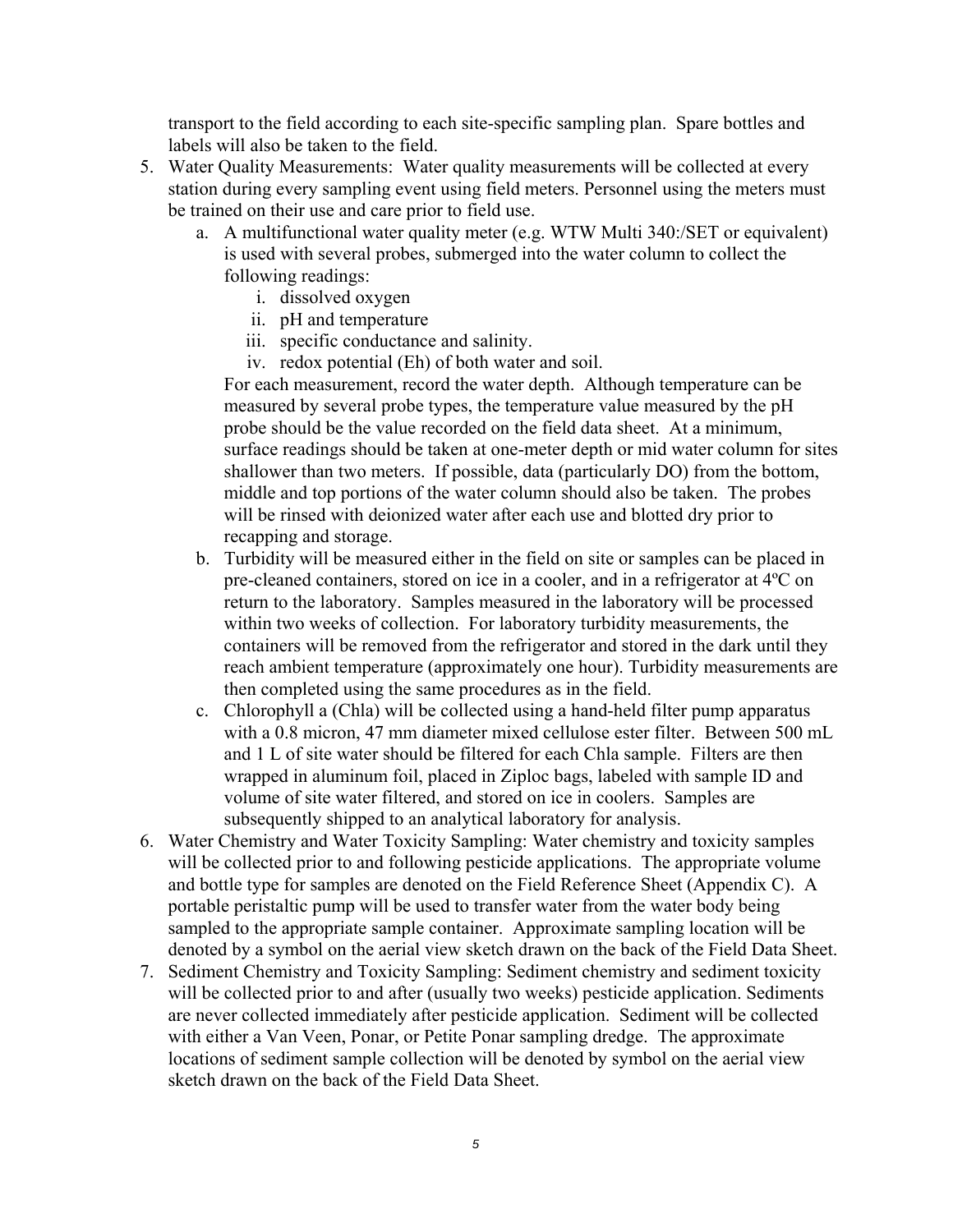- 8. Bioassessment samples will be collected prior and subsequent to pesticide applications. The normal sampling interval will be preapplication, two weeks post application and six weeks post application. The procedures are derived from other documents (Barbour 1999; Hayworth and Siemering 2003; WIDNR 2003).
	- a. Epiphytic macroinvertebrate will be collected with a dip net. Two transects will be established running perpendicular to the long axis of the pesticide application zone. Transects will run from near the shoreline out to the long axis of the application zone and will be marked by GPS coordinates only. Water depth will be recorded at intervals along each transect. Transects should represent similar habitat for the average conditions in the area of interest. Approximate locations of each transect will be denoted on the aerial view sketch drawn on the back of the Field Data Sheet.
	- b. Benthic macroinvertebrates will be collected using a Van Veen Ponar or Petite Ponar dredge within the immediate vicinity of pesticide application. After collecting a sample, the material will be placed into a 0.5 mm mesh sieve bucket, large debris removed and cleaned of invertebrates (which are added back to the sample), and fine sediments washed from the sample. The material in the sieve will be washed directly into a sample jar using a wash bottle and transferred by forceps or hand, and excess water in the sample jar will be drained. Ethanol (95%  $v/v$ ) will be added to the jar to achieve 30 % material and 70% ethanol (approximate, by volume). The approximate locations of sample collection will be denoted by symbol on the aerial view sketch drawn on the back of the Field Data Sheet.
	- c. Phytoplankton will be collected only at lake/reservoir sites within the pesticide application zone. One sample per station will be collected pre and post application. Phytoplankton will be collected with site water from a Kemmerer grab sample bottle lowered to mid-water column. The sample will then be preserved with 2.5 mL of Lugol's solution and placed in a cooler, taking care to limit sample exposure to sunlight. The approximate locations of phytoplankton sample collection will be denoted by symbol on the aerial view sketch drawn on the back of the Field Data Sheet.

#### *Field sample handling and shipping procedures*

- 1. Samples for all chemical and toxicological analysis (sediment and water) will be maintained on ice in coolers and checked periodically to ensure that samples are appropriately protected and ice is added as needed. Container lids are checked for tightness and sealed with tape if necessary. Immediately upon return, the samples will be packed with more ice and protective wrapping, and then shipped by overnight express to the respective analytical laboratories. If samples are held overnight, they will be stored in a refrigerator at 4ºC, with the exception of Chlorophyll a, which is placed in the freezer.
- 2. All field biological samples (macroinvertebrates and phytoplankton) will be stored in coolers with no ice. On return, sample jar lids are checked for tightness and additional ethanol is added to macroinvertebrate samples as needed. The samples will be packed with protective wrapping and shipped to the appropriate lab.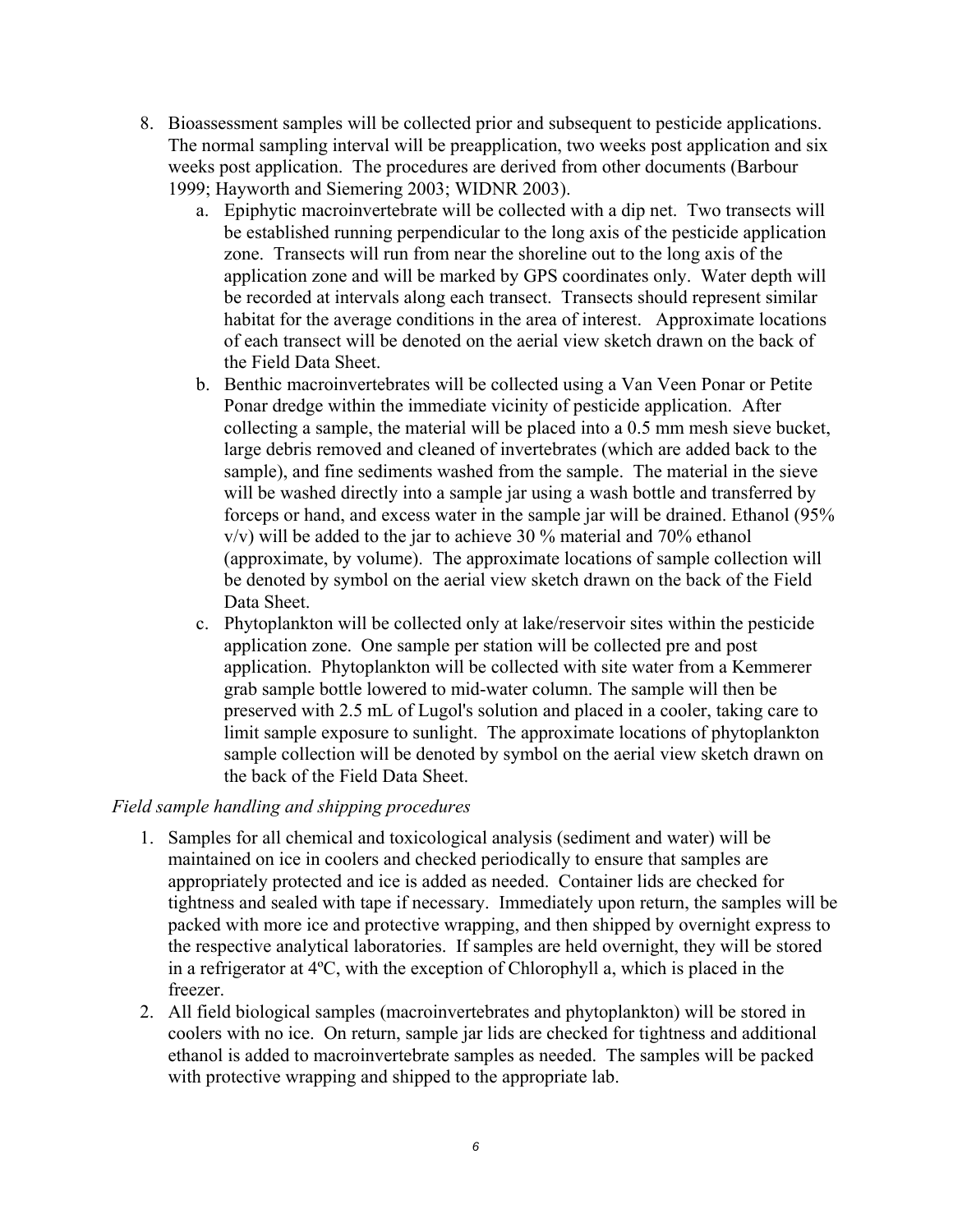3. All shipped samples will be accompanied by a 'Chain of Custody' form that indicates the pertinent sample identification information and analyses requested for each sample. A copy of the COC is maintained by the APMP.

#### **Analysis plan**

Physical parameters and conventional parameters measured by the APMP in water, sediment, and biological samples are listed in Table 1. Measurements of the physical parameters are needed to characterize turnover times of water bodies and other processes that dilute, disperse, degrade, or remove the pesticides of interest. The measured water and sediment quality parameters can affect the toxicity and persistence of chemical pesticides through acid-base reactions, complexation, competitive uptake, adsorption, or other chemical reactions (e.g., pH, DOC, calcium, TSS, respectively). Additionally, many of the water and sediment quality characteristics, independently of chemical pesticides, may affect survival when conditions exceed an organism's range of tolerance (e.g., low dissolved oxygen, high temperature, high salinity). Even when these parameters are not in a range resulting in outright mortality of organisms, they may be additional stressors that exacerbate the effects of chemical pesticides.

Physical characteristics of sampling sites will be monitored by APMP staff in the field, and recorded in field logs for subsequent entry in the APMP database. Samples collected in the field will be placed in containers and stored under conditions appropriate for the analyses to be performed. Any unusual sample characteristics or circumstances preventing normal sample handling will also be noted in the field log. On return from the field, the sampling crew will prepare samples for immediate shipping to analytical laboratories or store them under appropriate conditions for subsequent shipping (within the hold times recommended by the analytical laboratories). Documentation of the chain-of-custody will be maintained.

Aquatic pesticides measured by the APMP are listed in Table 2. The appropriate sample bottle types are listed in Table 1b. Additional parameters may be added to these lists for future monitoring. Currently, there are not water quality criteria for most of the monitored pesticides, but Table 3 lists concentrations of pesticides that may be suitable benchmarks for evaluating potential effects and developing future guidelines or criteria. The lowest relevant effects concentrations ( $EC_{50}$ ,  $LC_{50}$ , LOEC, and/or NOEC) are provided for the most sensitive species found in a review (SFEI 2003) of published literature.

Bioassessment parameters used in evaluating effects of chemical pesticides, listed in Table 4, will focus on communities that are widely recognized as good biological indicators of perturbation: aquatic invertebrates, macrophytes, and algal communities (USEPA 2003). Due to the diverse nature of the target pesticides and water-body types studied, the type of bioassessments conducted will be specifically tailored for each pesticide sampling event.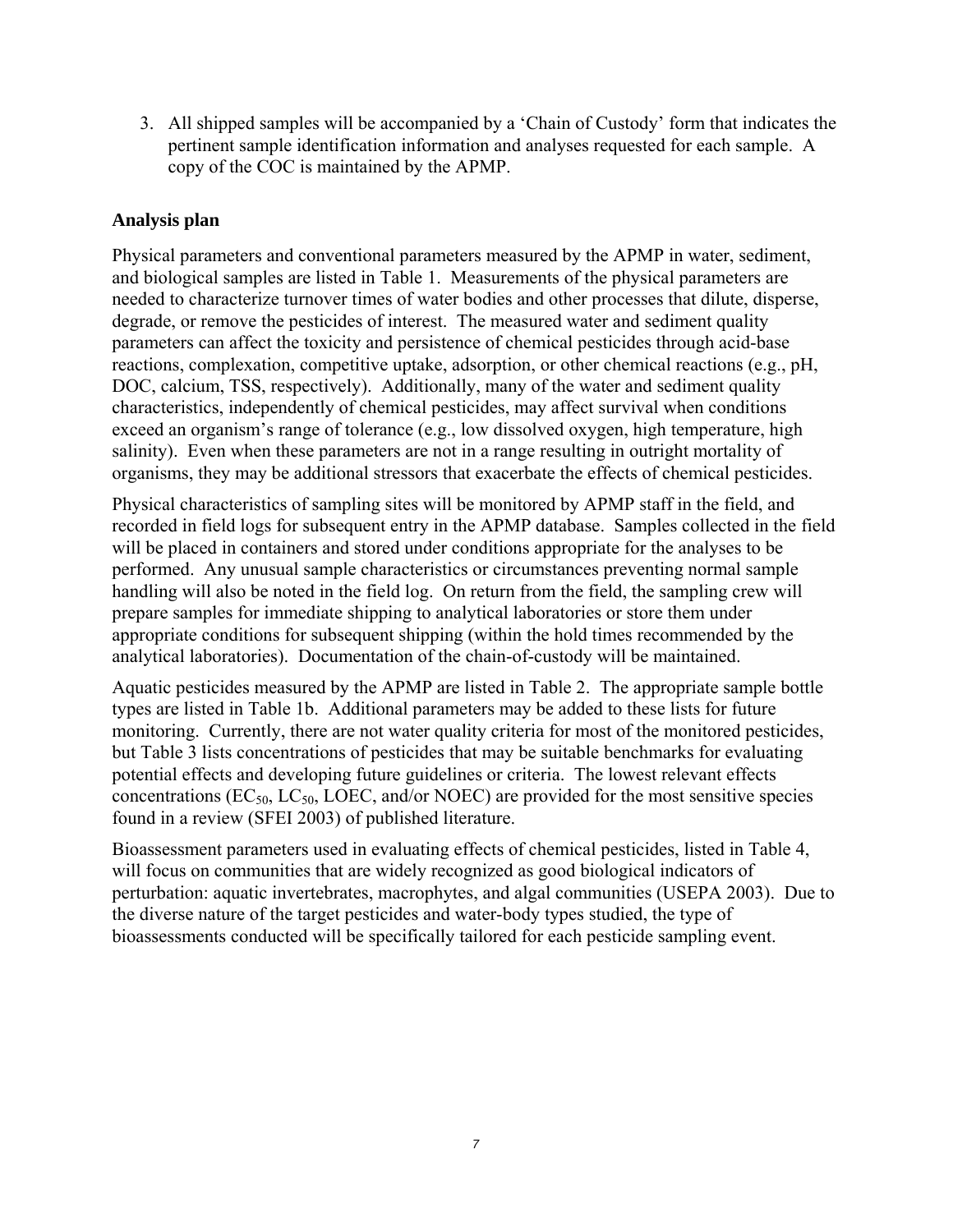#### **Table 1. Parameters measured in the APMP.**

| <b>Physical Parameters</b>                | units                                      |
|-------------------------------------------|--------------------------------------------|
| <b>Cloudiness</b>                         | Approximate                                |
| Air Temperature                           | $\rm ^{o}C$                                |
| Water depth                               | M                                          |
| Sediment collection depth                 | <sub>cm</sub>                              |
| Geometric profiles of water body          | Cross-sections/diagrams                    |
| Flow Rate (lotic systems)                 | $Cfs$ ( $\text{ft}^3\text{/s}$ )           |
| Inflow Volume (lotic systems)             | cc                                         |
| Outflow Volume (lotic systems)            | cc                                         |
| <b>Flow Diversions</b>                    | Describe                                   |
| Current from wind action (lentic systems) | Qualitative – none, mild, moderate, strong |
| Anthropogenic activities/ alterations     | Describe                                   |
| Wildlife presence                         | Describe                                   |
|                                           |                                            |

#### **Conventional Water Quality Parameters units**

| Conductivity                                     | µmho            |
|--------------------------------------------------|-----------------|
| Dissolved Organic Carbon                         | $\mu$ g/L       |
| Dissolved Oxygen (DO)                            | mg/L            |
| Hardness (when salinity is $\lt 5\frac{0}{00}$ ) | $mg/L$ (        |
| Salinity                                         | $psu$ (%        |
| pH                                               | pH              |
| Temperature                                      | $\rm ^{\circ}C$ |
| Total Chlorophyll a                              | $mg/m^3$        |
| <b>Total Phosphorous</b>                         | $mg/L$ -        |
| <b>Total Nitrogen</b>                            | $mg/L -$        |
| <b>Total Suspended Solids</b>                    | mg/L            |
| Alkalinity                                       | $mg/L$ (        |
| Dissolved Calcium                                | mg/L            |
| Dissolved Magnesium                              | mg/L            |
| Dissolved Sodium                                 | mg/L            |
| Turbidity                                        | NTU             |
|                                                  |                 |

 $mg/L$  (CaCO<sub>3</sub>) psu (‰)  $mg/L - P$  $mg/L - N$  $mg/L$  (CaCO<sub>3</sub>)

#### **Sediment Quality Parameters units**

% gravel (> 2 millimeters) % dry weight % sand  $(2 \text{ mm} > 62 \text{ }\mu\text{m})$  % dry weight % fines  $(< 62 \mu m)$  % dry weight Nitrate-Nitrogen mg/kg % solids % dry weight Temperature  ${}^{\circ}C$  Total Nitrogen mg/kg Total Organic Carbon mg/kg Pore Water Pesticide Concentration mg/l or  $\mu$ g/L SEM-AVS (for copper treatments only) SEM-AVS Ratio Eh mV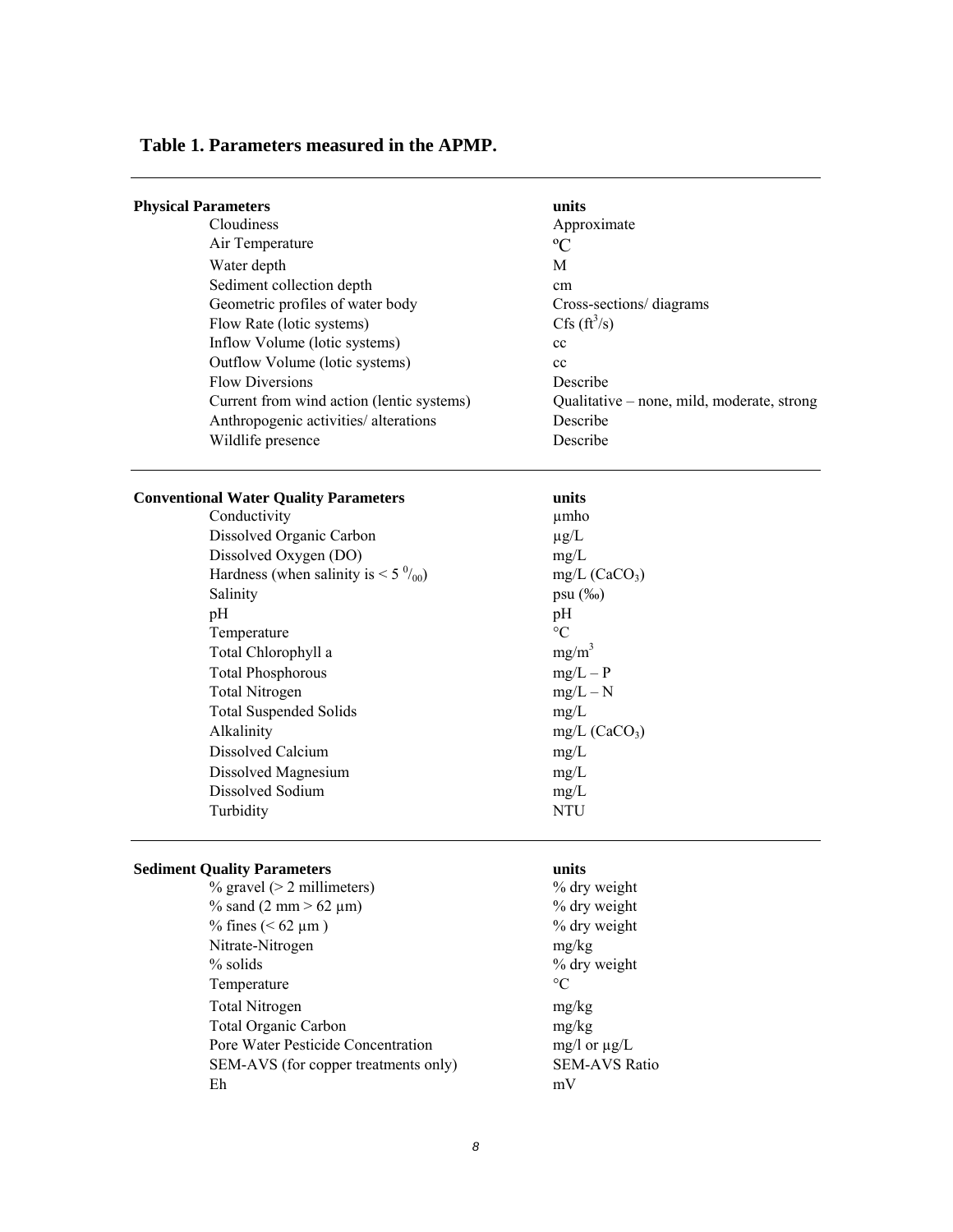#### **Toxicity Tests—Water and Sediment, TIE Development units**

 Amphipod (*Hyallela azteca*) % survival, growth Rainbow trout (*Oncorhynchus mykiss*) % survival Fathead Minnow (*Pimephales promelas*) % survival Zooplankton (*Ceriodaphnia dubia*) % survival, reproduction Phytoplankton (*Selenastrum capricornutum*) % survival Midge larvae (*Chironomus tentans or riparus*) % survival, reproduction Cattail seed germination (*Typha spp.)* % seed germination, shoot length

#### **Table 2. Trace elements and organic chemicals measured in the APMP.**

| <b>Applied Pesticides</b>                   | Sample Bottle Type* | units in water; sediment; tissue  |
|---------------------------------------------|---------------------|-----------------------------------|
| Acrolein                                    | <b>Glass</b>        | $\mu$ g/L; NA; NA                 |
| Copper (copper sulfate and chelated copper) | Polyethylene        | $\mu$ g/L; $\mu$ g/kg; $\mu$ g/kg |
| $2,4-D$                                     | Glass               | $\mu$ g/L; $\mu$ g/kg; $\mu$ g/kg |
| Diquat dibromide                            | Polyethylene        | $\mu$ g/L; NA; NA                 |
| Fluridone                                   | Polyethylene        | $\mu$ g/L; $\mu$ g/kg; $\mu$ g/kg |
| Glyphosate                                  | Polyethylene        | $\mu$ g/L; NA; NA                 |
| Malathion                                   | Glass               | $\mu$ g/L; NA; NA                 |
| Methoprene                                  | <b>Glass</b>        | $\mu$ g/L; $\mu$ g/kg; $\mu$ g/kg |
| <b>Surfactants</b>                          | <b>Glass</b>        | $\mu$ g/L; NA; NA                 |
| Triclopyr                                   | Glass               | $\mu$ g/L; $\mu$ g/kg; NA         |
| NA=Not applicable                           |                     |                                   |

\* Determined by scientific literature review and discussion with manufacturers.

#### **Table 3. Pesticide minimum effect concentrations (test & non-target species)**

| Pesticide                                | Water                                                  |
|------------------------------------------|--------------------------------------------------------|
| $2,4-D$                                  | 8.3 μg/L (NOEC Grass shrimp)                           |
|                                          | 0.3 mg/L (4-day $LC_{50}$ Chinook salmon)              |
| Acrolein                                 | 0.04 μg/L (5-day LOEC Skeletonema costatum)            |
| Copper (copper sulfate, chelated copper) | 0.04 mg/L (4-day LOEC Ceriodaphnia dubia)              |
|                                          | 0.03 mg/L (4-day NOEC Ceriodaphnia dubia)              |
| Diquat dibromide                         | 5.4 µg/L (32-day LOEC Fundulus heteroclitus)           |
| Fluridone                                | 0.8 mg/L (4-day NOEC Walleye)                          |
|                                          | $200 \mu g/L$ (Coho salmon alevin)                     |
| Glyphosate                               | 42 mg/L glyphosate (NOEC fathead minnow)               |
|                                          | 1.0 mg/L surfactant (4-day $LC_{50}$ fathead minnow)   |
| Malathion                                | 0.5 µg/L (4-day $LC_{50}$ Gammarus lacustris)          |
| Methoprene                               | $2 \mu g/L$ (life cycle LOEC <i>Mysidopsis bahia</i> ) |
| Triclopyr                                | 260 μg/L (Coho Salmon Alevin LC50)                     |
|                                          |                                                        |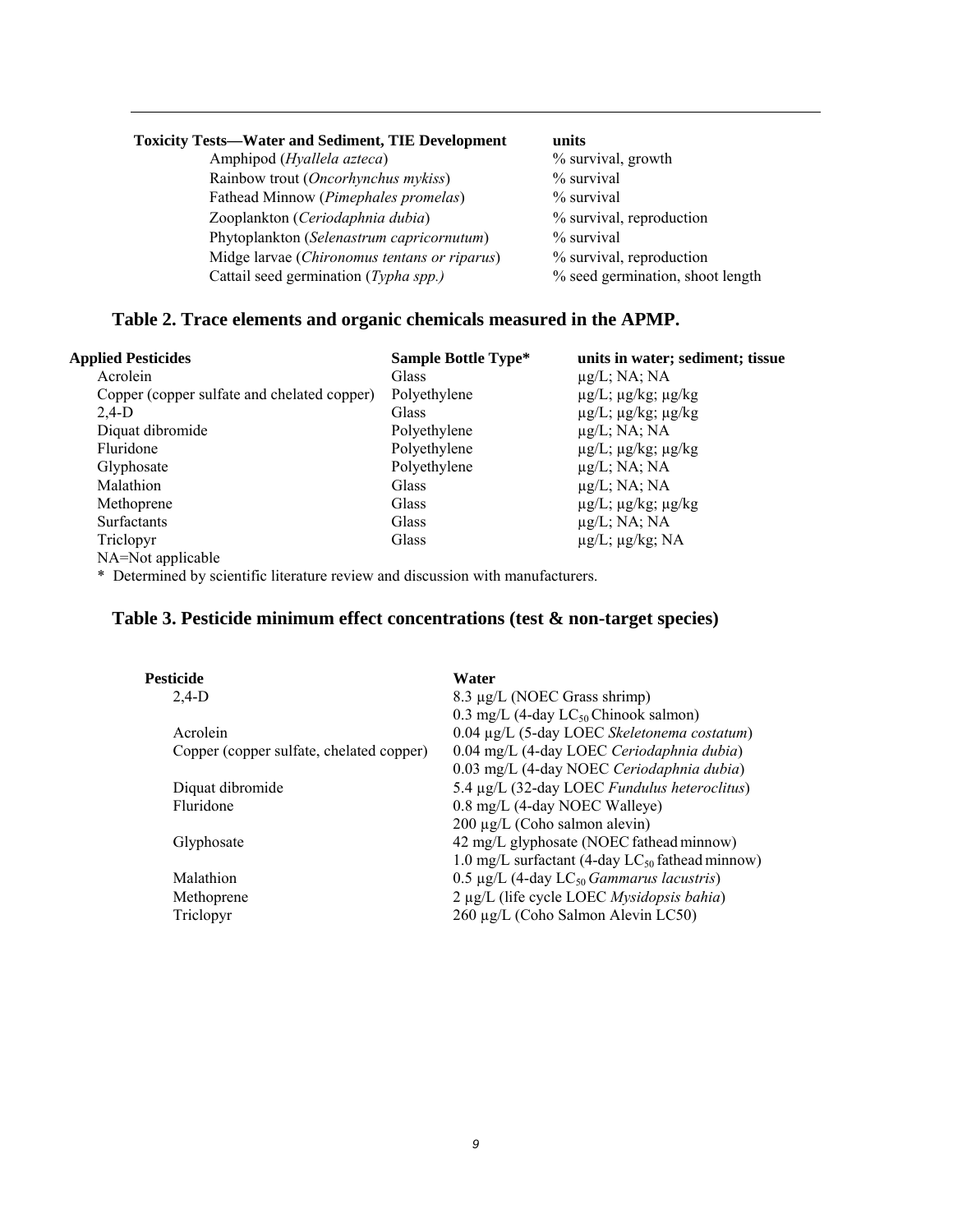#### **Table 4. Bioassessment parameters measured in the APMP.**

**Metric Unit** 

#### **Benthic Macroinvertebrates**

| Abundance             | <b>Total Number</b>             |
|-----------------------|---------------------------------|
| Richness              | Total Number of Individual Taxa |
| Diversity             | Shannon-Weaver Index            |
| <b>EPT</b> Taxa       | $\frac{0}{0}$                   |
| Intolerant Organisms* | $\frac{0}{0}$                   |
| Tolerant Organisms*   | $\frac{0}{0}$                   |
| Dominant Taxa         | $\frac{0}{0}$                   |
| Collector             | $\frac{0}{0}$                   |
| Filterer              | $\frac{0}{0}$                   |
| Scraper               | $\frac{0}{0}$                   |
| Predators             | $\frac{0}{0}$                   |
| <b>Shredders</b>      | $\frac{0}{0}$                   |
| Diptera Richness      | $\frac{0}{0}$                   |
| Chironomidae Richness | $\frac{0}{0}$                   |
| Oligochaeata Richness | $\frac{0}{0}$                   |

\*=tolerances are derived from sensitivity to organic pollutants

#### **Epiphytic Macroinvertebrates**

| <b>Abundance/Sweep</b>          | <b>Total Number</b>             |
|---------------------------------|---------------------------------|
| Richness                        | Total Number of Individual Taxa |
| Diversity                       | Shannon-Weaver Index            |
| EPT Taxa                        | $\%$                            |
| Intolerant Organisms*           | $\frac{0}{0}$                   |
| Tolerant Organisms*             | $\frac{0}{0}$                   |
| Dominant Taxa                   | $\frac{0}{0}$                   |
| <b>Functional Feeding Group</b> | $\frac{0}{0}$                   |
| Diptera Richness                | $\frac{0}{0}$                   |
| Oligochaeata Richness           | $\frac{0}{0}$                   |

\*=tolerances are derived from sensitivity to organic pollutants

#### **Macrophytes**

| <i><b>Abundance</b></i>             | Total # of occurrences                               |
|-------------------------------------|------------------------------------------------------|
| Frequency of Occurrence             | # intercepts/total intercepts for each species       |
| Coverage                            | Interval area / total transect area for each species |
|                                     | (areas estimated)                                    |
| <b>Species Diversity</b>            | Average number of species per interval               |
| Dominant Taxa                       | % Present                                            |
| Invasive Taxa                       | $%$ Present                                          |
| Occurrence by Structural Morphology | $\%$                                                 |

#### **Phytoplankton**

| Abundance        | <b>Total Number</b>             |
|------------------|---------------------------------|
| <b>Diversity</b> | Total Number of Individual Taxa |
| Richness         | Shannon-Weaver Index            |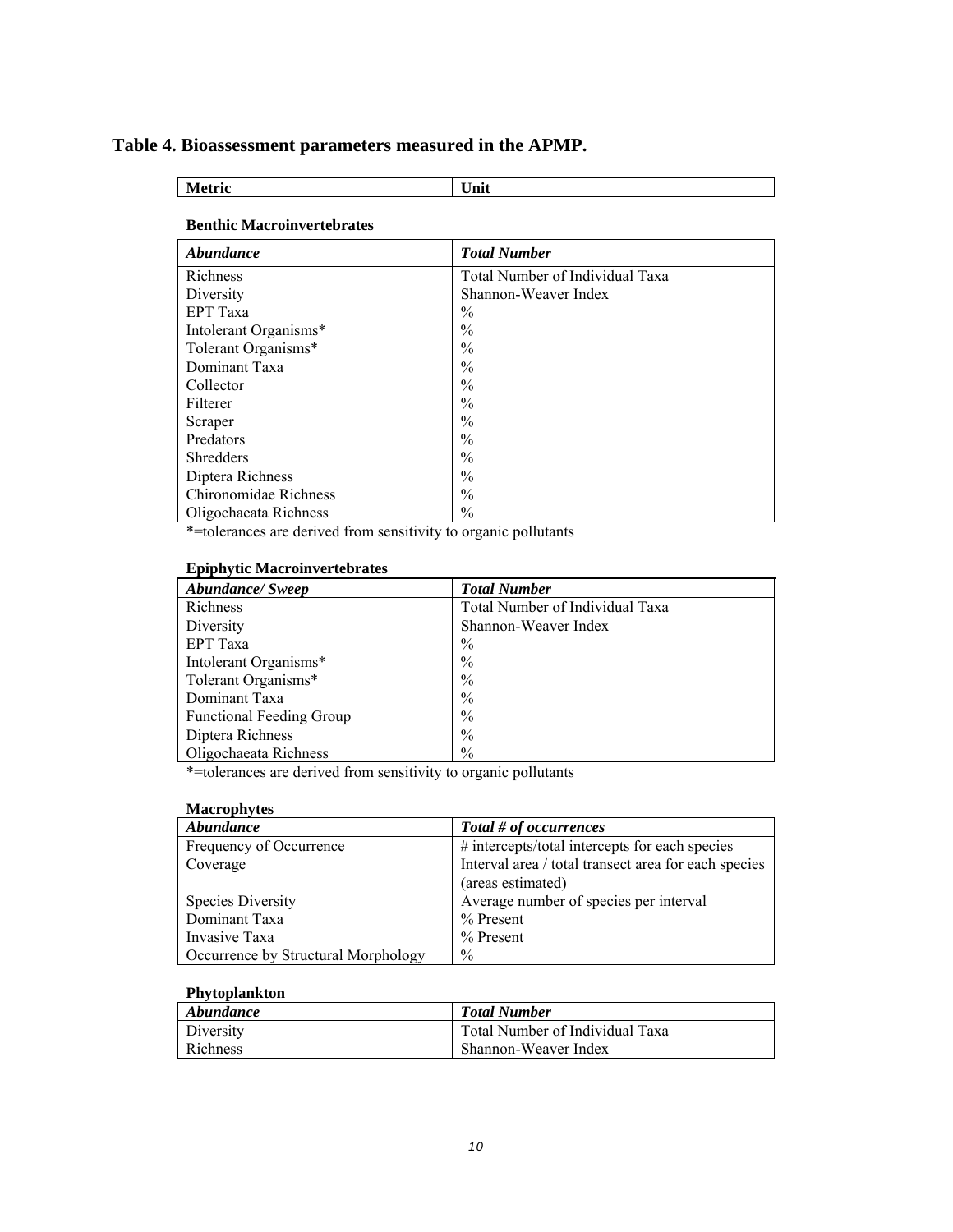#### **APMP Organization**

An APMP organizational chart is provided in Figure 1.

#### **Figure 1. APMP Organizational Chart**



In addition to overall program management, SFEI is responsible for field sampling and data management for the APMP. The Principal Investigator and Program Manager for SFEI on this program is Geoff Siemering, who is responsible for overall administration of the program, including contracting. Jennifer Hayworth manages the chemical pesticide monitoring aspects of the program, and Ben Greenfield leads the portion of the program evaluating non-chemical alternatives. The Quality Assurance Officer for SFEI on this program is Donald Yee, whose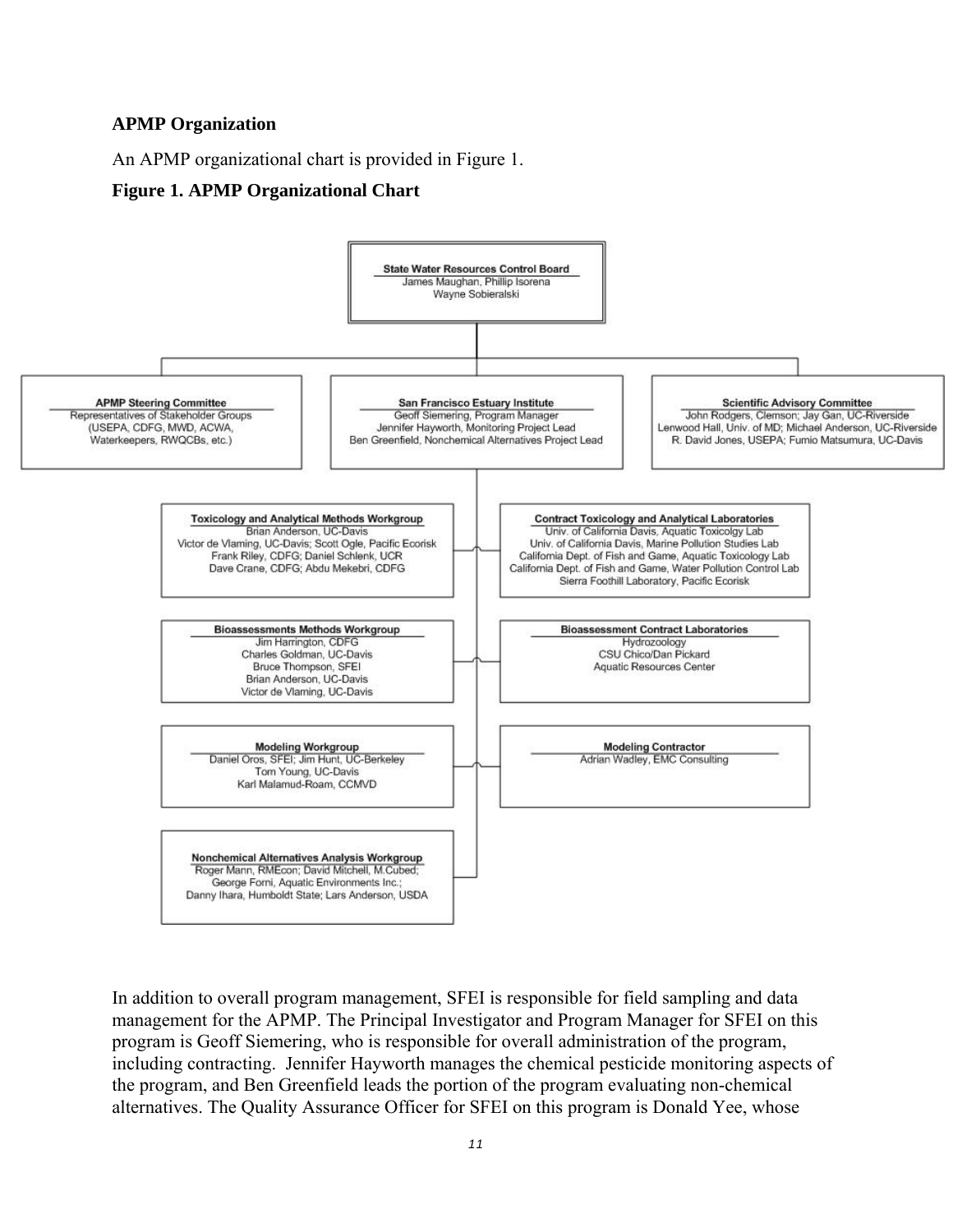responsibilities include maintainence of this QAPP document and review of APMP data for conformance to program DQCs. The Data Manager for SFEI is Cristina Grosso, who ensures that data submitted by subcontractor labs are timely, complete, and properly incorporated into the APMP database. Contact information for these staff are listed below:

San Francisco Estuary Institute 7770 Pardee Lane, 2<sup>nd</sup> Floor Oakland, CA 94621 Fax: 510-746-7300

Geoff Siemering Phone: 510-746-7364 Email: geoff@sfei.org

Jennifer Hayworth Phone: 510-746-7340 Email: jhayworth@sfei.org

Ben Greenfield Phone: 510-746-7385 Email: ben@sfei.org

Donald Yee Phone: 510-746-7369 Email: donald@sfei.org

Cristina Grosso Phone: 510-746-7372 Email: cristina@sfei.org

Sub-contractor laboratories and the analyses they perform for APMP are listed below:

*Oncorhynchus Mykiss, Ceriodaphnia dubia, Pimephales promelas,* and *Selenastrum capricornutum* toxicity tests, definitive *Ceriodaphnia dubia and Pimephales promelas* toxicity tests: Frank Riley California Department of Fish and Game Aquatic Toxicology Laboratory 9300 Elk Grove-Florin Road Elk Grove, CA 95624 (916) 685-1880

Dissolved Organic Carbon, Chlorophyll A, general water quality criteria: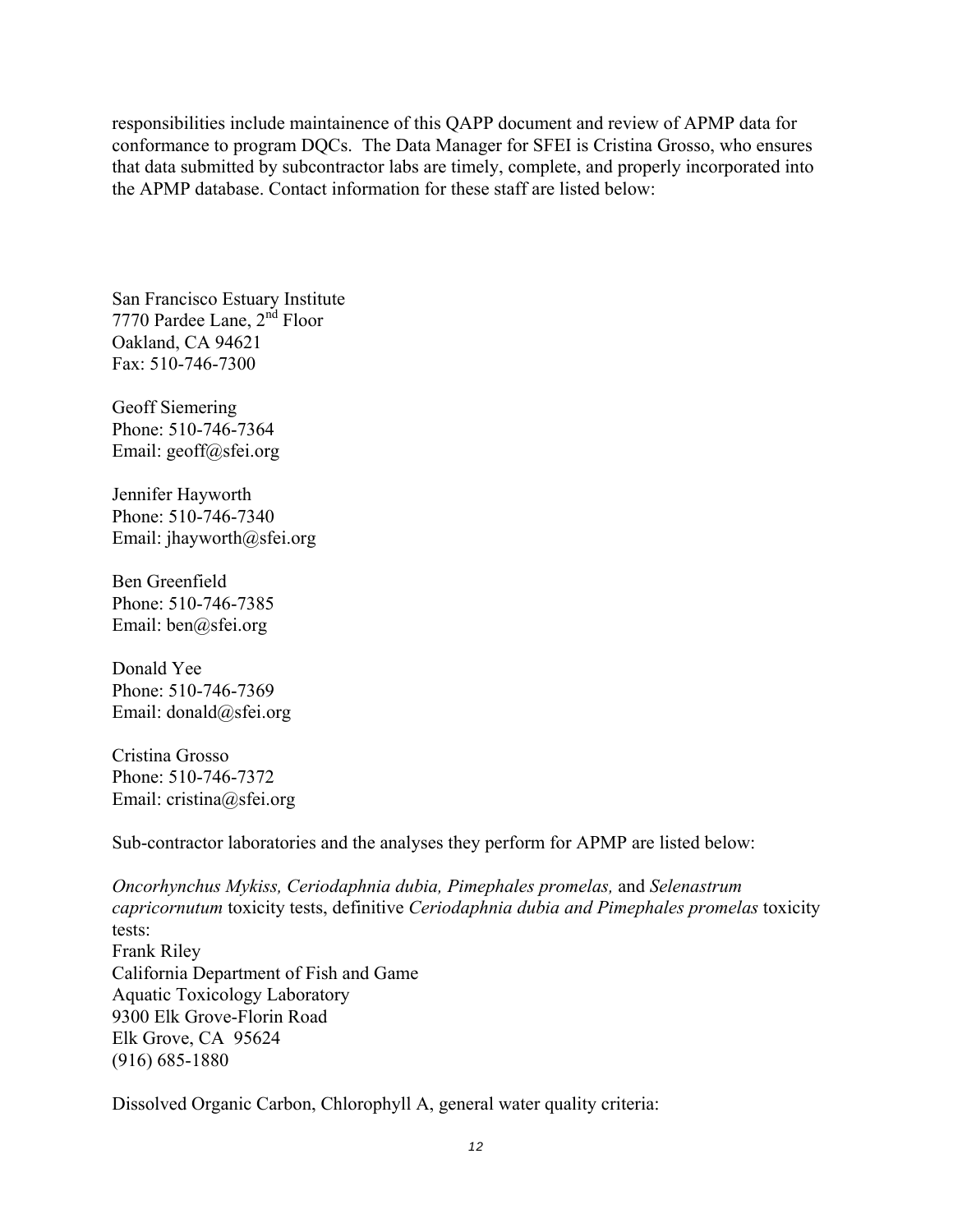Sandy Nurse Sierra Foothill Laboratory 255 Scottsville Blvd. Jackson, CA. 95642 Phone 209-223-2800 Fax 209-223-2747

*Ceriodaphnia dubia, Pimephales promelas,* and *Selenastrum capricornutum* toxicity tests: Victor DeVlaming University of California Davis Aquatic Toxicology Laboratory Davis, CA 95616 (530) 754-7856

Chemical analysis of pesticides in water, sediment, and tissue and general water quality criteria: Dave Crane California Department of Fish and Game Fish and Wildlife Water Pollution Control Laboratory 2005 Nimbus Road Rancho Cordova, CA 95670 (916) 358-2859

Chemical analysis of sediment quality criteria: California Laboratory Services

*Oncorhynchus Mykiss*, *Chironomus tentans*, and *Ceriodaphnia dubia* toxicity tests: Scott Ogle Pacific Ecorisk 835 Arnold Drive, Suite 104 Martinez, CA 94553 Phone: 925-313-8080

Acid volatile sulfides and simultaneously extractable metals in sediments: Henry Leibovitz Ceimic Corporation 10 Dean Knauss Drive Narragansett, RI 02882 Phone: 401-782-8900 Fax: 401-782-8905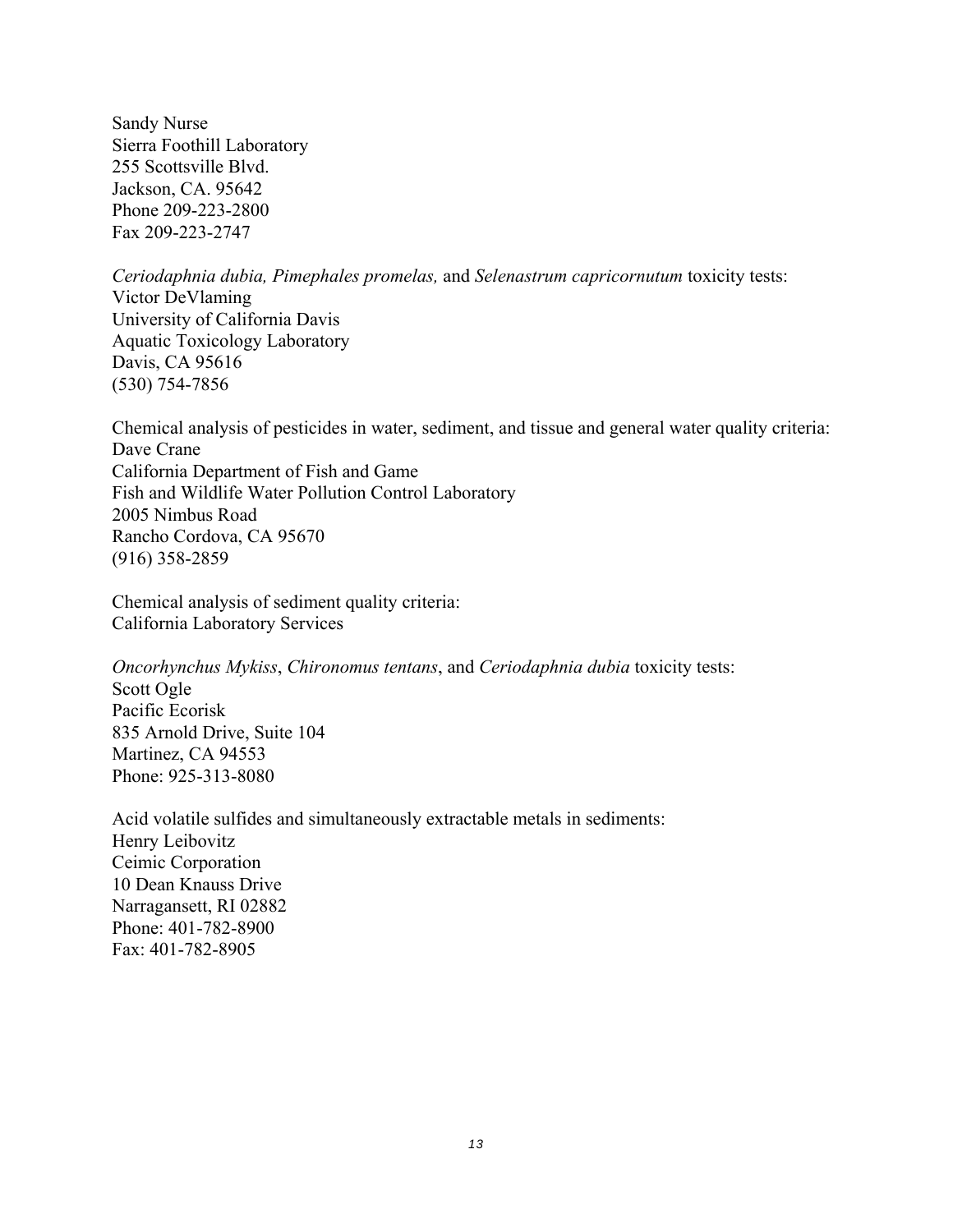*Hyallela azteca* laboratory and *in situ* toxicity tests Brian Anderson Marine Pollution Studies Laboratory UC-Davis 34500 Highway 1 Monterey, CA 93940 Phone: 831-624-0947

Benthic and epiphytic macroinvertebrate sample analysis Wayne Fields Hydrozoology P.O. Box 682 Newcastle, CA 95658 Phone: 916-663-1900

Benthic and epiphytic macroinvertebrate sample analysis Aquatic Resources Center 545 Cathy Jo Circle Nashville, TN 37211 Phone: 615-781-2901 FAX: 615-781-2254

Benthic and epiphytic macroinvertebrate sample analysis Dan Pickard/ CSU Chico Bidwell Environmental Institute CSU, Chico Chico, CA 95929-0555 Phone: 530-898-5205 FAX: 530-898-4363

Phytoplankton sample analysis Ecoanalysts, Inc. 105 East 2<sup>nd</sup> Street, Suite 1 Moscow, ID 83843 Phone: 208-882-2588

#### **3. OVERVIEW OF QUALITY ASSURANCE AND CONTROL IN THE APMP**

#### **Sample Collection, Preservation and Holding**

Field personnel will strictly adhere to the APMP protocols to ensure the collection of representative and uncontaminated samples. Briefly, the key aspects of quality control associated with sample collection are as follows:

• Field personnel will be thoroughly trained in the proper use of sample collection gear and will be able to distinguish acceptable versus unacceptable samples in accordance with pre-established criteria.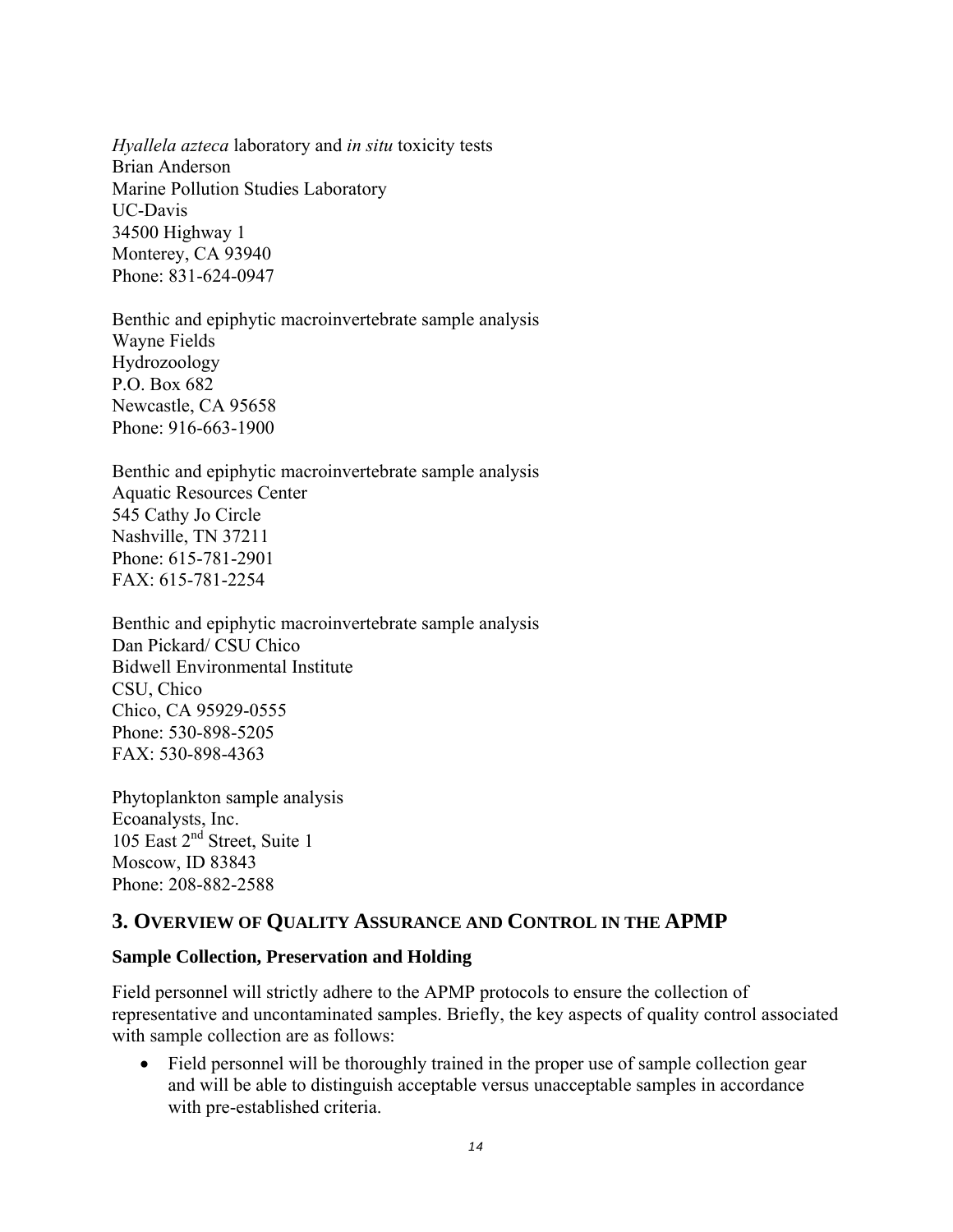- Field personnel will be thoroughly trained to recognize and avoid potential sources of sample contamination (e.g., engine emissions, winch wires, deck surfaces, ice used for cooling).
- Samplers and utensils which come in direct contact with the sample will be made of inert materials that do not contaminate for the particular analytes measured in that sample and will be thoroughly cleaned between sampling stations.
- Sample containers will be pre-cleaned and of the recommended type for minimizing contamination for the analytes measured.

Recommended preservation conditions and holding times for samples for chemical analyses are listed in Table 5.

For bioassessments (listed in Table 4), all samples should initially be preserved with 95% ethanol in the field. Field preserved samples in 95% ethanol should be transferred to 70% ethanol between 2 to 3 days after collection. Samples should be processed within 5 months after collection. Processed samples needing longer storage for QA and other reanalysis (e.g., remnant examination) should be supplemented with 10% glycerol to help reduce sample deterioration.

#### **Sample Tracking**

Chain of custody (COC) forms are compiled each time control of samples is transferred from the field to a receiving laboratory or between laboratories. In addition to standard shipping information, the following information is required: sampling event number, site name and code, collection date, sample type, analysis required, preservatives added, and other remarks as needed.

#### **Laboratory Operations**

The QA/QC requirements presented in the following sections are intended to provide a common foundation for each laboratory's protocols; the resultant QA/QC data will enable assessment of the comparability of results generated by different laboratories and different analytical procedures. It should be noted that the QA/QC requirements specified in this plan represent the minimum requirements for any given analytical method.

The APMP's performance-based protocols for all analytical laboratories consist of two basic elements:

*Initial demonstration of laboratory capability-* Prior to the initial analysis of samples, each laboratory must demonstrate proficiency in several ways:

- Written protocols for the analytical methods to be employed for sample analysis will be submitted to the Program for review,
- Method detection limits (MDLs) and the procedures for determining them will be provided for each analyte,
- An initial calibration curve will be established for each analyte, the calibration curve shall include a low calibration point set at three to five times the MDL and include a minimum of five calibration points for trace organics,
- Acceptable performance will be shown on known or blind reference material (see section Laboratory Quality Control Procedures, Initial Demonstration of Capability), and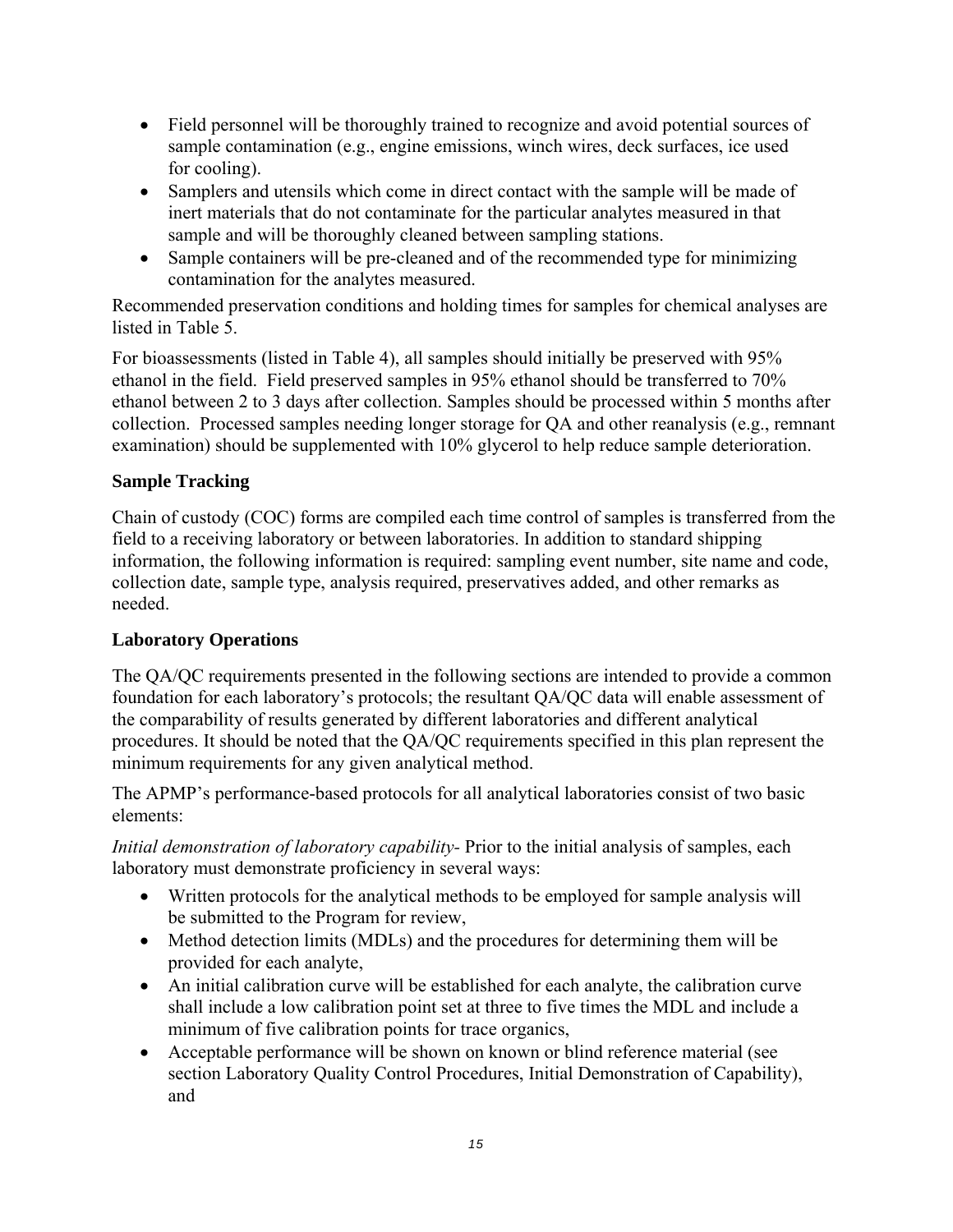• Long-term standard reference material results on reference material with analyte concentrations comparable to those in APMP field samples will be submitted.

*Ongoing demonstration of capability*- Following a successful first phase, the laboratory will demonstrate its continued capabilities in several ways:

- The laboratory will participate in an on-going series of inter-laboratory comparison exercises and provide results,
- Calibration checks will be performed during analyses, and
- Analysis of QA samples including laboratory method blanks, replicates, and certified reference materials and/or fortified samples (matrix spikes) will be made with field samples analyzed (see section Laboratory Quality Control Procedures, Ongoing Demonstration of Capability).

Immediately following the analysis of each sample batch, results for the various QA/QC samples will be reviewed by laboratory personnel. When these results indicate that DQCs are not met, specific corrective actions are required before the analyses of subsequent sample batches may proceed.

#### **Data Reporting Requirements**

As previously indicated, laboratory personnel will verify that the measurement process was "in control" (i.e., all specified data quality criteria were met or acceptable deviations explained) for each batch of samples before proceeding with the analysis of any subsequent batch. In addition, each laboratory will establish a system for detecting and reducing transcription and calculation errors prior to reporting data.

Only data that have met DQCs or that have explained deviations appropriately will be accepted from the laboratory. When QA requirements have not been met, the samples will be reanalyzed when possible. Only the results of the reanalysis should be submitted, provided they are acceptable.

Reporting turnaround times for submission of results from sample analyses are specified in contracts with the analytical laboratories. These (reporting) turnaround times are independent of holding time requirements for samples; in all cases samples should be extracted and analyzed within the holding times specified for the analytical methods used. Turnaround time requirements specified in subcontracts are generally 60 days or less. The final sampling in October 2003 will allow sufficient time for report preparation and submittal in February 2004.

#### **Information Management**

Various data and information generated from the APMP are stored at SFEI. The digital data generated from sample analyses arrive at SFEI in various formats that are then converted to standard APMP database format. Data are checked for conformance to APMP DQCs by SFEI personnel. Verification of all individual quantitative results submitted by analytical laboratories will not be undertaken due to the high level of effort that would be required. However, analytical results will be spot checked for consistency and validity between laboratory hardcopy/electronic reports and the APMP database via verification of sums, range checking, and other aggregating methods. Anomalies in data sets received will be identified and reported to the lab as needed for correction.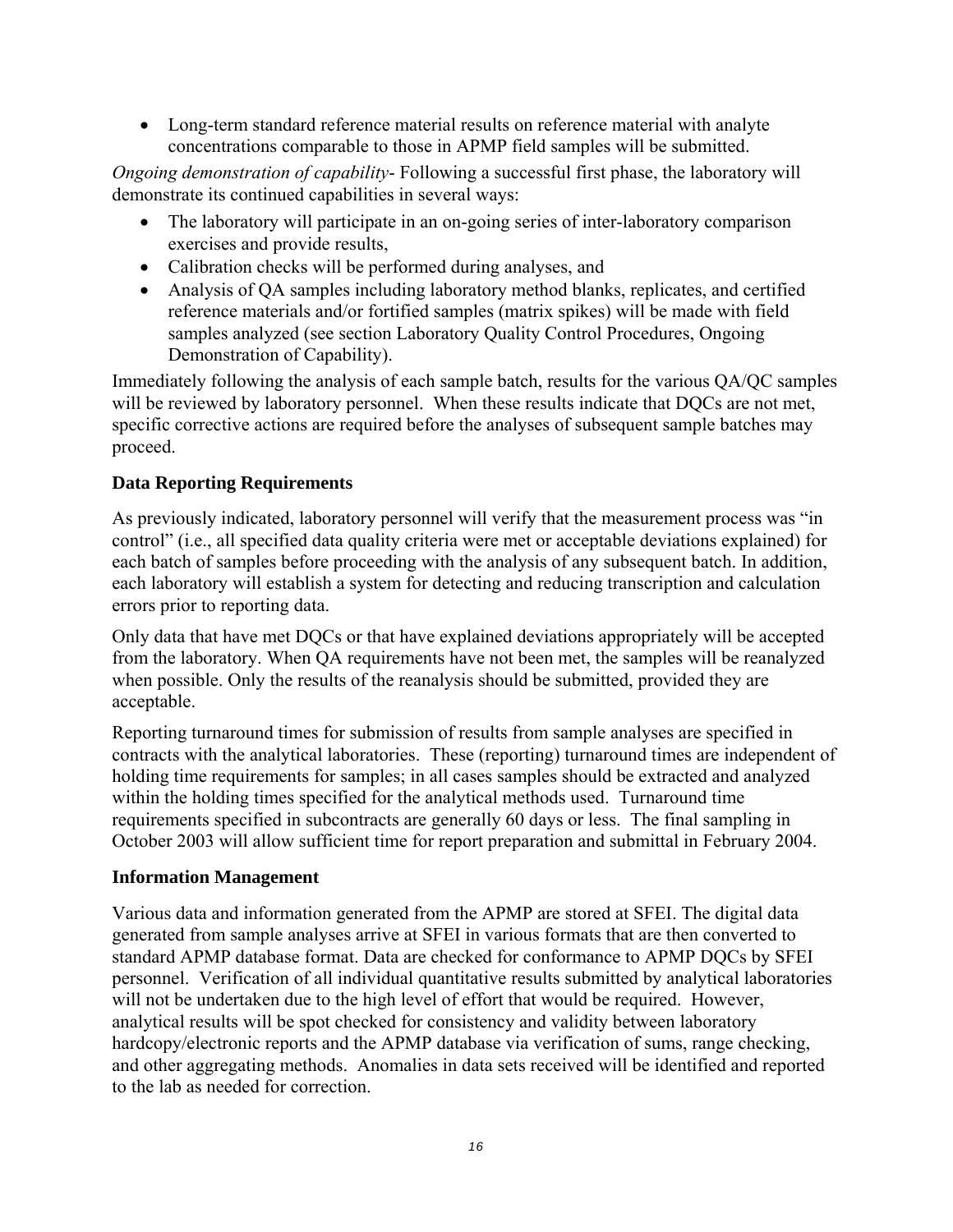# **4. FIELD QUALITY ASSURANCE AND QUALITY CONTROL**

The quality of samples collected in the field is addressed through a number of procedures in the APMP. Proper selection of equipment and supplies and training for use of those items ensures that samples collected are minimally or not affected by collection procedures and materials. Collection and analyses of appropriate quality control samples allows measurement and assessment of artifacts or influences of sampling on sample characteristics, to differentiate uncertainties and variability introduced by the sampling process from those inherent in the monitored system. This section will describe quality assurance and quality control procedures implemented in the APMP.

#### **Field Sample Collection Quality Assurance Procedures**

Personnel using the field collection equipment must be trained on their use and care prior to field use. Sample containers appropriate to the matrices being sampled and the analyses to which they will be subjected will be chosen. Container preparation includes nonphosphate detergent washing, multiple tap water and ASTM Type I deionized water rinses, and  $1:1 \text{ HNO}_3$  (Nitric Acid) rinses. Containers are oven dried. All containers meet and exceed the required detection limits established by the USEPA in SPECIFICATIONS AND GUIDANCE FOR CONTAMINANT-FREE SAMPLE CONTAINERS. Pre-cleaned bottles for sampling organic contaminants will be stored empty, dry, and tightly capped. Eliminating leachable plastics (e.g., non-Teflon® materials) from all aspects of trace organic sample handling, storage, and transport is difficult due to the preponderance of plastics in containers and shipping material (e.g., coolers, bags, foam, bubble wrap), but exposure to sampled material will be minimized. Chemical resistant nitrile gloves will be worn and care taken not to touch objects other than the exterior of sample containers and equipment when possible to minimize contamination, and cleaning procedures of sampling equipment are employed to minimize cross-contamination between samples for the parameters of interest. Storage conditions of samples should be chosen to minimize changes in the parameters to be measured caused by reaction or interaction with the environment, the sample container, or other components of the collected sample.

#### **Water sample collection**

Water samples will be collected at one meter depth or mid-water column (if water body is less than 2 m deep) at each sampling site. For collection of water samples (for chemical analyses and toxicity testing) all tubing must be cleaned prior to use at each sampling location. To avoid aerosol contamination, the sample tubing inlet and outlet will be kept covered until the engines are turned off, and the engine will remain off until sampling is completed and the tubing inlet and outlet are once again covered. The inlet of the sampling pump tubing will be attached to an extendable sampling pole and deployed upstream (and upwind if possible) of the boat, away from the engine. A sufficient volume of water is collected to fill all necessary sample containers and the water homogenized by briefly stirring before individual containers are filled. Before filling sample containers, tubing should be flushed with site water for at least two minutes. Each sample container should be double rinsed with site water unless the container contains a preservative. If there is any question of whether a container contains preservative, refer to the sample plan for clarification. The outlet tubing of the water sampling pump should be positioned at the mouth of the sample container, being careful not to touch the inside of the container or the lid with the tubing. Fill the container completely to eliminate any headspace. Care should be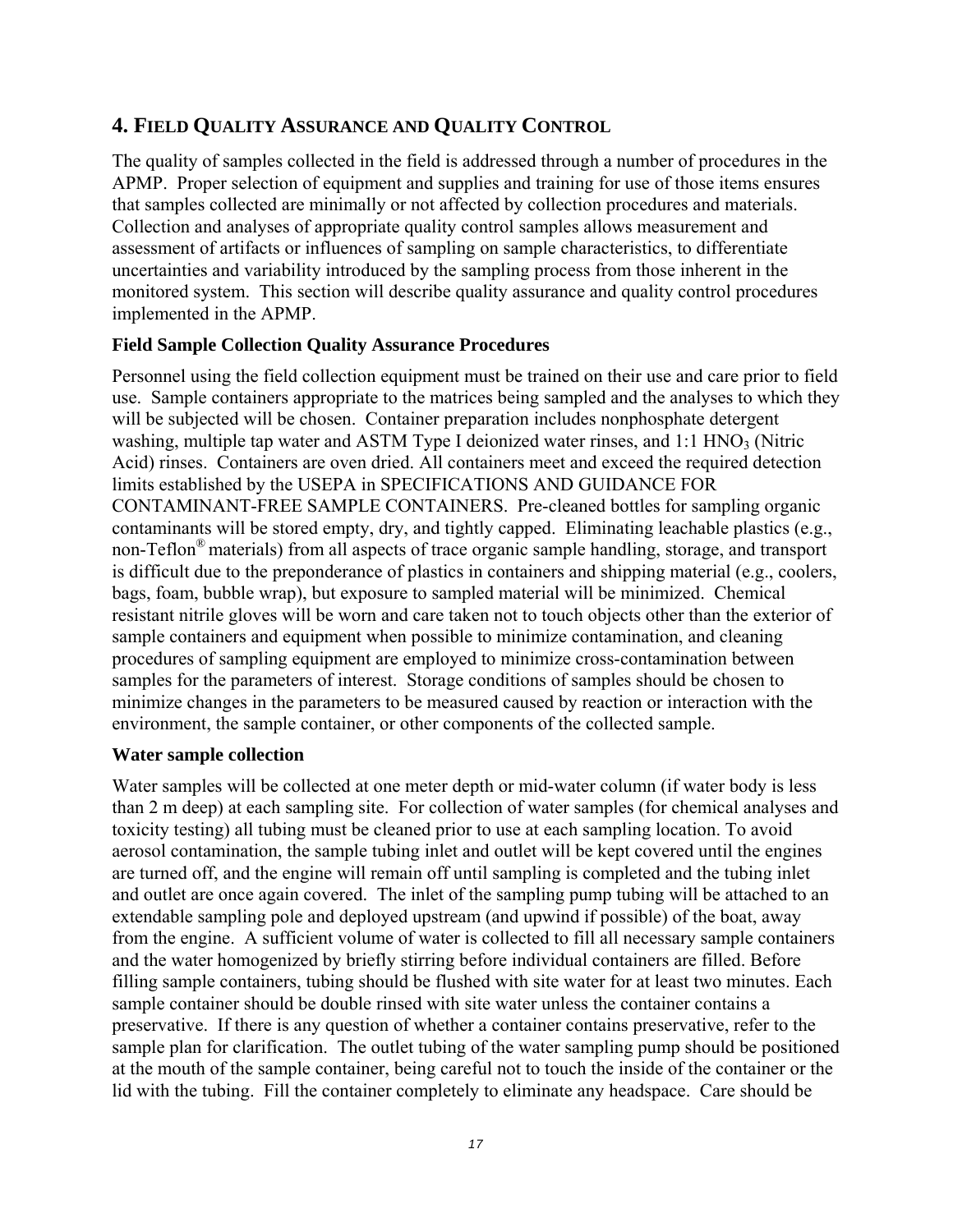taken to minimize exposure of samples to sunlight. Immediately after collection, close the container and place on ice in a cooler.

#### **Sediment sample collection**

The dredge will be operated as described in the appropriate equipment manuals. Gloves will be worn. Prior to use at each site and between each station, the dredge and stainless steel bowl and spoon will be washed with detergent (e.g. Alconox) solution and rinsed with deionized water three times. Multiple dredge pulls will usually be necessary to obtain enough sediment sample for all the analyses. After the dredge is dropped to the sediment and retrieved, the spoon will be used to carefully scoop out the top 2-3 cm of sediment from each dredge pull. On one of the pulls, prior to removing the top sediment layer, the oxidation reduction potential (ORP) probe from the multimeter will be inserted into the top 2-3 cm to collect a soil redox potential reading. The upper sediment layer will be placed into the bowl and once enough sediment is collected, the sample is composited by mixing. The sample will then be placed into the appropriate precleaned containers and placed on wet ice in coolers.

#### **Bioassessment sample collection**

#### *Epiphytic macroinvertebrate collection*

At consistent intervals along each sampled transect, three composite samples will be collected in both the treatment area and in the control (untreated) area using a standard 0.5 mm mesh Dframe dip net. A composite sample consists of three, one minute sweeps within the submerged/emergent pelagic vegetation and within the littoral vegetation up to the shoreline along each transect. After the three sweeps are done, all large vegetation and debris in the dip net will be removed after rinsing, inspecting for, and removing clinging organisms. "Clean" site water, free of vegetation and organisms, will be used for rinsing. Any organisms clinging on discarded debris will be removed with forceps and placed in the sample container. The remaining material in the dip net will be transferred to a sample container, preserved with 95% ethanol in the (approximate) ratio of 30% material to 70% ethanol. Remaining organisms clinging to the net will be removed with forceps. The outside of the container will be labeled with sample information (sample identification code, date, water body name, and initials of the sample collector) with the preservative noted. If more than one container is needed for a sample, each container label should contain all the sample information and should be numbered. This information will be recorded on the chain of custody form for shipping to the appropriate biological laboratory.

#### *Benthic macroinvertebrate collection*

Benthic macroinvertebrates will be collected using a Van Veen, Ponar, or Petite Ponar dredge within the immediate vicinity of pesticide application. One Petite Ponar grab is considered one sample. Three samples will be collected from each station. With the Van Veen, one grab will be collected each site and split among containers as three separate samples after sieving. After collection, the sediment will be placed into a 0.5 mm mesh sieve bucket. Any large debris in bucket will be removed from the sample and cleaned (invertebrates removed and added back to the rest of the sample). The sample will then be washed through the sieve over the side of the boat or in a tub with site water until no more fine sediment washes through the mesh. Care will be taken to not allow site water into the bucket from the top as this could allow non-sample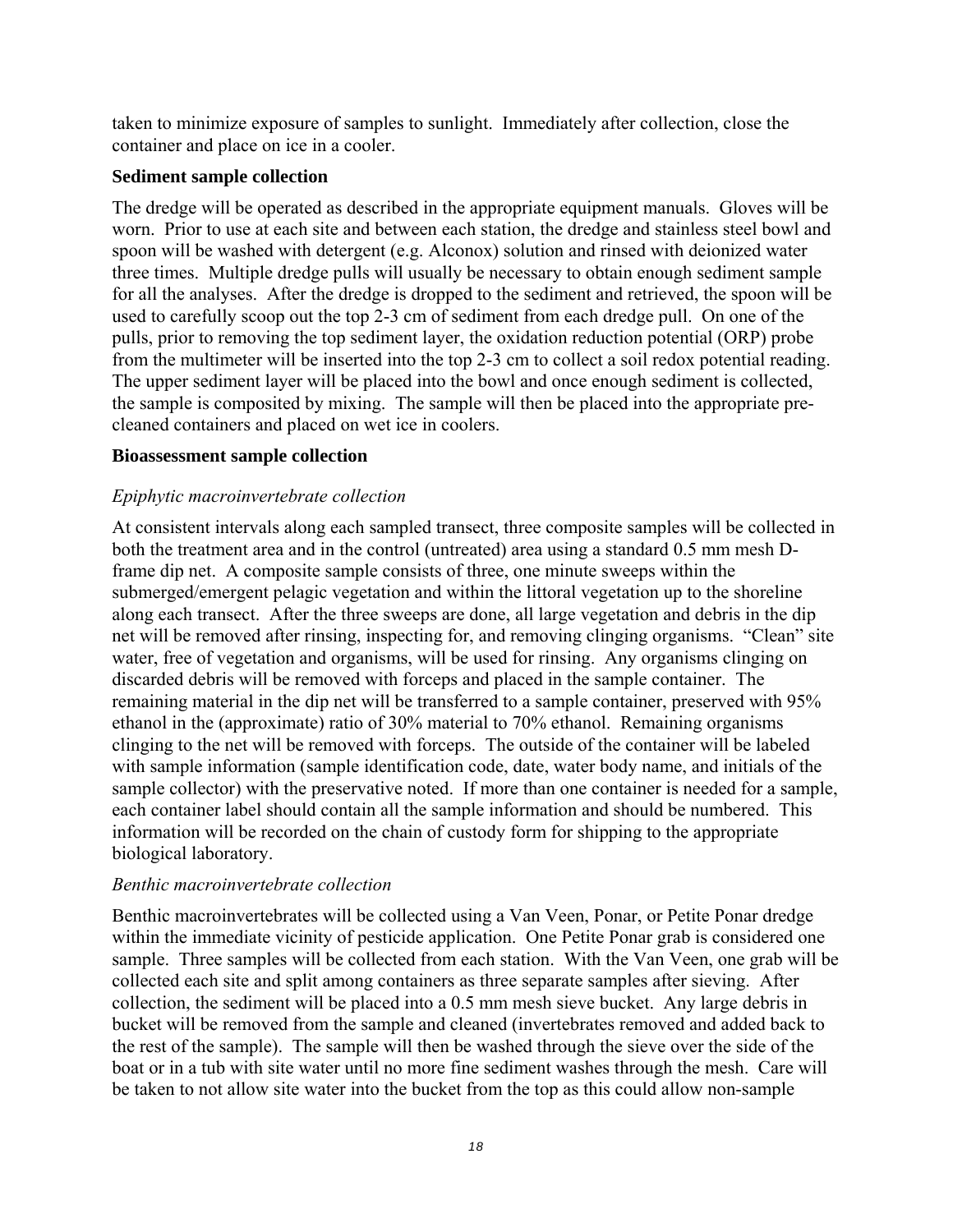organisms to contaminate the sample. The material remaining in the bucket will then be washed directly into the sample jar using a wash bottle or transferred by forceps or hand. Ethanol (95% v/v) will be added to the container as a preservative to achieve a ratio of 30% material and 70% ethanol. Sample information (site, date, preservative, etc) will be written on a sample label. This information will be recorded on the chain of custody form prior to shipping to the appropriate biological laboratory. The approximate locations of sample collection will be denoted by symbol on the aerial view sketch drawn on the back of the Field Data Sheet.

#### *Phytoplankton collection*

Phytoplankton will be collected only at lake/reservoir sites within the pesticide application zone. One sample per station will be collected pre and post application. Phytoplankton in site water will be collected with a Kemmerer grab sample bottle, at a minimum from mid-water column. A 250 mL sample will be preserved with 1% (v/v, 2.5 mL) of Lugol's solution and placed in a cooler (without ice), taking care to limit sample exposure to sunlight. The approximate locations of phytoplankton sample collection will be denoted by symbol on the aerial view sketch drawn on the back of the Field Data Sheet.

### **Performance Measurement Samples: Terminology**

The following is a list of definitions of field performance measurements that are frequently included in sampling protocols. Some of these measurements only need to be taken when an established procedure is changed, whereas others need to be taken at various intervals throughout the sampling process.

- Source Solution Blanks: These account for any pre-existing contamination in the water or preservatives used to prepare the sample containers.
- Bottle Blanks: These account for contamination in sampling containers, in addition to any contamination due to the source solution.
- Travel Blanks: These account for contaminants introduced during the transport process between the laboratory and field site, in addition to any contamination from the source solution and container.
- Equipment Blanks: These account for contamination introduced by the field sampling equipment in addition to the above sources.
- Field Blanks: These account for all of the above sources of contamination that might be introduced to a sample as well as those due to the immediate field environment. Field blanks are generated under actual field conditions and are subjected to the same aspects of sample collection, field processing, preservation, transport, and laboratory handling as the environmental samples. Field blanks for sediment analyses generally consist of ultra pure sand. True field blanks for biological tissue samples do not exist.
- Field Replicates: These account for variability in the field collection and laboratory analysis.

#### **Field Performance Measurements Used by the APMP**

Routine preparation, collection, and analysis of all the field performance samples mentioned above would be redundant and inefficient. Since trace contaminants in environmental water samples are orders of magnitude lower than in sediments or tissues, the field QA/QC measures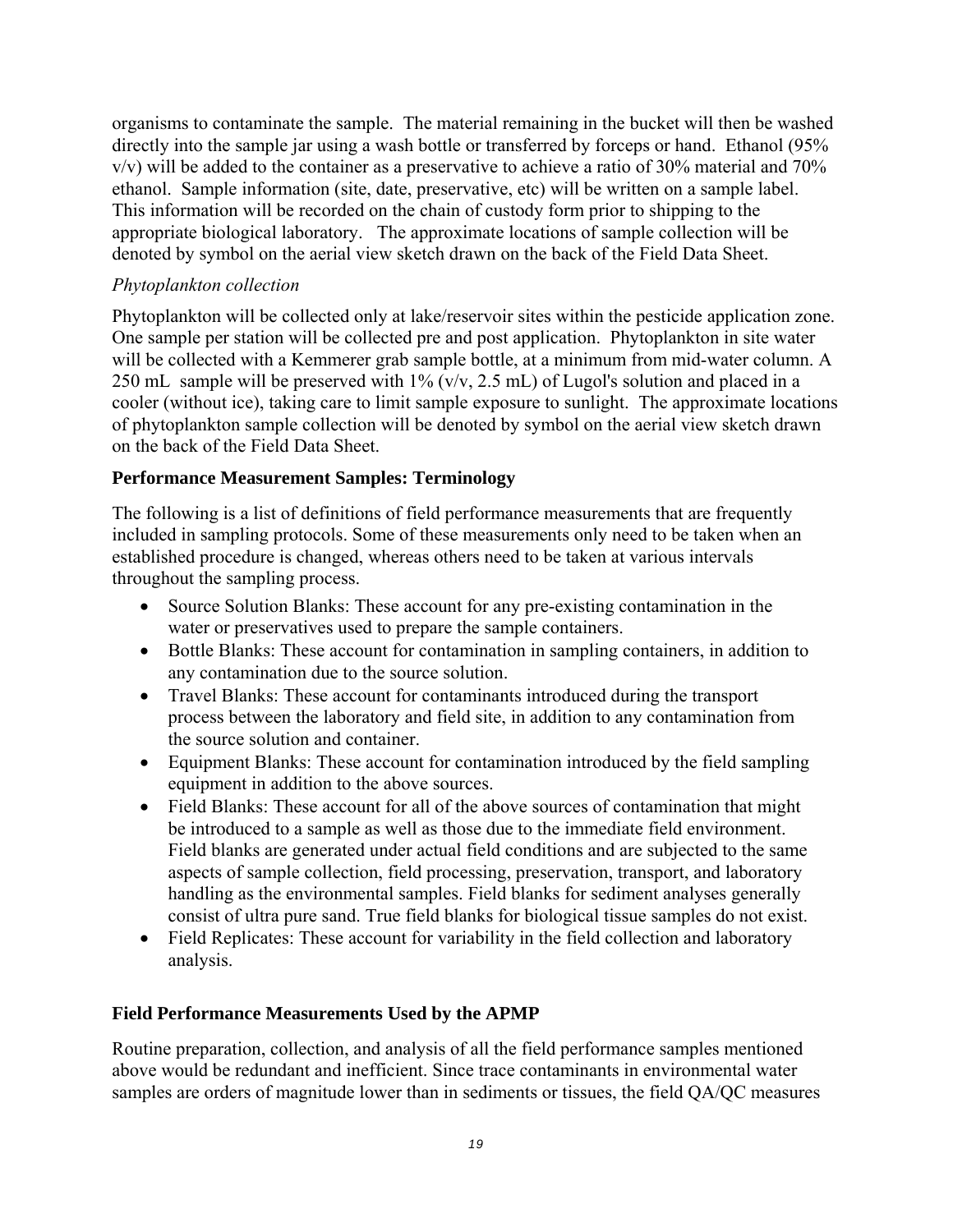are much more rigorous for water samples. Most QA/QC steps taken to minimize trace element sampling artifacts are also applicable or adaptable to the collection of trace organic samples.

Field replicates of all types of samples to be analyzed will be routinely collected so that evaluation of variability includes performance of the sampling system. Short-term environmental variability, most notably due to swift currents and non-homogeneous suspended sediment loads, can affect the sampling precision. The sampling site that has the least variability will usually be included as one field replicate. Since sediment contaminant concentrations can vary greatly within small distances, sediment field replicates taken cannot be used to separate natural variability from that introduced by the sampling and analysis methods, and any sediment field replicate samples collected will mainly be used to evaluate reproducibilty of data by the analytical labs. For tissue samples, comparing two sub-samples of fewer animals each would primarily assess variability in the animals rather than variability in sample collection and analysis. Therefore, for assessing analytical variability, tissue samples from a location will be collected and later homogenized as a single composite sample, and differences among subsamples will be evaluated.

Source solution blanks will be made with Milli-Q or Nanopure water (or equivalents, free of trace organic or element contaminants as appropriate for the analyses to be performed), and acids, solvents, and other reagents sufficiently clean to prevent measurable contamination will be used in all aspects of cleaning, storage, and analysis. Sample containers will be cleaned according to the same procedures used to clean all sample bottles. Contamination of these source solutions and containers will be routinely checked and corrective steps taken whenever contamination of source solutions is indicated.

In studies performed for other SFEI programs, bottle blanks that were generated showed that the "pre-cleaned certified" polyethylene to be used for APMP water samples are not a significant source of trace element contamination. Certified trace-metal and organic free borosilicate glass containers will be used for water organics and sediment samples. The correct bottle type for each pesticide is listed in Table 2.

Travel blanks will not always be used for water, sediment, or tissue samples. The possibility of contamination during the transport between the laboratory and field site will be mitigated by measures taken to keep the sample bottles in an enclosed micro-environment. Equipment blanks for water samples will not be collected due to the high improbability of contamination of equipment with target pesticides. Sediments will be collected with a van Veen or Petite Ponar grab sampler, but equipment blanks will not be taken for sediments. If tissue samples are hand collected then equipment blanks are not taken.

Field blanks for water will be generated under actual field conditions and will be treated in the exact same manner as the environmental field samples in both the field and laboratory. Because assessment of a monitoring vessel's aura of contamination at the time of sampling is not straightforward, true field blanks are difficult to obtain. Collection of a field blank by pumping a "solution blank" (Milli-Q water) through the system on board a monitoring vessel does not fully address the issues of potential contamination of the water sample by the monitoring vessel since unlike the sample, it would have no contact with the boat below the waterline. Such a field blank (essentially an on-site equipment blank) can measure contamination of the sampling equipment and perhaps aerosol contamination, but it cannot differentiate vessel contamination from water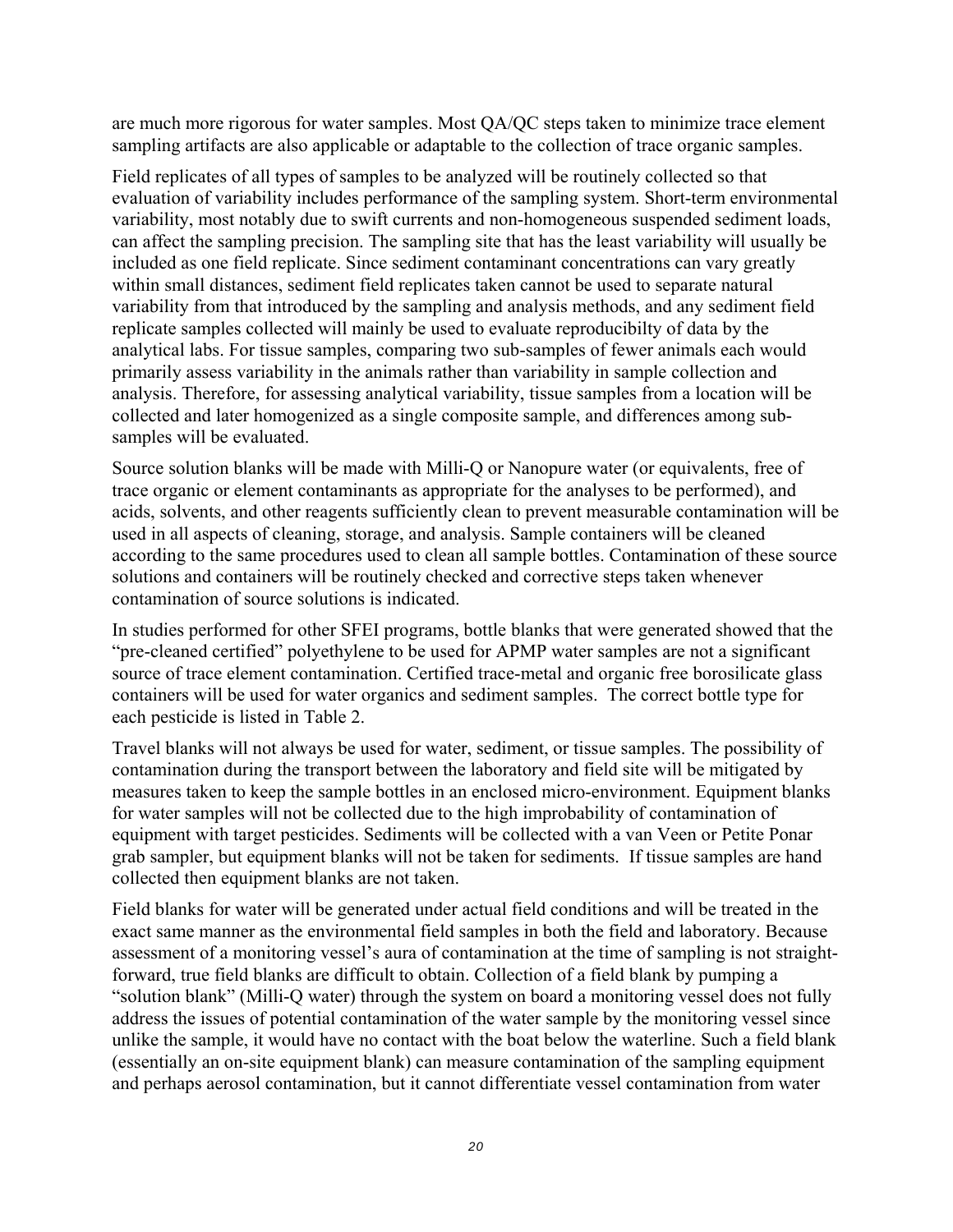contaminants already present without the vessel. Steps to mitigate (such as positioning the sampling inlet upstream and upwind of the vessel) this potential problem will be taken.

Because of the inability to collect a true field blank, the analyte concentrations of environmental water samples will be considered accurate if they are consistent (Boyle et al. 1981), and comparable values are obtained by intercalibration studies (Patterson and Settle 1976). These mitigation methods have been adopted by many workers in the field following extensive experience (Berman et al. 1983; Bewers and Windom 1981; Boyle et al. 1981; Bruland et al. 1985; Flegal and Stukas 1987; Landing et al. 1995; Schaule and Patterson 1981; Yeats et al. 1995).

Collection of true sediment field blanks is logistically difficult and has been deemed unnecessary due to precautions taken that minimize contamination of the samples. Sediment samples will be collected with a van Veen grab sampler, petite Ponar, or Eckman dredge based on modified NOAA Status and Trends, Benthic Surveillance Project methods (Lauenstein and Young 1986; SFEI 1997). All surfaces of sediment sampling and processing instruments coming into contact with the sample will be made of inert materials, such as stainless steel and will be thoroughly cleaned prior to field use. Equipment will also be cleaned with laboratory grade detergent between stations and rinsed with deionized water to avoid any carryover contamination from one station to another. Sampling, compositing, and homogenization will be conducted with gloved hands, and the homogenate will be placed into the appropriate bottle type for analysis. The homogenization bucket will always be covered with aluminum foil during the collection of the sediment samples to avoid sample contamination via aerial deposition.

Animals collected for tissue samples will be handled in the field according to established protocols that are designed to minimize sample contamination. Tissue destined for trace element analysis will be placed in polyethylene ziploc bags, placed on dry ice, and kept frozen until homogenization and analysis. Tissue samples used for trace organic analysis will be wrapped in Teflon® foil.

# **5. LABORATORY QUALITY ASSURANCE AND CONTROL**

# **APMP Chemical Analysis Laboratory Requirements**

 $\overline{a}$ 

The APMP requires all laboratories to demonstrate capability continuously through:

- Strict adherence to common QA/QC procedures.
- Routine analysis of certified reference materials  $(CRMs)^{1}$ .
- Regular participation in an on-going series of interlaboratory comparison exercises.

This is a "performance-based" approach for analyses of trace contaminants, involving continuous laboratory evaluation through the use of accuracy-based materials (e.g., CRMs), laboratory matrix spikes, laboratory method blanks, calibration standards, laboratory and field replicate samples, and others as appropriate. The definitions and uses of each of these types of quality control samples are explained in later sections.

<sup>&</sup>lt;sup>1</sup> Certified reference materials (CRMs) are samples in which chemical concentrations have been determined accurately using a variety of technically valid procedures; these samples are accompanied by a certificate or other documentation issued by a certifying body (e.g., agencies such as the National Research Council Canada (NRCC), US EPA, US Geological Survey, etc.). Standard Reference Materials (SRMs) are CRMs issued by the National Institute of Standards and Technology (NIST).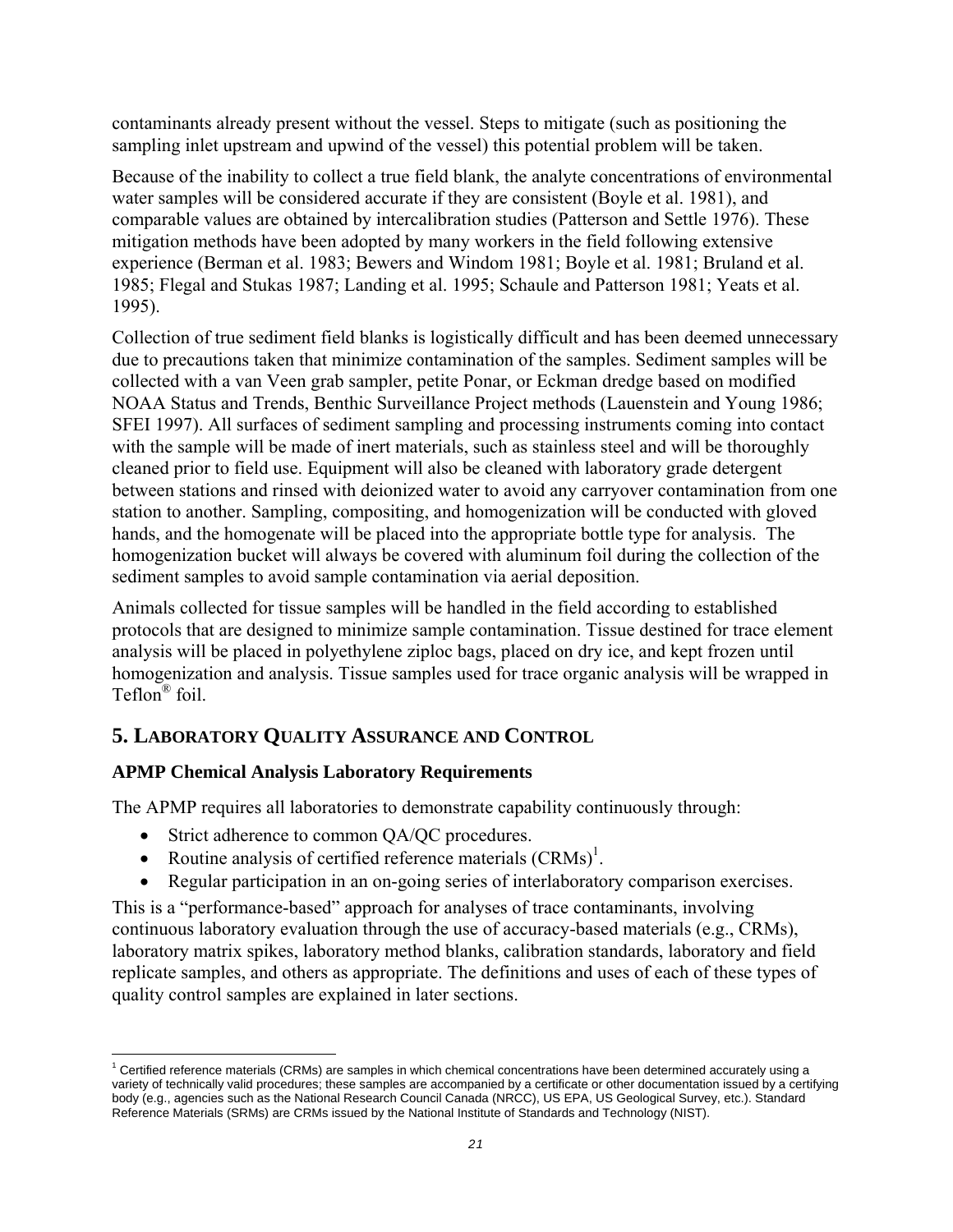Quality control operates to make sure that data produced are satisfactory, consistent, and dependable. Under the APMP performance-based chemistry QA program, laboratories are not required to use a single, standard analytical method for each type of analysis, but rather are free to choose the best or most feasible method within the constraints of cost and equipment that is suitable for meeting the APMP's data quality criteria (DQCs). The APMP DQCs were developed based on the kinds of general management questions that the environmental data need to help answer. The APMP has developed specific guidelines for measurement precision, accuracy, and levels of detection that are reflected in sampling, handling, and analysis requirements to satisfy a large spectrum of potential management questions. Each laboratory will continuously demonstrate proficiency and data comparability through routine analysis of accuracy-based performance evaluation samples, split samples, and reference materials representing actual sample matrices. No single analytical method has been officially approved for low-level (i.e., low parts per quadrillion and parts per billion) analysis of organic and inorganic contaminants in water or sediments. Methods used by the APMP were all validated USEPA analytical methods. While other more sensensitive methods may exist, these USEPA validated methods have adequate detection limits (well below published LOEC and NOEC values).

All laboratories providing analytical support for chemical or biological analyses will have the appropriate facilities to store, prepare, and process samples, and appropriate instrumentation and staff to provide data of the required quality within the time period dictated by the program. Laboratories are expected to conduct operations in a manner that includes:

- A program of scheduled maintenance of analytical balances, microscopes, and other laboratory equipment and instrumentation.
- Routine checking of analytical balances using a set of standard reference weights (American Society of Testing and Materials (ASTM) Class 3, NIST Class S-1, or equivalents).
- Checking and recording the composition of fresh calibration standards against the previous lot. Acceptable comparisons differ < 2 percent from the previous value.
- Recording all analytical data in bound (where possible) logbooks, with all entries in ink, or electronic format.
- Monitoring and documenting the temperatures of cold storage areas and freezer units daily.
- Verifying the efficiency of fume hoods.
- Having a source of reagent water meeting ASTM Type I specifications (ASTM, 1984) available in sufficient quantity to support analytical operations. The conductivity of the reagent water will not exceed 18 megaohm at 25°C. Alternately, the resistance of the reagent water will exceed 10 µmhos/cm.
- Labeling all containers used in the laboratory with date prepared, contents, initials of the individual who prepared the contents, and other information as appropriate.
- Dating and safely storing all chemicals upon receipt. Proper disposal of chemicals when the expiration date has passed.
- Having QAPPs, SOPs, analytical methods manuals, and safety plans readily available to staff.
- Having raw analytical data, such as chromatograms, accessible so that they are available upon request.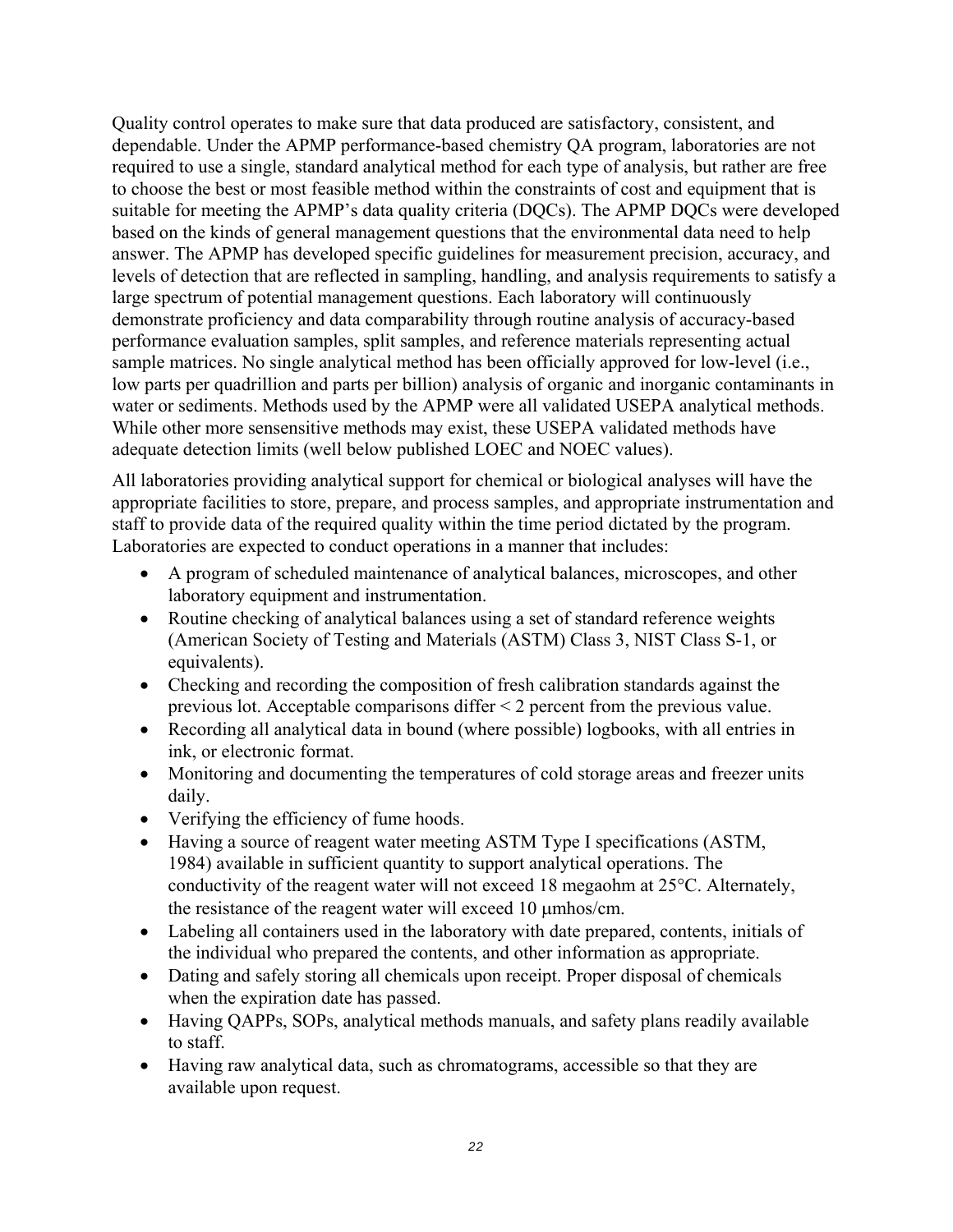Laboratories will provide information documenting their ability to conduct the analyses with the required level of data quality. Such information might include results from interlaboratory comparison studies, control charts and summary data of internal QA/QC checks, and results from certified reference material analyses.

#### **Data Formatting and Transfer**

Laboratories will also be able to provide analytical data and associated QA/QC information in a format and time frame agreed upon with the APMP Program Manager or designee. Each year data formatting and reporting expectations will be clearly identified and distributed to participating laboratories.

#### **Laboratory Personnel, Training, and Safety**

Each laboratory providing analytical support to the APMP must have a designated on-site QC Officer for the particular analytical component(s) performed at that laboratory. This individual will serve as the point of contact for the APMP QA staff in identifying and resolving issues related to data quality.

To ensure that the samples are analyzed in a consistent manner throughout the duration of the program, key laboratory personnel will participate in an orientation session conducted during an initial site visit or via communications with APMP staff. The purpose of the orientation session is to familiarize key laboratory personnel with the QAPP and the QA/QC program. Participating laboratories may be required to demonstrate acceptable performance before analysis of samples can proceed, as described in subsequent sections. Laboratory operations will be evaluated on a continuous basis through technical systems audits, and by participation in interlaboratory, roundrobin programs. Meetings shall be held with all participating laboratories at regular intervals to continually review QA/QC procedures, and to revise/update the QAPP.

Personnel in any laboratory performing APMP analyses will be well versed in good laboratory practices (GLPs), including standard safety procedures. It is the responsibility of the particular analytical component program officer, laboratory manager, and/or supervisor to ensure that safety training is mandatory for all laboratory personnel. Each laboratory is responsible for maintaining a current safety manual in compliance with the Occupational Safety and Health Administration (OSHA), or equivalent state or local regulations. The safety manual will be readily available to laboratory personnel. Proper procedures for safe storage, handling, and disposal of chemicals will be followed at all times; each chemical will be treated as a potential health hazard and GLPs will be implemented accordingly.

#### **Quality Assurance Documentation**

All laboratories will have the latest revision of the APMP QAPP. In addition, the following documents and information will be current and available to all laboratory personnel participating in the processing of APMP samples, as well as to SFEI program officials:

• Laboratory QA Plan: Clearly defined policies and protocols specific to a particular laboratory, including personnel responsibilities, laboratory acceptance criteria and corrective actions to be applied to the affected analytical batches, qualification of data, and procedures for determining the acceptability of results.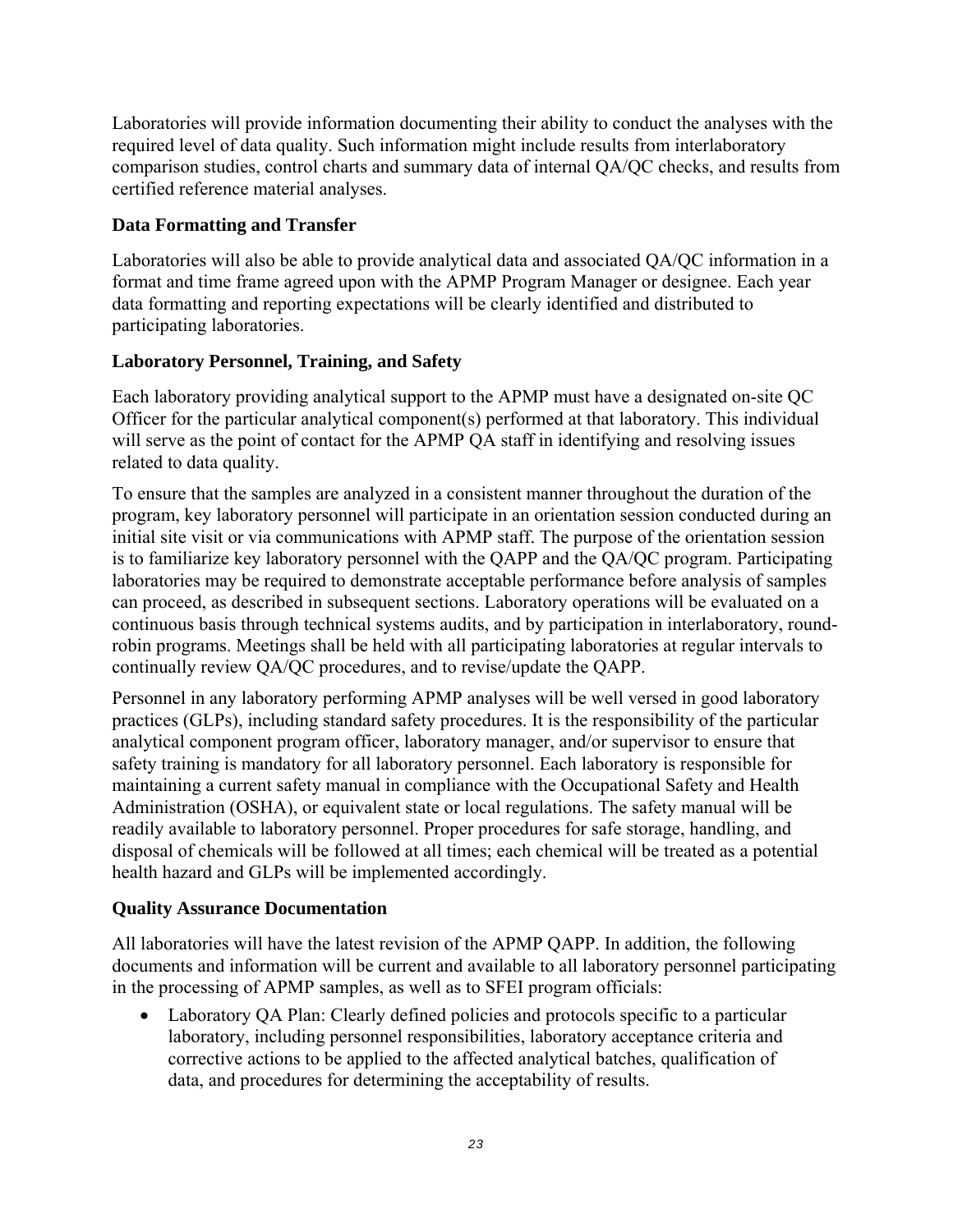- Laboratory Standard Operating Procedures (SOPs): Containing instructions for performing routine laboratory procedures.
- Laboratory Analytical Methods Manual: Step-by-step instructions describing exactly how a method is implemented in the laboratory for a particular analytical procedure. Contains all analytical methods utilized in the particular laboratory for the APMP.
- Instrument Performance Information: Information on instrument baseline noise, calibration standard response, analytical precision and bias data, detection limits, etc. This information is usually recorded in logbooks or laboratory notebooks.
- Control Charts: Control charts are useful in evaluating internal laboratory procedures and are helpful in identifying and correcting systematic error sources. Contract laboratories are encouraged to develop and maintain control charts whenever they may serve in determining sources of analytical problems.

Appendix D contains copies of laboratory methods, SOPs, and QA plans current at the time of publication of this document . Some laboratory methods and SOPs may be edited to exclude proprietary details about the analyses. Quality assurance documents are reviewed conformance to program needs by the APMP Program Manager and QA Officer or their designees.

#### **Laboratory Performance Audits/Corrective Action**

Initially, a QA performance audit will be performed by APMP QA staff to determine if each laboratory effort is in compliance with the procedures outlined in the QAPP and to assist the laboratory where needed. Additionally, technical systems audits will be conducted by a team composed of the APMP QA Officer or designee, and his/her technical assistants at a minimum on a biennual basis. Review of current NELAP and/or state ELAP certification of a laboratory for the analyses performed for APMP may be accepted in some cases in lieu of an on-site audit. Reviews may be conducted at any time during the scope of the study. Results will be reviewed with participating laboratory staff and corrective action recommended and implemented, where necessary. Furthermore, laboratory performance will be assessed on a continual basis through laboratory intercomparison studies (round robins) such as the annual National Status and Trends Intercalibration, and to report the findings in a timely fashion to the designated contact at NOAA and to the APMP QA Officer.

#### **Laboratory Performance Measurements**

Laboratory performance measurements included in the analysis stream and are designed to check if data quality criteria are met are briefly defined below. Results of analyses of QA samples are to be reported with results of field samples. Minimum frequencies and other performance requirements for analyses of QA samples are indicated in Tables 6-11.

- Method Blanks (also called extraction blanks or preparation blanks): These account for contaminants present in the preservative and analytical solutions and equipment used during the preparation and quantification of the parameter.
- Internal Standards: These account for error introduced by the analysis, and recoveries should be reported for each sample individually.
- Matrix Spike Samples: These are field samples to which a known amount of contaminant is added and used to measure potential analytical interferences present in the field sample.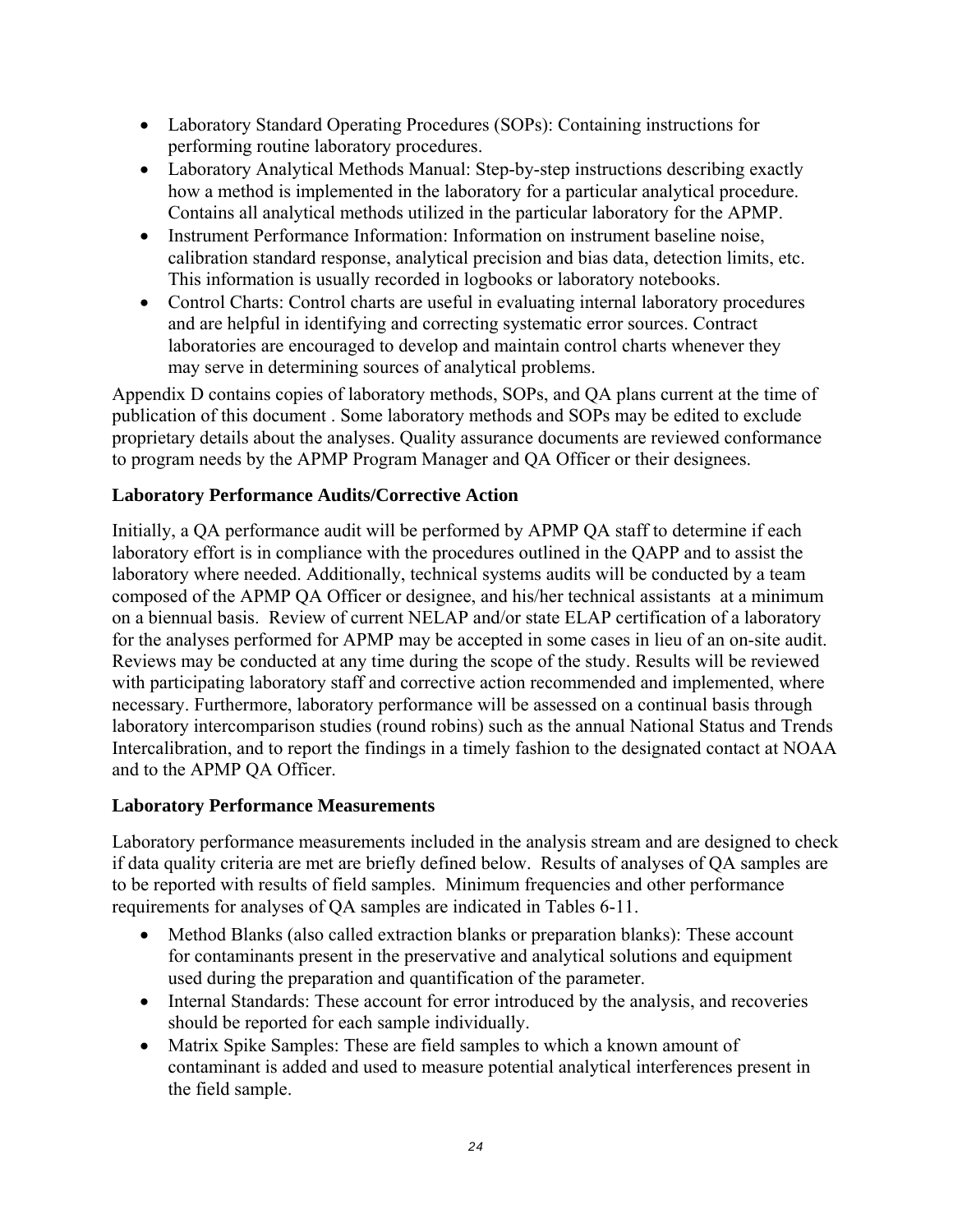- Replicate Samples: These are replicates of extracted material that measure the instrumental precision.
- Laboratory Replicate Samples: These are replicates of the raw material that are extracted and analyzed to measure laboratory precision.
- Matrix Spike Replicate Samples: These can be used to assess both laboratory precision and accuracy. They are particularly useful when the field samples analyzed do not contain many of the target compounds (measuring non-detects in replicate does not allow the data reviewer to measure the precision or the accuracy of the data in an analytical batch).
- Certified Reference Materials (CRM): Analysis of CRMs is another way of determining accuracy of the analysis by comparing a certified value of material with similar concentrations as those expected in the samples to be analyzed.

These types of samples serve to evaluate and diagnose errors introduced during the analysis. The remainder of this document will provide APMP guidance for general laboratory requirements and protocols for checking and tracking possible sources of errors (outlined above) in the analytical process. Results of both field and QA samples will be reviewed by the APMP QA Officer or designees for conformance with APMP reporting and data quality requirements.

#### **Laboratory Quality Control Procedures**

The performance-based protocols utilized in the APMP for analytical chemistry laboratories consist of two basic elements: initial demonstration of laboratory capability (e.g., documentation that the analyses of samples are within the data quality criteria) and ongoing demonstration of capability. Prior to the initial analysis of samples, each laboratory will demonstrate capability and proficiency.

### **Initial Demonstration of Capability**

#### *Instrument calibration*

Upon initiation of an analytical run, after each major equipment disruption, and whenever ongoing calibration checks do not meet recommended DQCs (see Tables 5-10), the system will be calibrated with a full range of analytical standards. Immediately after this procedure, the initial calibration must be verified through the analysis of a standard obtained from a different source than the standards used to calibrate the instrumentation, prepared in an independent manner, and ideally having certified concentrations of target analytes (e.g., a certified reference material (CRM) or certified solution). Frequently, calibration standards are included as part of an analytical run, interspersed with actual samples. However, this practice does not document the stability of the calibration and is incapable of detecting degradation of individual components, particularly pesticides, in standard solutions used to calibrate the instrument. The calibration curve is acceptable if it has a  $r^2$  of 0.990 or greater for all analytes present in the calibration mixtures. If not, the calibration standards, as well as all the samples in the batch must be reanalyzed. All calibration standards will be traceable to a recognized organization for the preparation and certification of QA/QC materials (e.g., NIST, National Research Council Canada (NRCC), US EPA, etc.).

Calibration curves will be established for each analyte and batch analysis from a calibration blank and a minimum of three analytical standards of increasing concentration, covering the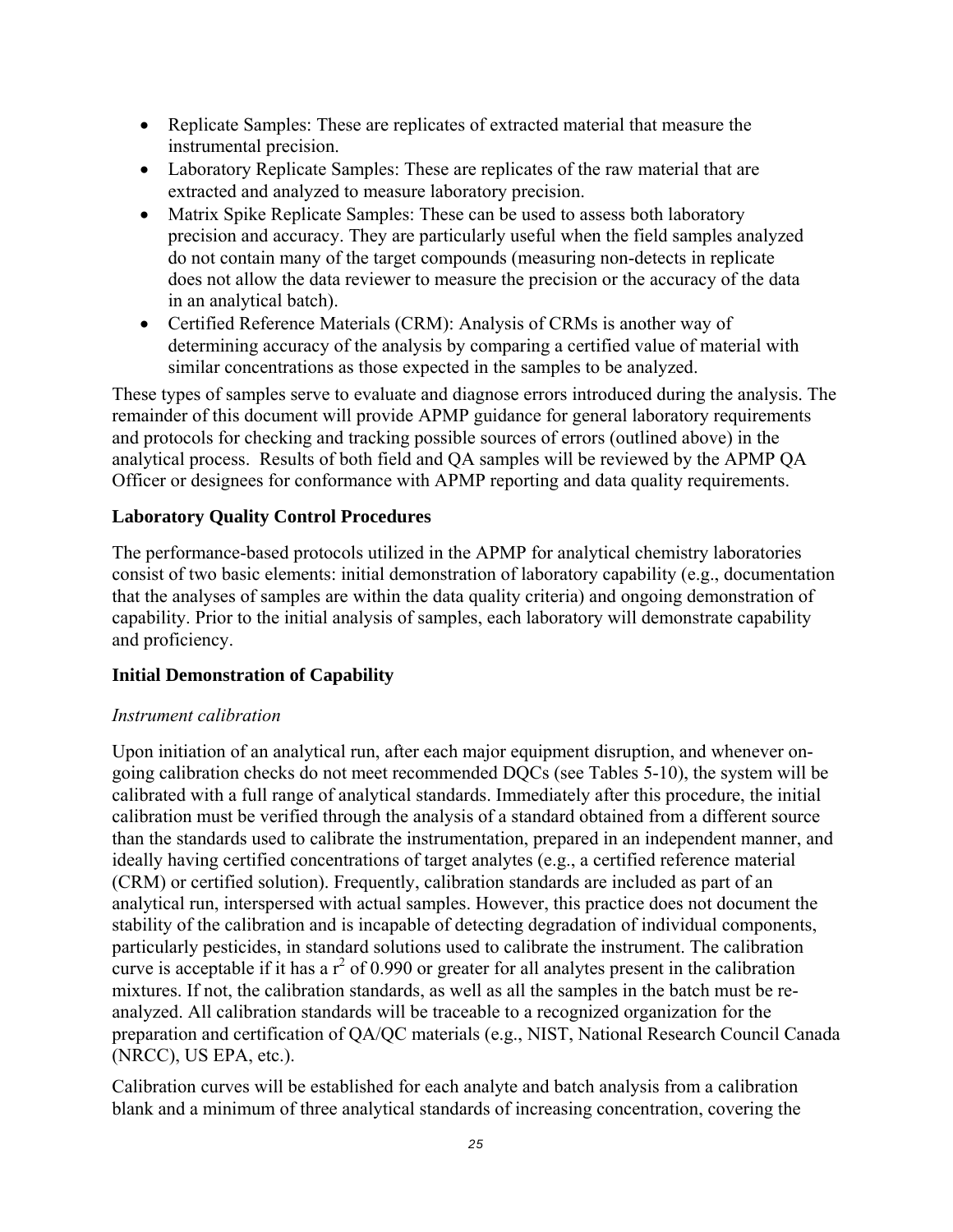range of expected sample concentrations. If the instrument response is demonstrated to be linear over the entire concentration range to be measured in the samples, the use of a calibration blank and one single standard that is higher in concentration than the samples may be appropriate. Otherwise, only data which result from quantification within the demonstrated working calibration range should be reported by the laboratory (i.e., quantification by extrapolation is not acceptable). Samples outside the calibration range will be diluted or concentrated, as appropriate, and reanalyzed.

For immunoassays such as ELISA, QA/QC samples including blanks and calibration standards are read along with other samples using an automated plate reader (e.g., Hyperion Micro Reader 3). Once all the wells have been read, the software calculates and prints the results, including parameters for the standard calibration curve. An  $r^2$  for the curve of 0.97 or above is considered good. If it is less than 0.97, best professional judgment should be used in continuing the test and interpreting the test results for reporting.

#### *Initial documentation of method detection limits*

Analytical chemists have coined a variety of terms to define "limits" of detection; definitions for some of the more commonly used terms are provided by Keith (Keith et al. 1983; Keith 1991). In the APMP, the method detection limit (MDL) is used to define the analytical limit of detectability. The MDL represents a quantitative estimate of low-level response detected at the maximum sensitivity of a method. The Code of Federal Regulations (40 CFR Part 136) gives the following rigorous definition:

The MDL is the minimum concentration of a substance that can be measured and reported with 99% confidence that the analyte concentration is greater than zero and is determined from analysis of a sample in a given matrix containing the analyte.

The American Society of Testing and Materials (ASTM) defines the limit of detection as:

*A concentration of twice the criterion of detection...when it has been decided that the risk of making a Type II error is to be equal to a Type I error.* 

In order to compare MDLs in quantitative terms by different laboratories participating in APMP analysis, MDLs will initially be determined according to 40 CFR 136.2 (f) and Appendix B of 40 CFR 136. Determining the MDL with this procedure is elaborate and need not be determined annually provided that:

- No process or method changes have been made.
- Check samples containing an analyte spike at about 2x MDL indicate that the analyte is detected. The required frequency of check samples is quarterly.

The matrix and the amount of sample (i.e., dry weight of sediment or tissue) used in calculating the MDL will match as closely as possible the matrix of the actual field samples and the amount of sample typically used. In order to ensure comparability of results among different laboratories, MDL target values have been established for the APMP (see Table 5). These MDLs have been derived empirically from reported literature or other monitoring and research efforts. Most are considerably lower than water quality criteria or sediment and tissue quality guidelines (Table ) and provide the foundation for having a high level of certainty in the data.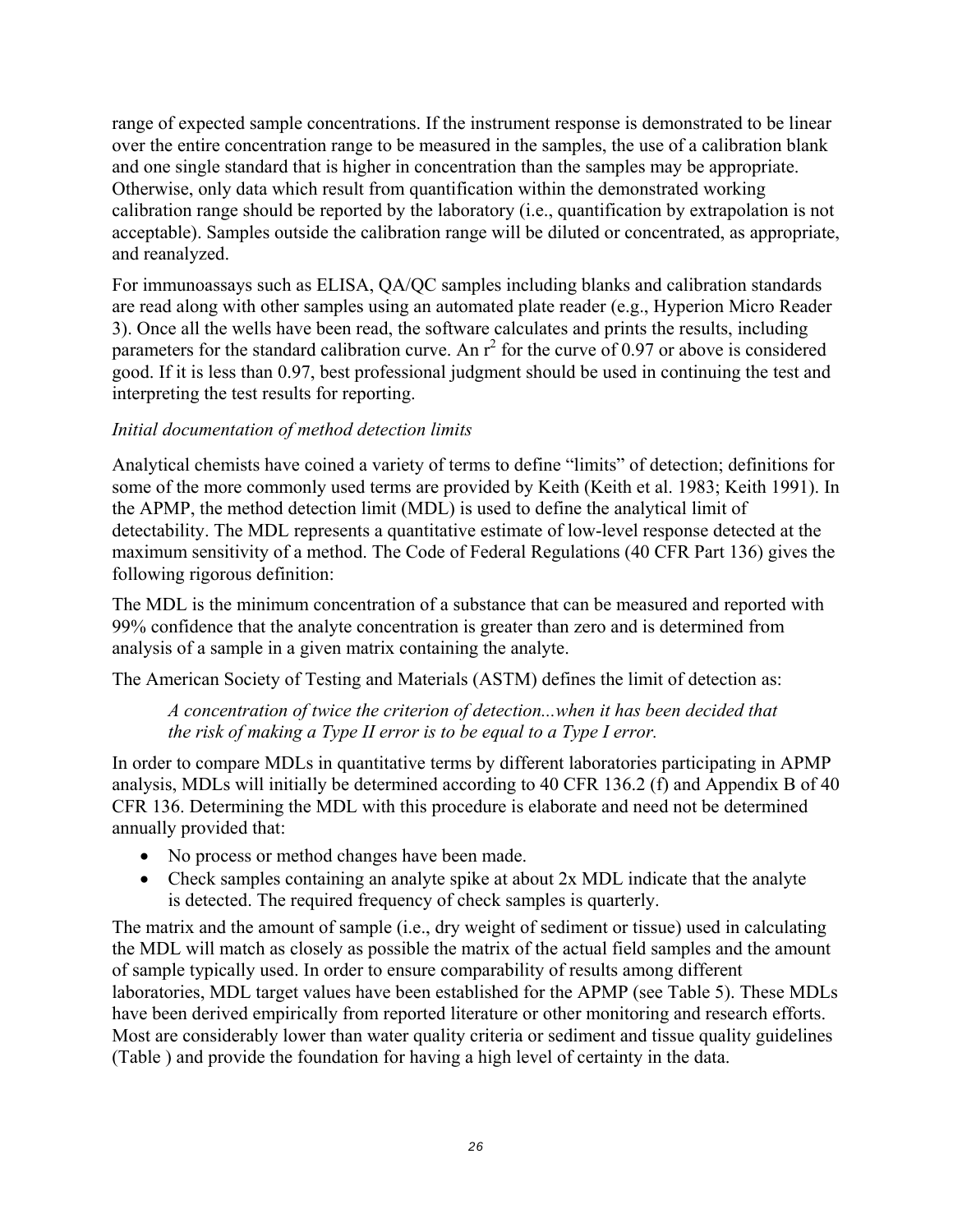The laboratory shall confirm the ability to analyze low-level samples with each batch. This shall be accomplished by analyzing a method blank spiked at three to five times the method detection limit or a reference material in the appropriate range. Recoveries for organic analyses shall be between 50 and 150% for at least 90% of the target analytes.

#### *Limits of quantitation*

Taylor (Taylor 1987) states that "a measured value becomes believable when it is larger than the uncertainty associated with it". The uncertainty associated with a measurement is calculated from the standard deviation of replicate measurements  $(s_0)$  of a low concentration standard or a blank. Normally, the MDL is set at three times the standard deviation of replicate measurements, where the uncertainty of a measurement is approximately  $\pm 100\%$  at the 95% level of confidence. Values at the MDL may not reflect a signal much above zero and, therefore, are quantitatively not very robust. The limit of quantitation (LOQ), as established by the American Chemical Society, is normally ten times the standard deviation of replicate measurements, which corresponds to a measurement uncertainty of  $\pm 30\%$  (Taylor 1987). By these standard definitions, measurements below the MDL are not believable, measurements between the MDL and the LOQ are only semi-quantitative, and confidence in measurements above the LOQ is high.

#### *Initial blind analysis of representative samples*

As appropriate, representative sample matrices which are uncompromised, homogeneous, and contain the analytes of interest at concentrations of interest may be used to evaluate performance of analytical laboratories new to the APMP prior to the analysis of field samples. The samples used for this initial demonstration of laboratory capability typically will be distributed blind (i.e., the laboratory will not know the concentrations of the analytes of interest) in interlaboratory comparison exercises. A new laboratory's performance generally will be considered acceptable if its submitted values are within DQCs (Tables 5-10) of the known concentration, or the consensus value, of each analyte of interest in the samples. These criteria apply only for analyte concentrations equal to or greater than three times the APMP target MDL (~LOQ). If the results for the initial analysis fail to meet these criteria, the laboratory may be required to repeat the analysis until the performance criteria are met, prior to the analysis of APMP field samples.

#### *Record of certified reference materials*

As CRMs are routinely included in analysis of batches of reputable laboratories, the historical record of results may also serve as a suitable performance indicator.

### **Ongoing Demonstration of Capability**

#### *Participation in interlaboratory comparison exercises*

APMP laboratories analyzing applicable contaminants are required to participate in intercomparison exercises similar to those conducted jointly by NIST and NRCC or similar parties. These exercises provide a tool for continuous improvement of laboratory measurements by helping analysts identify and resolve problems in methodology and/or QA/QC. The results of these exercises are also used to evaluate both the individual and collective performance of the participating analytical laboratories on a continuing basis and to insure that ongoing measurements are meeting DQCs. The APMP laboratories are required to initiate corrective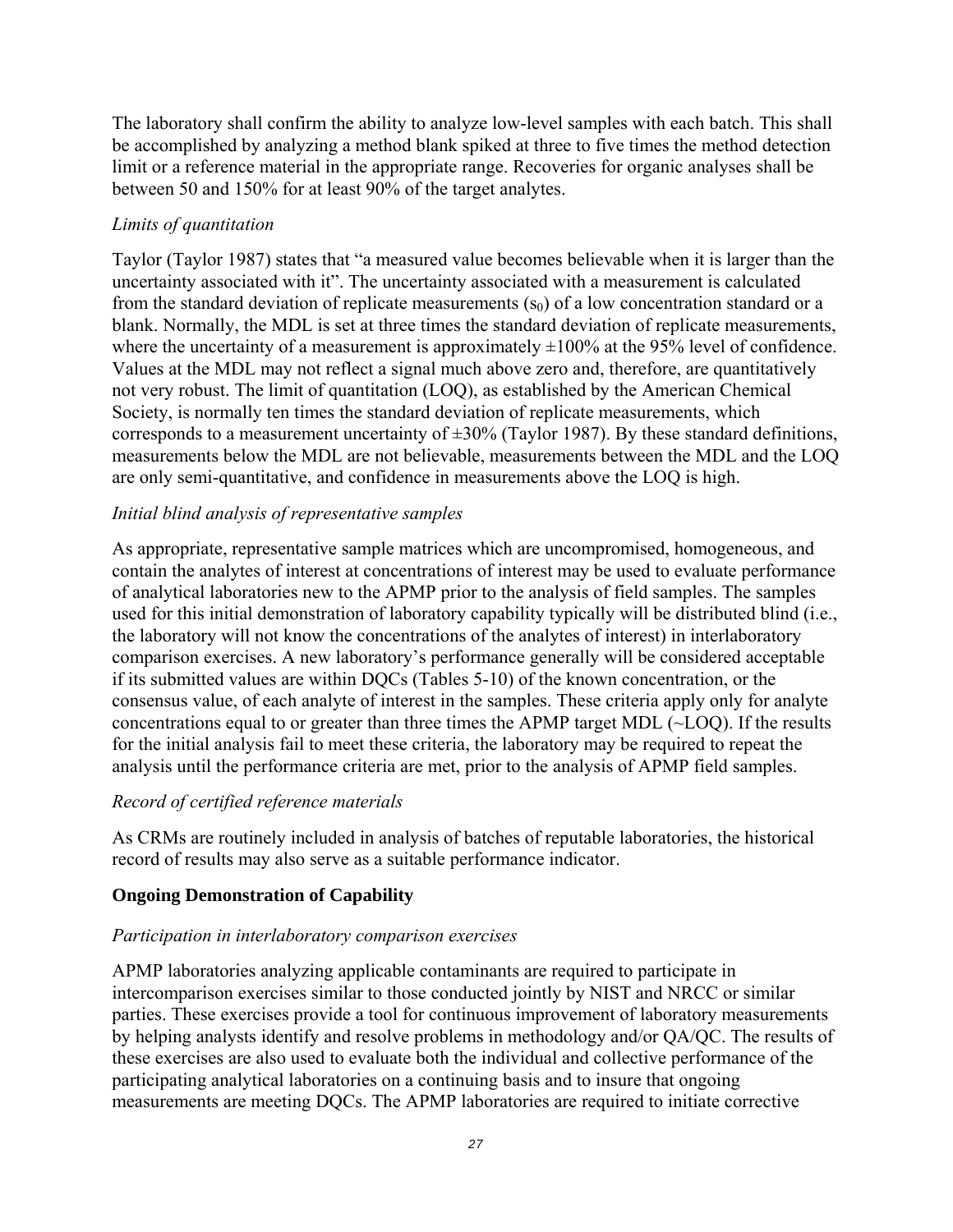actions if their performance in these comparison exercises falls below certain pre-determined minimal standards, described in later sections.

Usually one exercise is conducted each year. In a typical exercise, NIST or NRCC will distribute performance evaluation samples of an "unknown" and a certified reference material (CRM) to each laboratory, along with detailed instructions for analysis. A variety of performance evaluation samples have been utilized in the past, including accuracy-based solutions, sample extracts, and representative matrices (e.g., sediment or tissue samples). Laboratories are required to analyze the sample(s) "blind" and will submit their results in a timely manner both to the APMP Coordinator and to NIST or NRCC (as instructed). Laboratories which fail to maintain acceptable performance may be required to provide an explanation and/or undertake appropriate corrective actions. At the end of each calendar year, coordinating personnel at NIST and NRCC hold a QA workshop to present and discuss the comparison exercise results. Representatives from participating laboratories are strongly encouraged to participate in the annual QA workshops, which provide a forum for discussion of analytical problems brought to light in the comparison exercises.

#### *Routine analysis of certified reference materials or laboratory control materials*

Certified reference materials generally are considered the most useful QC samples for assessing the accuracy of a given analysis (i.e., the measurement relative to the "true" value). CRMs are used to assess accuracy because they have "certified" concentrations of the analytes of interest, as determined through replicate analyses by a reputable certifying agency using two independent measurement techniques for verification. In addition, the certifying agency may provide "noncertified" or "informational" values for other analytes of interest. Such values are determined using a single measurement technique, which may have unrecognized bias. Therefore, noncertified values must be used with caution in evaluating the performance of a laboratory using a method which differs from the one used by the certifying agency.

A laboratory control material (LCM) is similar to a certified reference material in that it is a homogeneous matrix that closely matches the samples being analyzed. A "true" LCM is one that is prepared (i.e., collected, homogenized, and stored in a stable condition) strictly for use inhouse by a single laboratory. Alternately, the material may be prepared by a central laboratory and distributed to others (so-called regional or program control materials). Unlike CRMs, concentrations of the analytes of interest in LCMs are not certified but are based upon a statistically valid number of replicate analyses by one or several laboratories. In practice, this material can be used to assess the precision (i.e., consistency) of a single laboratory, as well as to determine the degree of comparability among different laboratories. If available, LCMs may be preferred for routine (i.e., day to day) analysis because CRMs are relatively expensive.

Routine analysis of CRMs (when available) or LCMs represents a particularly vital aspect of the "performance-based" APMP QA philosophy. At least one CRM or LCM must be analyzed along with each batch of 20 or fewer samples (i.e., QA samples should comprise a minimum of 5% of each set of field samples). For CRMs, both the certified and non-certified concentrations of the target analytes will be known to the analyst(s) and will be used to provide an immediate check on performance before proceeding with a subsequent sample batch. Performance criteria for both precision and accuracy have been established for analysis of CRMs or LCMs (Tables 5-10); these criteria are discussed in detail in the following paragraphs. If the laboratory fails to meet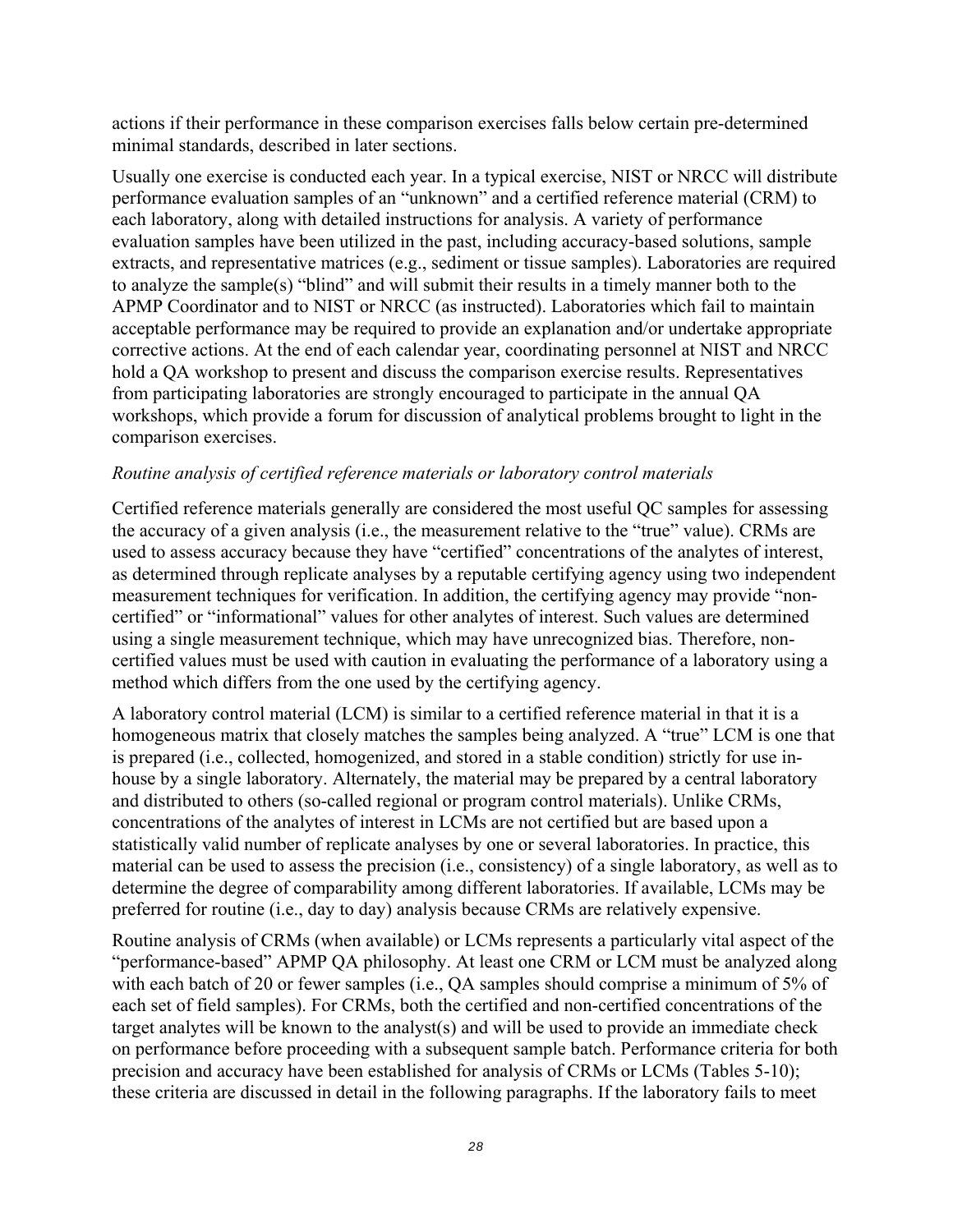either the precision or accuracy control limit criteria for a given analysis of the CRM or LCM, the data for the entire batch of samples is suspect. Calculations and instruments will be checked; the CRM or LCM may have to be reanalyzed to confirm the results. If the values are still outside the control limits in the repeat analysis, the laboratory is required to find and eliminate the source(s) of the problem and repeat the analysis of that batch of samples until control limits are met, before final data are reported. The results of the CRM or LCM analysis will never be used by the laboratory to "correct" the data for a given sample batch.

A minimum of one CRM (or LCM) sample per analyzed batch (minimum one per 20 samples for larger batches) of APMP samples will be analyzed for accuracy. CRM samples in an appropriate matrix (water, sediment, tissue) should be used. The following calculations is used to determine the relative accuracy (in percent) of an analytical process:

Accuracy  $(\%)$  = Laboratory measurement x 100

#### Certified or Consensus Value

Precision is the reproducibility of an analytical method. Each laboratory is expected to maintain control charts for use by analysts in monitoring the overall precision of the CRM or LCM. Upper and lower control chart limits (e.g., warning limits and control limits) will be continually updated; control limits based on 99% confidence intervals around the mean are recommended. The relative standard deviation (RSD) will be calculated for each analyte of interest in the CRM based on the last seven CRM analyses. Acceptable precision targets for various analyses are listed in Tables 2 and 3.

#### *Laboratory replicates for precision*

A minimum of one field sample per batch of APMP samples submitted to the laboratory will be processed and analyzed in replicate for precision. The relative standard deviation among replicate samples (RSD expressed as percent) will be less than the DQC listed in Tables 5-10 for each analyte of interest. Following are the calculations:

 $RSD =$  Standard Deviation (all replicate samples) x 100 Average(all replicate samples)

If results for any analytes do not meet the DQC for RSD, calculations and instruments will be checked. A repeat analysis may be required to confirm the results. Results that repeatedly fail to meet the criteria indicate sample heterogeneity, unusually high concentrations of analytes or poor laboratory precision. In this case, the laboratory is obligated to halt the analysis of samples and eliminate the source of the imprecision before proceeding.

The "absolute" accuracy of an analytical method can be assessed using CRMs only when certified values are provided for the analytes of interest. However, the concentrations of some analytes of interest to the APMP are provided only as non-certified values in some of the more commonly used CRMs. Therefore, control limit criteria are based on "relative accuracy", which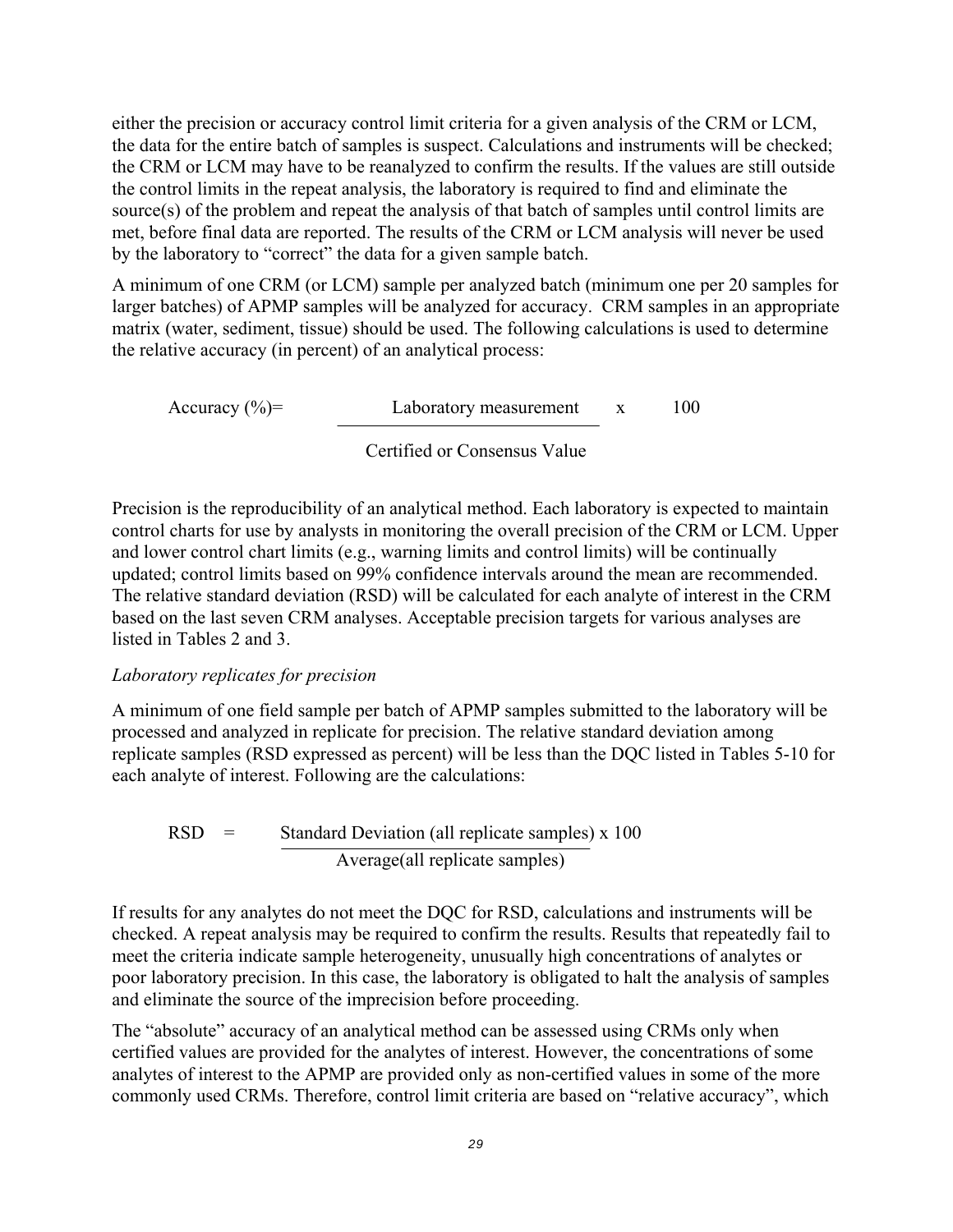is evaluated for each analysis of the CRM or LCM by comparison of a given laboratory's values relative to the "true" or "accepted" values in the LCM or CRM. In the case of CRMs, this includes both certified and noncertified values. The "true" values are defined as the 95% confidence intervals of the mean.

Based on typical results attained by experienced analysts in the past, accuracy control limits have been established both for individual compounds and combined groups of compounds (Tables 5- 10). For each class of organic analytes, 70% of the individual analytes will be within the certified 65% confidence interval  $(\pm 1$  STDEV of the consensus value); no individual analyte value shall exceed the 99% confidence interval  $(\pm 3$  STDEV) more than once in consecutive analyses without appropriate documentation and consultation with the APMP QA officer. For inorganic analyses, the laboratory's value will be within the 95% confidence interval for each analyte of interest in the CRM. Due to the inherent variability in analyses near the method detection limit, control limit criteria for relative accuracy only apply to analytes with true values which are >3 times the target MDL.

#### *Continuing calibration checks*

Calibration check solutions traceable to a recognized organization must be inserted as part of the sample stream. The source of the calibration check solution shall be independent from the standards used for the calibration. Calibration check solutions used for the continuing calibration checks will contain all the analytes of interest. The frequency of these checks is dependent on the type of instrumentation used and, therefore, requires considerable professional judgment. All organic analyses shall be bracketed by an acceptable calibration check. A calibration check standard shall be run every 12 hours at a minimum.

If the control limits for analysis of the calibration check solution (set by the laboratory) are not met, the initial calibration will have to be repeated. The calibration check for organic analytes shall not deviate more than  $\pm 25\%$  from the known value. If possible, any samples analyzed before the calibration check solution that failed the DQCs will be reanalyzed following recalibration. The laboratory will begin by reanalyzing the last sample analyzed before the calibration check solution which failed. If the RSD between the results of this reanalysis and the original analysis exceeds precision DQCs (Tables 5-10), the instrument is assumed to have been out of control during the original analysis. If possible, reanalysis of samples will progress in reverse order until it is determined that the RSDs between initial and reanalysis results are within DQCs (Tables 5-10). Only results from the reanalysis will be reported by the laboratory. If it is not possible to perform reanalysis of samples, all earlier data (i.e., since the last successful calibration control check) are suspect. In this case, the laboratory will flag the data and prepare a narrative explanation to accompany the submitted data.

#### *Laboratory method blank*

Laboratory method blanks (also called extraction blanks, procedural blanks, or preparation blanks) are used to assess laboratory contamination during all stages of sample preparation and analysis. For both organic and inorganic analyses, one laboratory method blank will be run in every sample batch. The method blank will be processed through the entire analytical procedure in a manner identical to the samples. Method blanks should contain analyte concentration less than the MDL or 30% of the lowest reported sample concentration. A method blank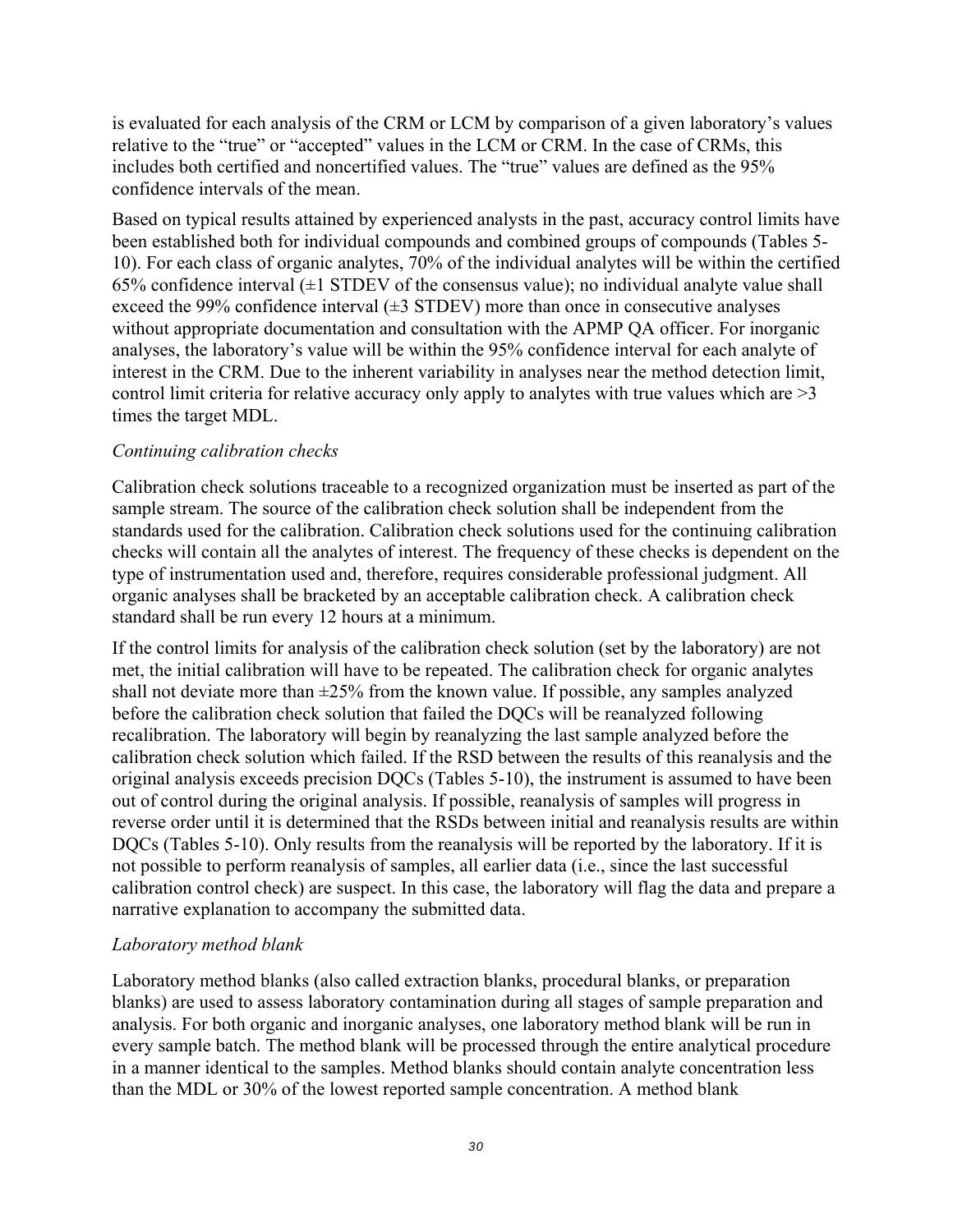concentration  $> 2x$  the MDL or  $> 30\%$  of the lowest reported sample concentration for one or more of the analytes of interest will require corrective action to identify and eliminate the source(s) of contamination before proceeding with sample analysis. If eliminating the blank contamination is not possible, all impacted analytes in the analytical batch shall be flagged. In addition, a detailed description of the contamination sources and the steps taken to identify and eliminate/minimize them shall be included in the transmittal letter. Subtracting method blank results from sample results is not permitted, except where 3xSTDEV of the mean blank measurement can be demonstrated to be less than the MDL.

#### *Completeness*

Completeness is defined as "a measure of the amount of data collected from a measurement process compared to the amount that was expected to be obtained under the conditions of measurement" (Stanley and Verner 1985). Field personnel will always strive to achieve or exceed the APMP completeness goals of 95–98% for all analyses.

#### *Surrogates*

The usage of the terms "surrogate", "injection internal standard", and "internal standard" varies considerably among laboratories and is clarified here.

Surrogates are compounds chosen to simulate the analytes of interest in organic analyses. Surrogates are used to estimate analyte losses during the extraction and clean-up process and must be added to each sample, including QA/QC samples, prior to extraction. The reported concentration of each analyte is adjusted to correct for the recovery of the surrogate compound, as done in the NOAA NS&T Program. The surrogate recovery data will be carefully monitored; each laboratory must report the percent recovery of the surrogate(s) along with the target analyte data for each sample*.* If possible, isotopically-labeled analogs of the analytes will be used as surrogates.

Each laboratory will set its own warning limit criteria based on the experience and best professional judgment of the analyst(s). It is the responsibility of the analyst(s) to demonstrate that the analytical process is always "in control" (i.e., highly variable surrogate recoveries are not acceptable for repeat analyses of the same certified reference material and for the matrix spike/matrix spike duplicate). The warning limit criteria used by the laboratory will be provided in the standard operating procedures submitted to the APMP.

#### *Internal standards*

For gas chromatography (GC) analysis, internal standards (also referred to as "injection internal standards" by some analysts) are added to each sample extract just prior to injection to enable optimal quantification, particularly of complex extracts subject to retention time shifts relative to the analysis of standards. Internal standards are essential if the actual recovery of the surrogates added prior to extraction is to be calculated. The internal standards can also be used to detect and correct for problems in the GC injection port or other parts of the instrument. The compounds used as internal standards will be different from those already used as surrogates. The analyst(s) will monitor internal standard retention times and recoveries to determine if instrument maintenance or repair or changes in analytical procedures are needed. Corrective action will be initiated based on the judgment of the analyst(s). Instrument problems that may have affected the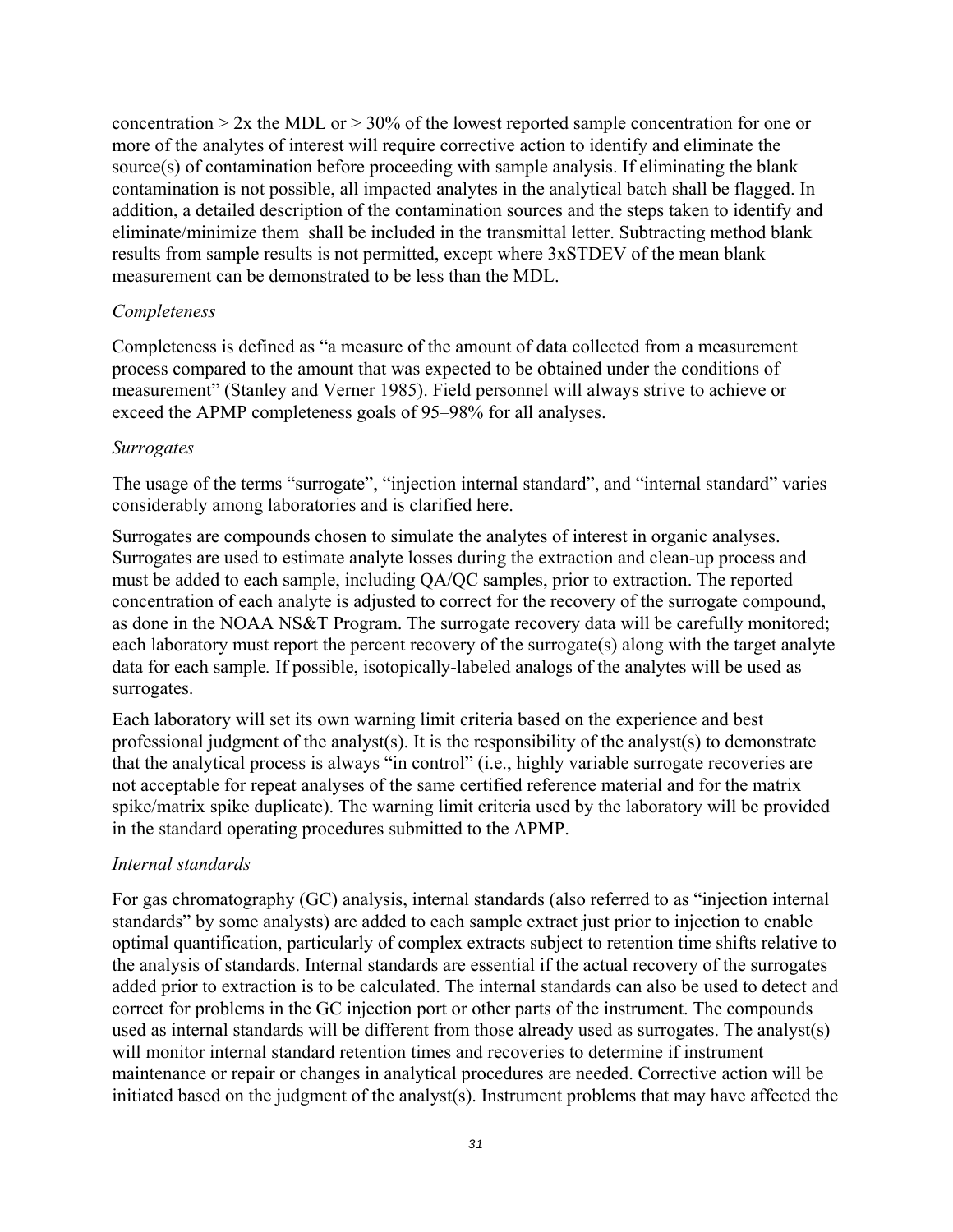data or resulted in the reanalysis of samples will be documented properly in logbooks and internal data reports and used by the laboratory personnel to take appropriate corrective action.

#### *Dual-column confirmation*

Dual-column chromatography is required for analyses using gas chromatography- electron capture detection (GC-ECD) due to the high probability of false positives arising from singlecolumn analyses.

#### *Matrix spike and matrix spike duplicate*

A laboratory fortified sample matrix (commonly called a matrix spike, or MS) and a laboratory fortified sample matrix duplicate (commonly called a matrix spike duplicate, or MSD) will be used both to evaluate the effect of the sample matrix on the recovery of the compound(s) of interest and to provide an estimate of analytical precision. A minimum of 5% of the total number of samples submitted to the laboratory in a given year will be selected at random for analysis as MS/MSDs for matrices without appropriate CRMs. A field sample is first homogenized and then split into three subsamples. Two of these subsamples are fortified with the matrix spike solution and the third subsample is analyzed to provide a background concentration for each analyte of interest. The matrix spike solution should contain as many analytes from the APMP list as is feasible and appropriate for that analysis. The final spiked concentration of each analyte in the sample will be at least 5-10 times the MDL for that analyte and preferably also within the range of expected concentrations in field samples. Recovery is the accuracy of an analytical test measured against a known analyte addition to a sample. Recovery (in percent) is calculated as follows:

 $Recovery = (Matrix plus spike result - Matrix result) \times 100$ Expected spike result

Recovery data for the fortified compounds ultimately will provide a basis for determining the prevalence of matrix effects in the samples analyzed during the program. If the percent recovery for any analyte in the MS or MSD is not in recommended range of (within 50 percent of the expected spike in the case of trace organic analyses, within 30 percent for trace elements) , the chromatograms or other raw data quantitation reports will be reviewed. If an explanation for low recovery value is not discovered, the instrument response should be checked with calibration standards. Low matrix spike recoveries may be a result of matrix interferences and further instrument response checks may not be warranted, especially if the low recovery occurs in both the MS and MSD, and the other QC samples in the batch indicate that the analysis was "in control". An explanation for low percent recovery values for MS/MSD results will be discussed in a cover letter accompanying the data package. Corrective actions taken and verification of acceptable instrument response will be included. Analysis of the MS/MSD can also be useful for assessing laboratory precision. The RSD between MS/MSD results should be less than the target criterion listed in Tables 2 or 3 for each analyte of interest.

#### *Field replicates and field split samples*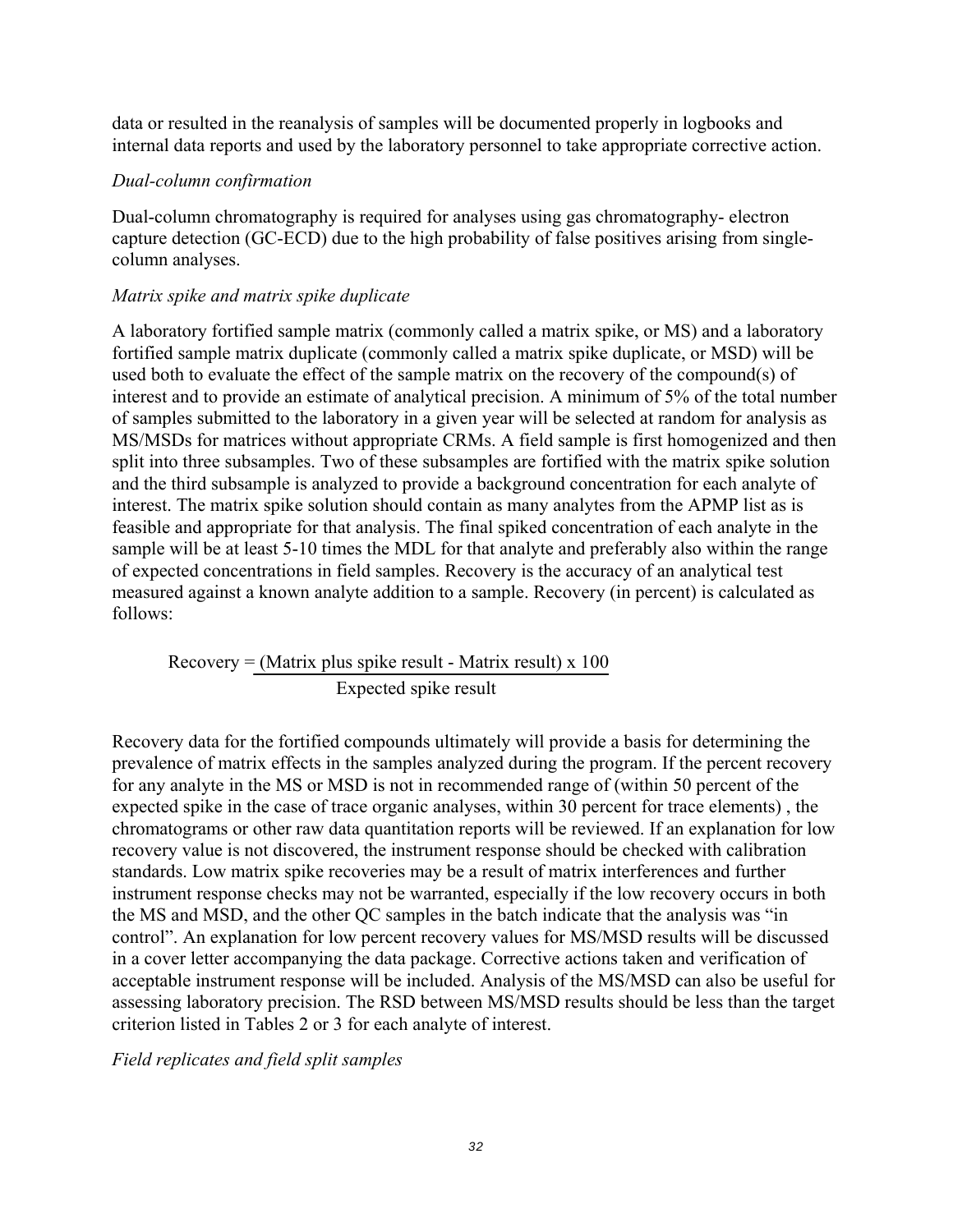As part of the regular quality assurance program of the APMP, replicate sediment and tissue samples may be collected, homogenized, and placed in separate sample containers at a minimum of one pre-selected station for subsequent chemical analysis whenever funds allow. One of the sample containers for each trace organic and metals analysis will be submitted as a blind field replicate to the primary analytical laboratory. Another set of containers, called field splits, may be sent blind to additional laboratories selected to participate in the split sample analysis of trace elements and trace organics. The analysis of field replicates and field splits will provide an assessment of both inter-and intra-laboratory precision and variability in the sample matrix and collection and homogenization methods.

#### **QA Procedures for Ancillary Parameters**

#### **Water Ancillary Measurements**

#### *Water quality chemical analyses*

#### *DOC*

Field samples will be obtained and analyzed from every station, with one duplicate sample collected during each sampling day. Although no standard for DOC in water is commercially available, an internal laboratory reference material will be analyzed a minimum of three times during sample analysis. Accuracy of performance standards (reference materials, matrix spikes) should be within  $\pm 5\%$  of the target value. The precision criterion, RPD between duplicates, is 5%.

#### *Other WQ chemical parameters*

In addition to samples for DOC, samples for chemical analyses of other water quality parameters will be collected with samples for chemical analyses of biocides. For chemical analyses of other water quality parameters performed in the laboratory (alkalinity (as CaCO3), ammonia, hardness, total nitrogen, total phosphorous, and dissolved sodium, magnesium, and calcium), the recovery criterion for reference materials, matrix spikes, and other performance standards is  $\pm 15\%$  of the target value. The precision criterion is 15% RPD for duplicate analyses.

#### *Turbidity*

Turbidity meters should be calibrated monthly. Samples to be analyzed for turbidity are acclimated to room temperature in the dark prior to measurement. Replicate measurements are made on one per twenty samples, a minimum of one per analysis batch. The precision criterion is 15% RPD.

#### *TSS*

The analytical balance used in the gravimetric measurement of TSS has will be calibrated for each analysis batch and will be periodically checked by a service representative. A minimum of three blanks will be analyzed during sample analysis. As sample volume permits, samples from approximately three stations will be analyzed in duplicate or triplicate. No standard reference material is available for TSS. Recovery of matrix spikes should be within 15% of the target value. The precision criterion is  $\pm$ 5%.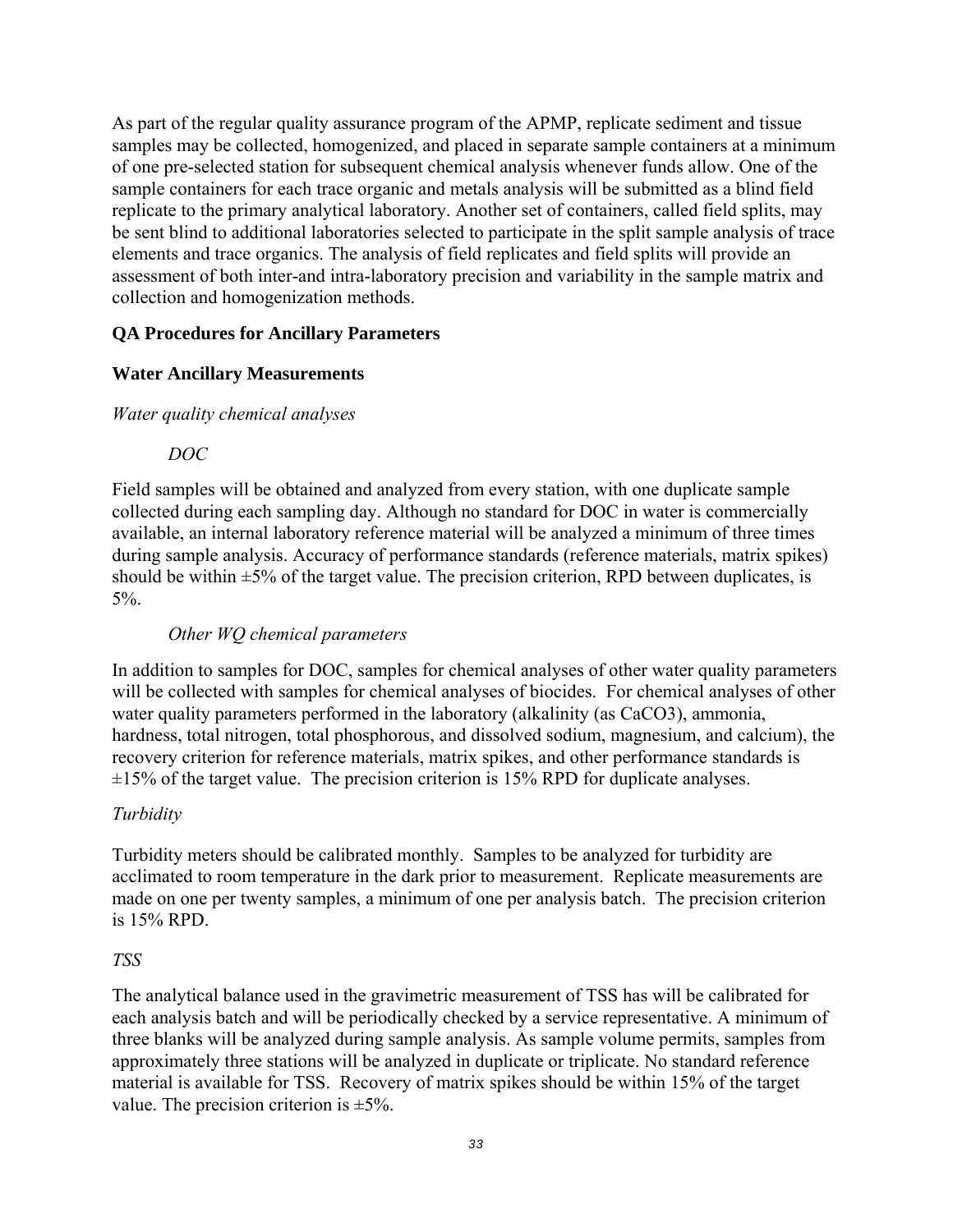#### *Field probes*

Calibration of any field meters (e.g. hand-held pH, temperature, conductivity, DO, turbidity or other measurements) should be checked in the field at least once daily and recalibrated using certified standards where possible. Checks of instrument calibration will be made prior to sampling at each location.

#### **Sediment Ancillary Measurements**

#### *TOC*

Blanks and a reference material approved by the instrument manufacturer will be analyzed a minimum of three times daily during sample analysis. The precision criterion is 3% RSD and accuracy criterion is  $\pm 3\%$ .

#### *Grain size*

Standard reference materials will be analyzed with every batch of samples. These include NIST SRM 1003b glass spheres and a narrow-sized garnet standard supplied by the instrument manufacturer. In addition, at least one sample in twelve will be analyzed in replicate to determine precision. The precision criterion is 20% RPD for duplicate analyses.

#### *Total Kjeldahl Nitrogen (TKN)*

Blanks, reference material or matrix spikes, and duplicates (of matrix spikes or field samples) will be analyzed with each batch of samples. The accuracy criterion for replicate analyses is  $\pm$ 25% of the target value. Precision (RPD) of duplicate analyses should be 20% or less.

#### **Biological Tissue**

#### *Lipids*

Lipid measurements are essential to interpretation of temporal or spatial trends in concentrations of organic contaminants in tissues. Data quality criteria for precision will apply to analysis of SRMs and laboratory replicates. For repeated analysis of SRMs, lipids should be within 30% of the consensus value. For laboratory replicates, RSD should also be <30%.

#### **QA Procedures for Toxicity Tests**

#### **Water toxicity tests**

Replicate samples will be collected at each site for toxicity and water quality testing. Holding times will be minimized to prevent sample degradation, however, it should be recognized that followup toxicity tests and chemical analysis may not accurately reflect the composition of the fresh sample. Subsequent analyses will likely underestimate the initial concentration.

All tests for water toxicity should be initiated as soon as possible, within 36 hours after initial sample collection. In rare instances, holding times can be extended if data demonstrating no change in sample toxicity over time are presented, but in no case shall holding times be longer than 72 hours. For sediment toxicity, tests should also be initiated as soon as feasible and within four weeks of collection. If the toxicant of interest has been shown to have rapid degradation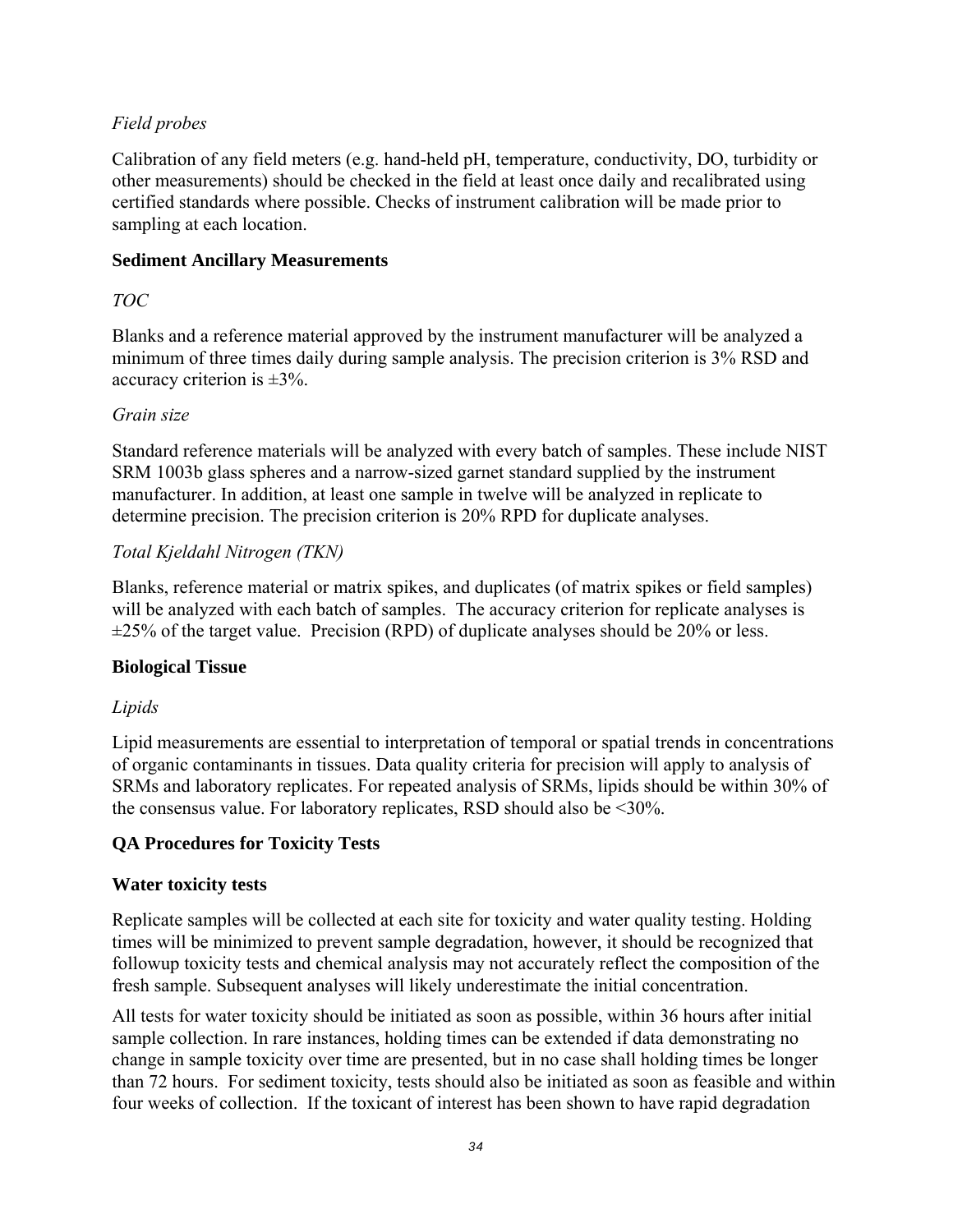either in the laboratory or the field, recommended maximum holding times should be further reduced.

Where USEPA standard test species are used (*Pimephales promelas, Ceriodaphnia dubia, Selenastrum capricornutum*) toxicity tests should follow the USEPA protocols (USEPA 1994). Where larval rainbow trout *Onchorhynchus mykiss* are used, tests should follow California Department of Fish and Game protocols which are based on USEPA fathead minnow *Pimephales promelas* protocols. Tests with other organisms should follow the appropriate latest revisions of methods from USEPA (USEPA 2000a) or the Annual Book of ASTM Standards. Toxicity test acceptability criteria are listed in Table 12. Requirements for considering toxicity tests complete are summarized in Table 13. Criteria in tables are listed only as highlight examples; detailed criteria should be obtained directly from the appropriate methods description.

Best professional judgment should be used in the interpretation of results obtained when deviations in the test conditions have occurred, and all deviations and associated interpretations must be reported. Unacceptable tests will be reported to the Program QA Officer so corrective action can be taken and will be reported in the quarterly quality assurance reports. The APMP Manager and the laboratory manager will determine the course of corrective action. The Program can request a retest of the original sample or select a sample collected at a later date to substitute for the sample/test that failed acceptability criteria.

Precision criteria have not been established for toxicity tests. However, USEPA has developed percent minimum significant difference (PMSD) upper and lower bounds to be used to determine within-test sensitivity (USEPA 2000b). If they are performed according to the recommended guidelines and meet the test acceptability criteria contained therein, it is assumed that they provide the level of precision intended by the EPA (USEPA 1994).

During the months when toxicity tests are being conducted, the laboratory shall perform monthly water flea, *Ceriodaphnia dubia,* reproduction and survival, *Pimephales promelas*, survival and growth, and algae, *Selenastrum capricornutum,* growth tests with the reference toxicant, NaCl. Trends in reference toxicant results will be considered when comparing sample test results. Toxicity test results will be reviewed if concurrent reference toxicant test results fall outside two standard deviations of the cumulative mean  $LC_{50}$ . Tests should be initiated within two weeks of sample collection.

#### **Sediment toxicity tests**

Samples from reference sites are tested to characterize inherent site variability, and to establish a benchmark against which to compare contaminated sites. In addition to reference samples, control samples are also tested. Tests conducted on control sediments serve to verify the health of the test organisms and assure the proper maintenance of test conditions such as lighting, temperature, organism handling, and cleanliness of test equipment. When amphipods are used as test organisms, control sediments (often called "home sediments") are collected at the same time and place as the test organisms. With other infaunal test organisms, control sediments are wellsorted, fine-grain sand collected from remote sites with a well-documented history of low toxicity. When methoprene sediment toxicity is measured, test must be set up within 48 hours of sample collection. Where USEPA standard test species are used (*Hyallela azteca*) should follow the appropriate latest revisions from the USEPA (USEPA 2000), the annual book of ASTM standards, or established academic laboratory procedure.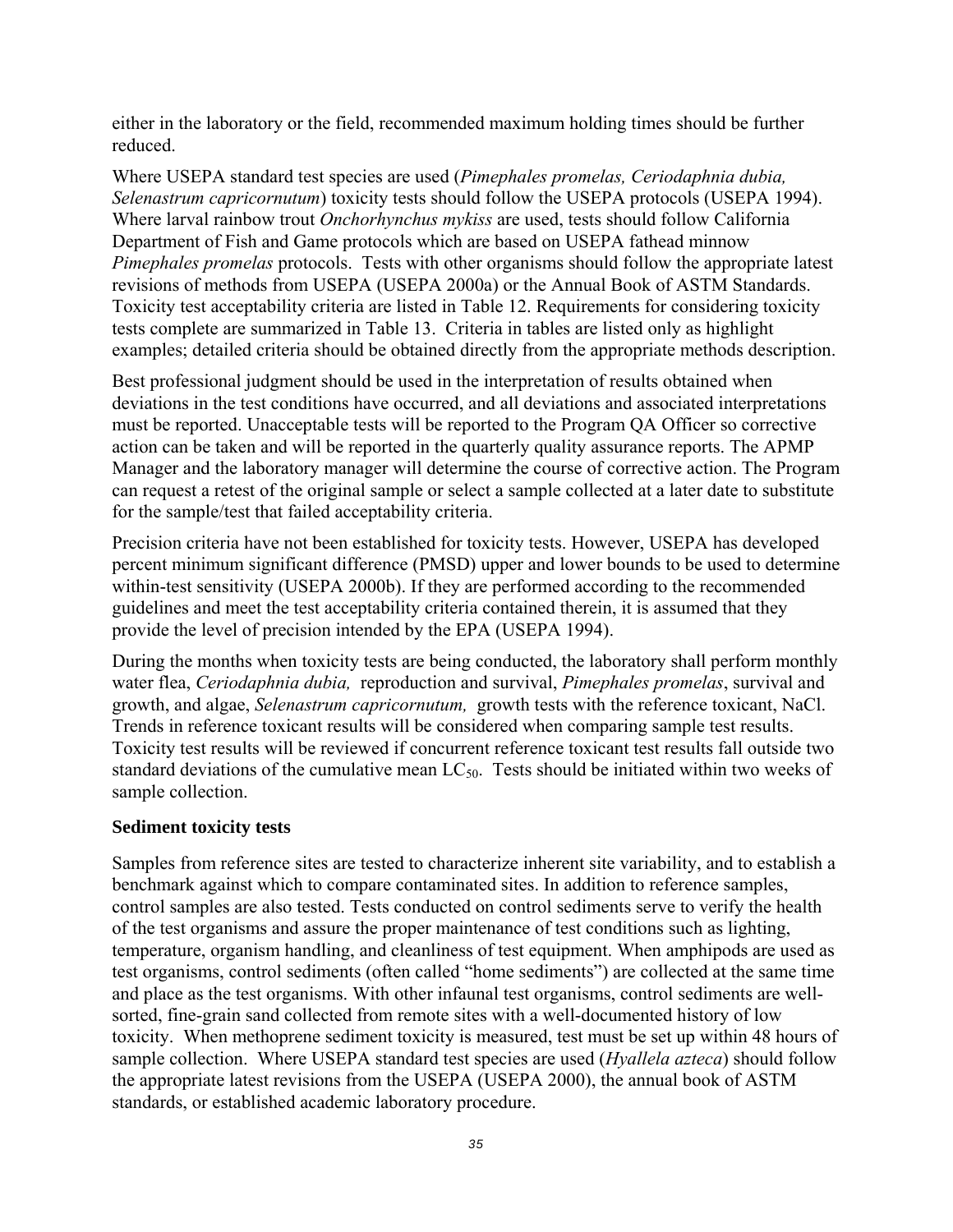There should be a minimum five laboratory replicates per sample, plus a sixth for water quality. Test containers will be glass for sediments and plastic for the reference toxicant. Organisms and samples will be maintained at appropriate temperatures. All instruments will be calibrated properly. Toxicity test procedures are considered unacceptable if amphipod survival in home sediment controls is less than 90%, or if survival in any control replicate is less than 80%. Acceptable temperature range is from 14 to 16°C, for marine species acceptable salinities range from 17‰ to 23‰, acceptable dissolved oxygen concentrations range from 5.09 to 8.49 mg/L.

#### **QA Requirements for Bioassesments**

Bioassessment samples can be identified and counted in total or subsampled, depending on the total abundance of organisms in the sample. Organisms will generally be sorted to the genus level, with the exception of chironomids and oligochaetes, which are sorted to the species level. After collected samples are rinsed of preservative, large undecayed items remaining in the sample should be examined. Any clinging or embedded organisms should be carefully rinsed and the debris remnant set aside in a separate remnant jar. Decayed items should be kept and carefully inspected for invertebrates with the aid of a stereo microscope for counting and identification.

If there are a large number of organisms in a sample, it may be subsampled by distributing the sample evenly on a counting grid and counting a subset of the grids. A minimum of 300 organisms should be indentified and counted, and at least three grids should be processed if subsampling is used. Otherwise (e.g., there are fewer than 300 organisms in the sample), all organisms in the sample should be identified and counted. Indentified organisms should be placed in separate glass vials for each taxon. If 300 organisms are counted before a grid is completed, the remainng organisms in that grid are counted but not identified. Remaining sample (uncounted grids, and counted but unidentified organisms) are placed back in a jar labeled for the "original" sample.

In processing samples (or subsamples from grids), the following must not be included in invertebrate counts and should be placed in remnant jars:

- 1. organisms that were dead before sampling (these can be recognized by their generally decayed "husk-like" and frail appearance, and will often lack one or more body parts).
- 2. exuviae
- 3. organisms with incomplete bodies (a head, thorax and most of the abdomen should be present)
- 4. terrestrial invertebrates
- 5. semi-aquatic insects including Collembola and surface hemipterans
- 6. worm fragments this may depend on the project. If oligochaetes are to be identified to family, only heads should be counted, or count heads and tails and divide by two.
- 7. empty shells and cases (e.g., gastropods, ostracods, clams, caddisflies, chironomids)

Ten percent of the remnant samples are to be examined by a QC taxonomist for overlooked organisms or other counting errors during subsampling. The number of unpicked benthic macroinvertebrates (if any) and their identity are recorded. For subsamples containing 300 or more organisms, the remnant sample should contain fewer than 10% of the total organisms subsampled. For samples containing fewer than 300 organisms, the remnant should contain fewer than 30 organisms. If these criteria are not met, then corrective actions are initiated,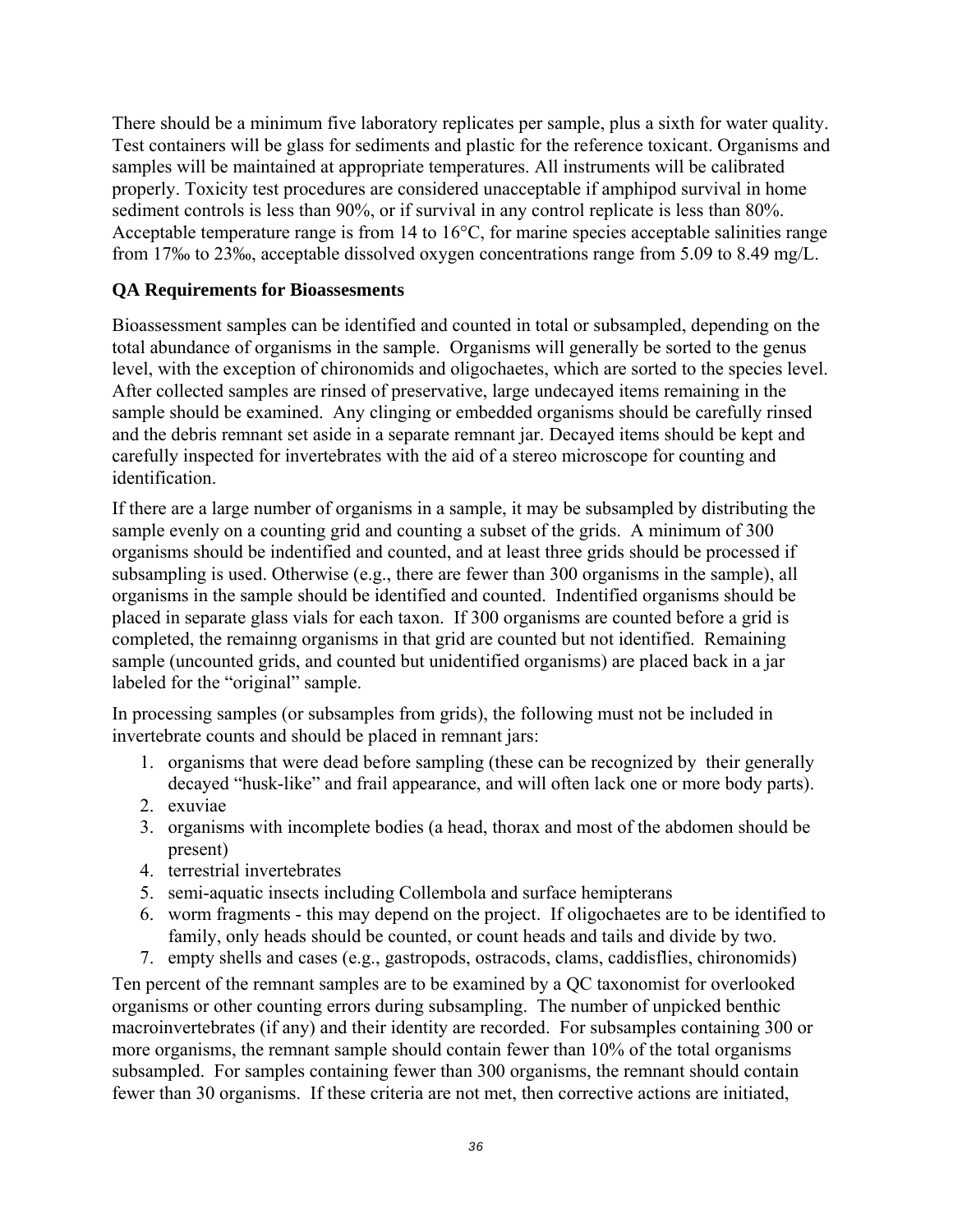including a recount of the sample and auditing of future work done by the same analyst until their work consistently meets performance criteria.

Ten percent of the samples from any given project are also checked for quality assurance in taxonomic identification. Misidentifications, counting errors and differences in taxonomic effort are recorded in spreadsheet form and analyzed by statistical software. If a taxonomist is discovered to consistently misidentify a particular taxon, samples processed for the project by that taxonomist will be reexamined, and that person will receive instruction from the QC taxonomist about how to properly identify specimens in that group; all future ID's involving that taxon will be checked until the problem is resolved. Bioassessment acceptability criteria are summarized in Table 7

# **6. DATA MANAGEMENT AND VALIDATION IN THE APMP**

After data are submitted and included in the APMP database, APMP staff will examine the data set for completeness (e.g., correct numbers of samples and analyses, appropriate QA sample data included) and accuracy (e.g., in sample IDs), and spot-checked for consistency with hardcopy results reported by the laboratory. The APMP QA Officer or designee will examine submitted QA data for conformance with APMP DQCs. Incomplete or inaccurate data, or data failing DQCs without appropriate explanation will be referred back to the laboratory for correction or clarification.

In addition to contamination and other artifacts introduced by sampling and analytical methods used, errors may arise at many points in the processing and transmittal of data generated for the APMP. Characteristics of reported data will be examined to identify possible problems in the generation and transmission of data. Data submitted to APMP will be compared to values in the literature for comparable environments and from previous APMP monitoring to evaluate their environmental coherence. Simple statistics (e.g., minimum, maximum, mean, median) may be generated to quickly identify data sets or individual data points greatly outside of their expected range. Anomalous individual points will be examined for transcription errors. Unit conversions and sample quantitation calculations may be reviewed to identify larger and systematic errors.

Where groups of analytes or results in different environmental phases are or can be summed to generate totals (e.g.,  $\%$ gravel + sand + fines = 100%, dissolved + particulate = total), data sets or individual samples will be further checked for internal consistency. For example, total water concentrations of contaminants should generally be greater than dissolved concentrations. Gross deviances may be used to identify problems in sampling, analysis, quantitation, or data transcription and transmission. Problems found by APMP staff will be relayed to the appropriate laboratory and field sampling staff to address. However, in some cases (particularly where the differences are on the order of the MDL) dissolved results less than totals may indicate the uncertainty typical for the analytical method, and apparent anomalies will be evaluated on a case-by-case basis.

The APMP Science Advisory Panel will conduct program review four times during the duration of the program. The first review was conducted July 2002, the second review was in February 2003, the third review will be conducted in January 2004, and the final review will be conducted in January 2005.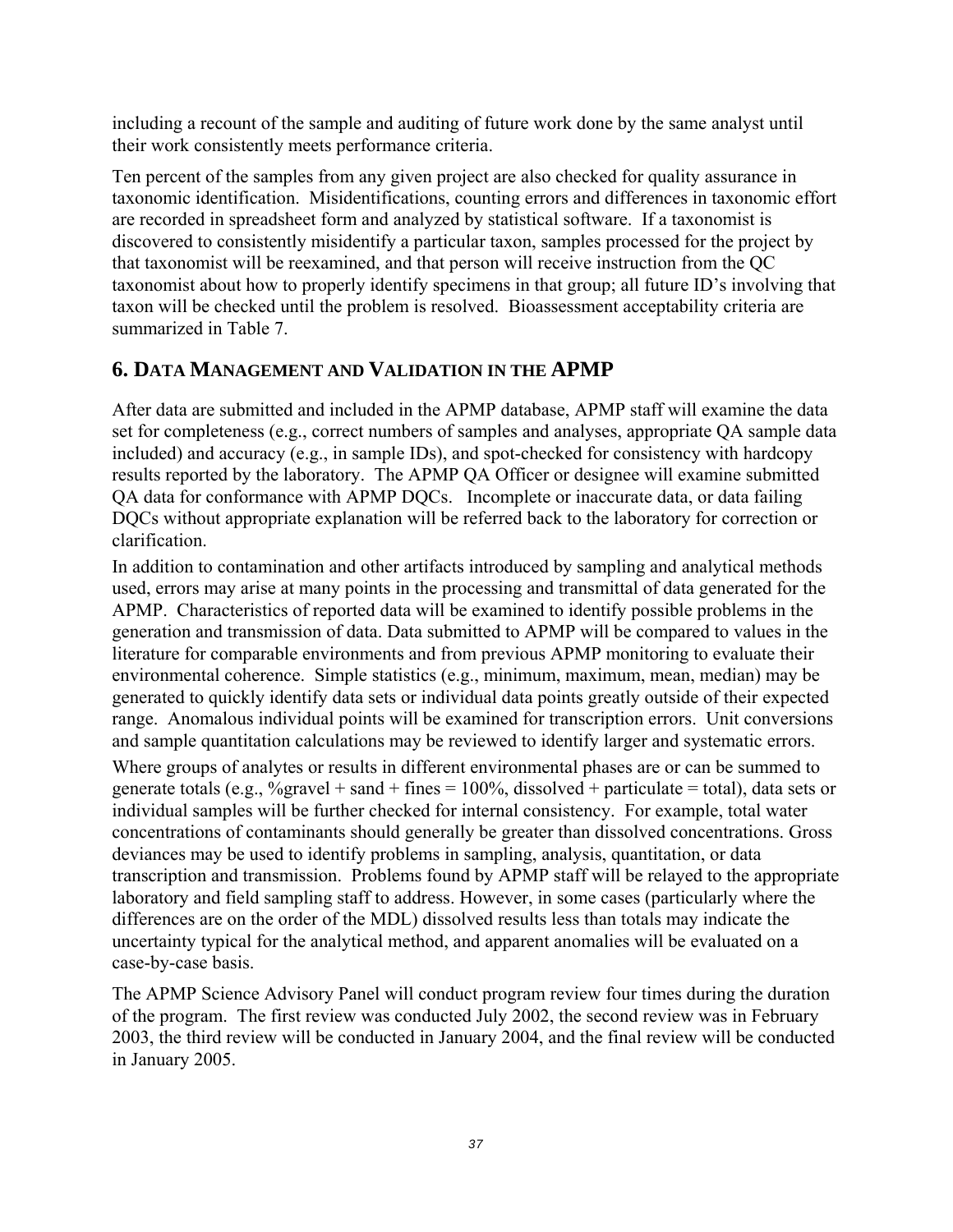| Lab         |                 | <b>Medium</b> Compound | <b>Method</b>               |                                     | <b>Target MDL Preservation</b>  | <b>Max Holding</b>                     |
|-------------|-----------------|------------------------|-----------------------------|-------------------------------------|---------------------------------|----------------------------------------|
|             | Water           |                        | $_{\rm LC-MS}$              |                                     |                                 | <b>Time</b>                            |
| <b>CDFG</b> |                 | Acrolein               |                             | $0.005 \mu g/L$                     | Glass, pH 4-5, 4°C 14 days (EPA | Method 603)                            |
|             |                 | Copper                 |                             | $1.0 \mu g/L$                       | $HNO3$ pH 2, 4°C                | 6 months                               |
|             |                 | $2,4-D$                | HPLC-MS                     | $0.005 \mu g/L$                     | Amber glass, 4°C                | Extract 7 days /                       |
|             |                 |                        |                             |                                     |                                 | Analyze 40 days of                     |
|             |                 |                        |                             |                                     |                                 | Extraction                             |
|             |                 | Diquat<br>dibromide    | HPLC, LC-MS                 | $0.50 \mu g/L$                      | Amber glass, 4°C                | Extract 7 days /<br>Analyze 21 days of |
|             |                 |                        |                             |                                     |                                 | Extraction                             |
|             |                 | Fluridone              | SePRO method ELISA 0.5 μg/L |                                     | Amber glass, 4°C                | 14 days                                |
|             |                 |                        | HPLC-MS                     | $0.001 \mu g/L$                     |                                 |                                        |
|             |                 |                        | HPLC-Flourescence           | $0.05 \mu g/L$                      |                                 |                                        |
|             |                 | Glyphosate             | HPLC-Flourescence           | $5.00 \mu g/L$                      | Glass, 4°C                      | 14 days, 18 months if<br>frozen        |
|             |                 | Malathion              | GC-FPD, GC-MS               | $0.020 \mu g/L$                     | Glass, 4°C                      | Extract 7 days /<br>Analyze 40 days of |
|             |                 |                        |                             |                                     |                                 | extraction                             |
|             |                 | Methoprene             | HPLC-MS                     | $0.05 \mu g/L$                      | Amber glass, 4°C                | Extract 7 days                         |
|             |                 |                        |                             |                                     |                                 | Analyze 21 days of                     |
|             |                 |                        |                             |                                     |                                 | Extraction                             |
|             |                 | Surfactants            | HPLC-MS                     | $2.0 \mu g/L$                       |                                 |                                        |
|             |                 | Triclopyr              | HPLC-MS                     | $0.020 \mu g/L$                     | Amber glass, 4°C                | Extract 7 days /<br>Analyze 40 days of |
|             |                 |                        |                             |                                     |                                 | extraction                             |
|             | Sediment        | Copper                 | Electrothermal AAS          | $20 \mu g/kg$                       |                                 | 6 months                               |
|             |                 |                        | Flame AAS                   | $100 \mu g/kg$                      |                                 |                                        |
|             |                 | $2,4-D$                | HPLC-MS                     | $0.1 \mu g/kg$                      | Glass, 4°C                      | Extract 7 days /                       |
|             |                 |                        |                             |                                     |                                 | Analyze 40 days of                     |
|             |                 | Fluridone              | HPLC-MS                     |                                     |                                 | Extraction                             |
|             |                 |                        | HPLC- Flourescence          | $2.00 \mu g/kg$<br>$25.00 \mu g/kg$ | Glass, 4°C                      | 14 days                                |
|             |                 | Methoprene             | LC-MS                       | $2.0 \mu g/kg$                      | Glass, 4°C                      | Extract 7 days                         |
|             |                 |                        |                             |                                     |                                 | Analyze 21 days of                     |
|             |                 |                        |                             |                                     |                                 | Extraction                             |
|             |                 | Triclopyr              | LC-MS                       | $0.20 \mu g/kg$                     | Glass, 4°C                      | Extract 7 days /                       |
|             |                 |                        |                             |                                     |                                 | Analyze 40 days of<br>extraction       |
|             | Tissue          | Copper                 | Electrothermal AAS          | $20 \mu g/kg$                       |                                 | 6 months                               |
|             |                 |                        | Flame AAS                   | $100 \mu g/kg$                      |                                 |                                        |
|             |                 | $2,4-D$                | LC-MS                       | $0.1 \mu g/kg$                      | Glass, 4°C                      | Extract 7 days /                       |
|             |                 |                        |                             |                                     |                                 | Analyze 40 days of                     |
|             |                 |                        |                             |                                     |                                 | Extraction                             |
|             |                 | Fluridone              | HPLC-MS                     | $2.00 \mu g/kg$                     | Glass, 4°C                      | 14 days                                |
|             |                 | Methoprene             | LC-MS                       | $2.0 \mu g/kg$                      | Glass, 4°C                      | Extract 7 days                         |
|             |                 |                        |                             |                                     |                                 | Analyze 21 days of<br>Extraction       |
|             | Ceimic Sediment | AVS-SEM                | <b>ICP-AES</b>              | $0.5$ mg/kg                         |                                 | 6 months                               |
|             |                 | (copper)               |                             |                                     |                                 |                                        |

**Table 5. Pesticide Analytical Methods, MDLs, Laboratories, Preservation, and Holding Time.**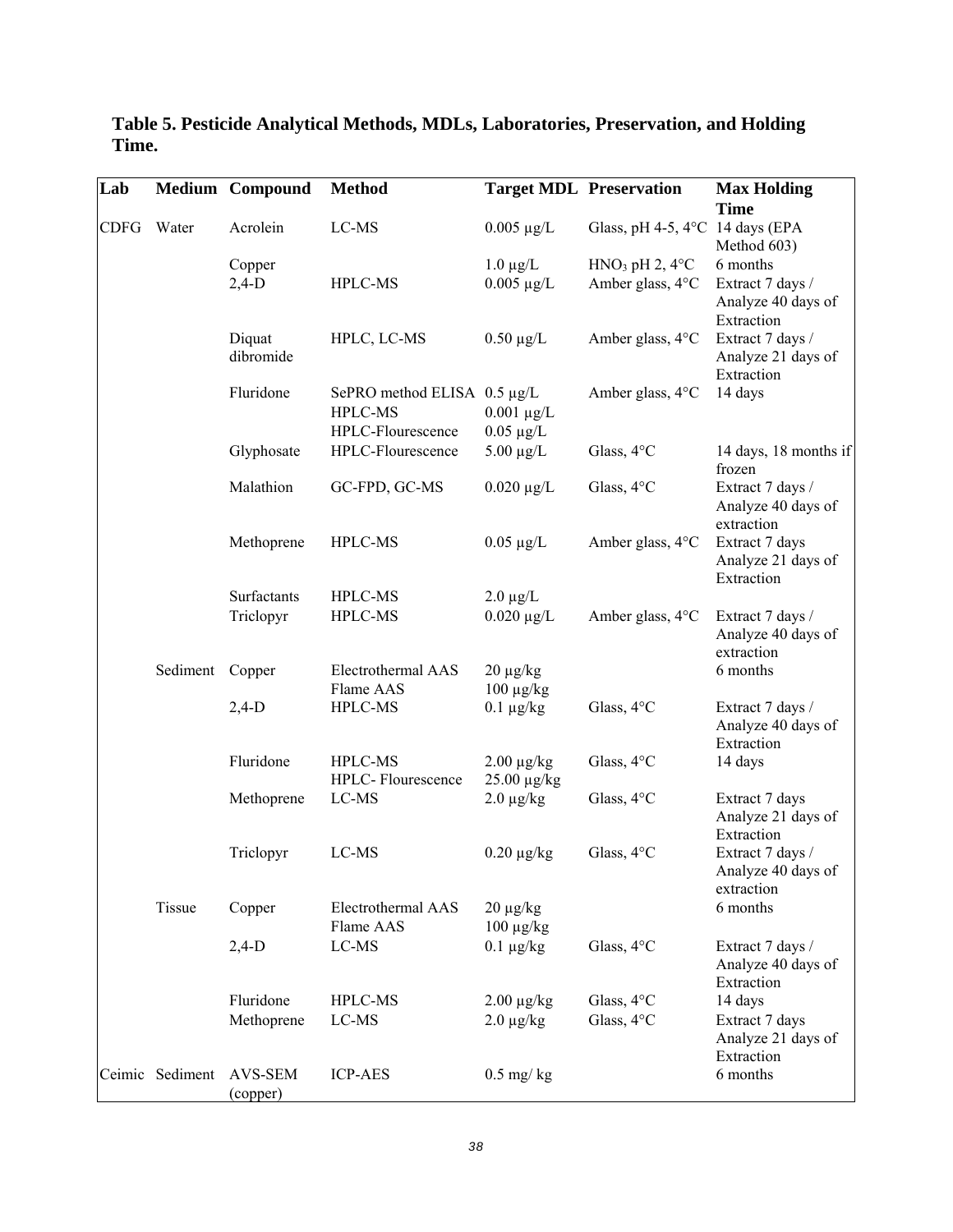|                            |                                      | <b>MINIMUM</b>   | <b>DATA QUALITY</b>        |                               |
|----------------------------|--------------------------------------|------------------|----------------------------|-------------------------------|
| <b>QA SAMPLE</b>           | <b>QA MEASURE</b>                    | <b>FREQUENCY</b> | <b>CRITERION</b>           | <b>CORRECTIVE ACTION</b>      |
| <b>Method Blank</b>        | <b>Contamination</b> by              | 1 per 20 field   | $<$ MDL or                 | Identify and eliminate        |
|                            | reagents, laboratory                 | samples,         | < 30% of lowest sample     | contamination source.         |
|                            | ware, etc.                           | minimum one      |                            | Reanalyze all samples in      |
|                            |                                      | per batch        |                            | batch.                        |
|                            |                                      |                  |                            | Qualify data as needed.       |
| <b>Instrument Blank</b>    | <b>Cross</b>                         | <b>NA</b>        | Set by laboratory          | <b>NA</b>                     |
|                            | contamination                        |                  |                            |                               |
| <b>Certified Reference</b> | <b>Accuracy</b>                      | NA               | NA                         | <b>NA</b>                     |
| <b>Material (CRM)</b>      |                                      |                  |                            |                               |
| <b>Replicates:</b>         | <b>Precision</b>                     | 1 per 20 field   | <b>RSD</b>                 | Check calculations and        |
| (analytical and/or         | Instrument and/or                    | samples,         | $< 35\%$                   | instruments. Recalibrate and  |
| laboratory)                | overall                              | minimum one      |                            | reanalyze.                    |
|                            | reproducibility of a                 | per batch        |                            | If problem persists, identify |
| Applies to replicates of   | result.                              |                  |                            | and eliminate source of       |
| field samples, CRMs,       |                                      |                  |                            | imprecision and reanalyze.    |
| matrix spike samples,      |                                      |                  |                            |                               |
| etc.                       |                                      |                  |                            |                               |
| <b>Matrix Spike</b>        | <b>Accuracy</b>                      | 1 per 20 field   | Recovery within $\pm 50\%$ | Check CRM or LCM              |
|                            |                                      | samples,         | $(50-150\%)$               | recovery.                     |
|                            |                                      | minimum one      |                            | Review chromatograms and      |
|                            |                                      | per batch        |                            | raw data quantitation         |
|                            |                                      |                  |                            | reports.                      |
|                            |                                      |                  |                            | Check instrument response     |
|                            |                                      |                  |                            | using calibration standard.   |
|                            |                                      |                  |                            | Attempt to correct matrix     |
|                            |                                      |                  |                            | problem and reanalyze         |
|                            |                                      |                  |                            | sample.                       |
|                            |                                      |                  |                            | Qualify data as needed.       |
| <b>Surrogate Spike</b>     | % Recovery                           | One per sample   | Set by analyzing           | Check CRM or LCM              |
|                            | used to                              |                  | laboratory                 | recovery.                     |
|                            | adjust sample results                |                  | (Report surrogate recovery | Attempt to correct matrix     |
|                            |                                      |                  | and acceptance criteria in | problem and reanalyze         |
|                            |                                      |                  | final report)              | sample.                       |
|                            |                                      |                  |                            | Qualify data as needed        |
| Continuing                 |                                      | At least every   | Known values for 90% of    | Beginning with last sample    |
| <b>Calibration Check</b>   | <b>Accuracy</b><br>$\boldsymbol{\&}$ | 12 hours         | analytes shall not deviate | before failure, recalibrate   |
|                            | <b>Precision</b>                     |                  | more than $\pm$ 20% for    |                               |
| solutions                  |                                      |                  |                            | and reanalyze.                |
|                            |                                      |                  | Pesticides.                | Compare RSD and               |
|                            |                                      |                  |                            | reanalyze.                    |

## **Table 6. WATER: Quality control criteria for analysis of organic compounds.**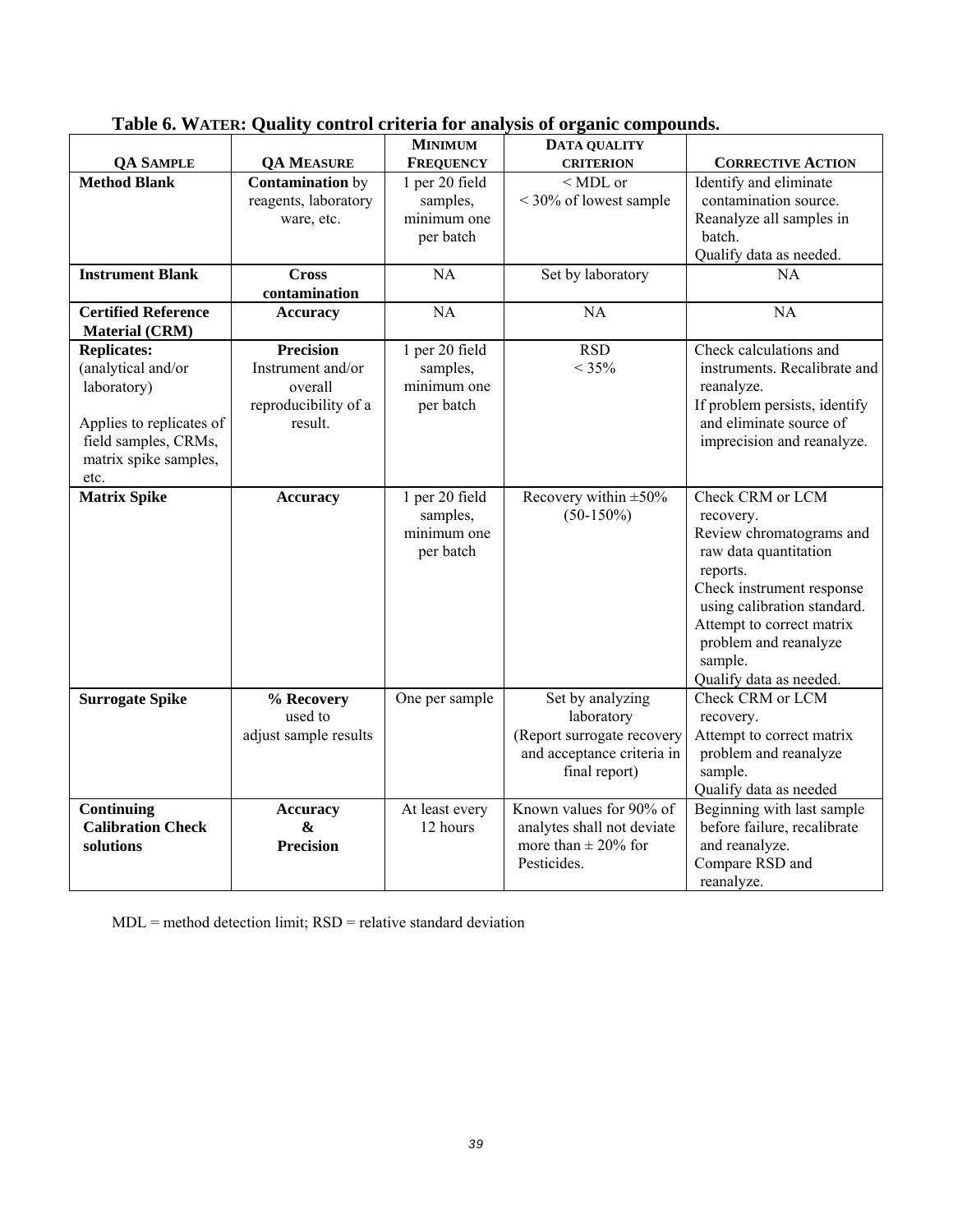# **Table 7. WATER: Quality control criteria for analysis of trace elements.**

|                                                                                                                                           |                                                               | <b>MINIMUM</b>                                         | DATA QUALITY                                                 |                                                                                                                                                                                                                                      |
|-------------------------------------------------------------------------------------------------------------------------------------------|---------------------------------------------------------------|--------------------------------------------------------|--------------------------------------------------------------|--------------------------------------------------------------------------------------------------------------------------------------------------------------------------------------------------------------------------------------|
| <b>QA SAMPLE</b>                                                                                                                          | <b>QA MEASURE</b>                                             | <b>FREQUENCY</b>                                       | <b>CRITERION</b>                                             | <b>CORRECTIVE ACTION</b>                                                                                                                                                                                                             |
| <b>Method Blank</b>                                                                                                                       | <b>Contamination</b> by<br>reagents, laboratory<br>ware, etc. | One per batch                                          | $<$ MDL or<br>$<$ 30% of lowest<br>sample                    | Identify and eliminate<br>contamination source.<br>Reanalyze all samples in<br>batch.<br>Qualify data as needed.                                                                                                                     |
| <b>Certified Reference</b><br><b>Material (CRM)</b>                                                                                       | <b>Accuracy</b>                                               | 1 per 20 field<br>samples,<br>minimum one per<br>batch | Within 20-25% of<br>the certified 95%<br>confidence interval | Review raw data<br>quantitation reports.<br>Check instrument<br>response using<br>calibration standard.<br>Recalibrate and reanalyze<br>CRM and samples.<br>Repeat analysis until<br>control limits are met.                         |
| <b>Replicates:</b><br>(analytical and/or<br>laboratory)<br>Applies to replicates of<br>field samples, CRMs,<br>matrix spike samples, etc. | <b>Precision</b>                                              | 1 per 20 field<br>samples,<br>minimum one per<br>batch | $RSD < 15\%;$<br>RSD of last 7 CRMs<br>$< 35\%$              | Check calculations and<br>instruments. Recalibrate<br>and reanalyze.<br>If problem persists, then<br>identify and eliminate<br>source of imprecision<br>and reanalyze.                                                               |
| <b>Matrix Spike</b>                                                                                                                       | <b>Accuracy</b>                                               | 1 per 20 field<br>samples,<br>minimum one per<br>batch | Recovery within<br>$\pm 30\%$ (70-130%)                      | Check CRM or LCM<br>recovery.<br>Review raw data<br>quantitation reports.<br>Check instrument<br>response using<br>calibration standard.<br>Attempt to correct matrix<br>problem and reanalyze<br>sample.<br>Qualify data as needed. |
| <b>Laboratory Control</b><br>Material (LCM;<br>optional)                                                                                  | Accuracy,<br><b>Laboratory precision</b>                      | 1 per 20 field<br>samples                              | Within 20-25% of<br>consensus value                          | Review raw data<br>quantitation reports.<br>Check instrument<br>response using<br>calibration standard.<br>Recalibrate and reanalyze<br>LCM and samples.<br>Repeat analysis until<br>control limits are met.                         |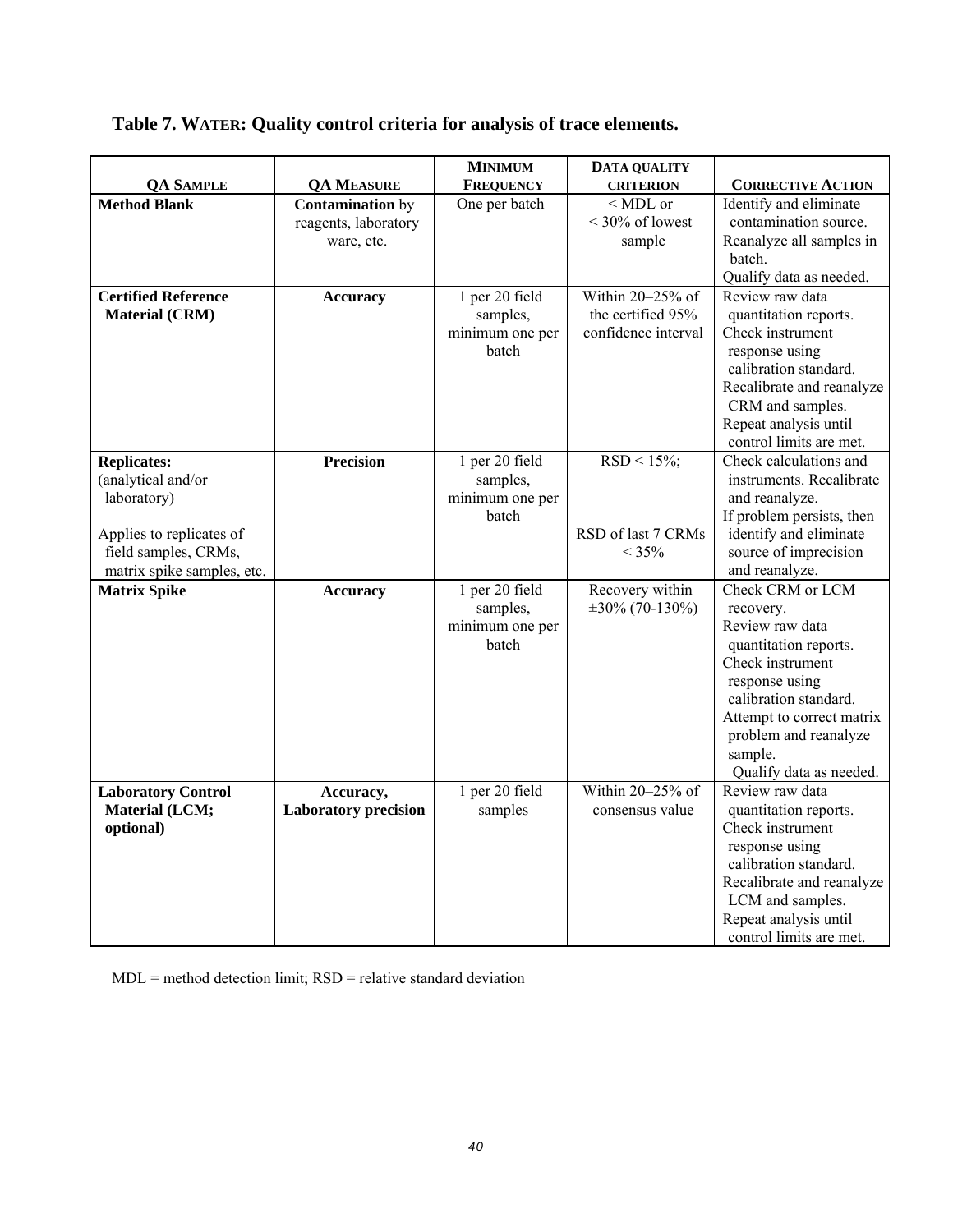# **Table 8. WATER: Quality control criteria for analysis of cognates.**

|                                                                                                                           |                                                                                                              | <b>MINIMUM</b>                                                        | DATA QUALITY                                          |                                                                                                                                                                        |
|---------------------------------------------------------------------------------------------------------------------------|--------------------------------------------------------------------------------------------------------------|-----------------------------------------------------------------------|-------------------------------------------------------|------------------------------------------------------------------------------------------------------------------------------------------------------------------------|
| <b>QA SAMPLE</b>                                                                                                          | <b>QA MEASURE</b>                                                                                            | <b>FREQUENCY</b>                                                      | <b>CRITERION</b>                                      | <b>CORRECTIVE ACTION</b>                                                                                                                                               |
| <b>Toxicity</b>                                                                                                           |                                                                                                              |                                                                       |                                                       |                                                                                                                                                                        |
|                                                                                                                           |                                                                                                              |                                                                       |                                                       |                                                                                                                                                                        |
|                                                                                                                           | Alkalinity, ammonia, hardness, nitrate/nitrite (total N), phosphorous, silicate, sodium, magnesium, calcium, |                                                                       |                                                       |                                                                                                                                                                        |
| <b>Method Blank</b>                                                                                                       | <b>Contamination</b> by<br>reagents, laboratory<br>ware, etc.                                                | 1 per 20 field<br>samples,<br>minimum one per<br>batch                | $<$ MDL or<br>$<$ 30% of lowest<br>sample             | Identify and eliminate<br>contamination source.<br>Reanalyze all samples in<br>batch.<br>Qualify data as needed.                                                       |
| <b>Certified Reference</b><br>Material (CRM) or<br><b>Standard</b>                                                        | <b>Accuracy</b>                                                                                              | One per batch.                                                        | Error $< 15\%$<br>(ammonia,<br>nitrate,<br>phosphate) | Check calculations and<br>instruments. Recalibrate<br>and reanalyze.                                                                                                   |
| <b>Replicates:</b><br>(analytical and /or<br>laboratory)<br>Applies to replicates,<br>CRMs, matrix spike<br>samples, etc. | <b>Precision</b>                                                                                             | 1 per 20 field<br>samples,<br>minimum one per<br>batch.<br>NA for TSS | <b>RSD</b><br>$< 15\%$                                | Check calculations and<br>instruments. Recalibrate<br>and reanalyze.<br>If problem persists, then<br>identify and eliminate<br>source of imprecision<br>and reanalyze. |
| <b>Matrix Spike</b>                                                                                                       | <b>Accuracy</b>                                                                                              | 1 per 20 field<br>samples,<br>minimum one per<br>batch                | Recovery within<br>±15%                               | Review data reports and<br>chromatographs.<br>Check instruments.                                                                                                       |
| Chlorophyll a, turbidity, TSS                                                                                             |                                                                                                              |                                                                       |                                                       |                                                                                                                                                                        |
| <b>Method Blank</b>                                                                                                       | <b>Contamination</b> by<br>reagents, laboratory<br>ware, etc.                                                | 1 per 20 samples,<br>minimum one per<br>batch                         | $<$ MDL or<br>$<$ 30% of lowest<br>sample             | Identify and eliminate<br>contamination source.<br>Reanalyze all samples in<br>batch.<br>Qualify data as needed.                                                       |
| <b>Certified Reference</b><br>Material (CRM) or<br><b>Standard</b>                                                        | <b>Accuracy</b>                                                                                              | Once per sample<br>set.<br>NA for chl $a$ or<br><b>TSS</b>            | Error < 15%                                           | Check calculations and<br>instruments. Recalibrate<br>and reanalyze.                                                                                                   |
| <b>Replicates:</b><br>(analytical and /or<br>laboratory)<br>Applies to replicates,                                        | <b>Precision</b>                                                                                             | 1 per 20 samples,<br>minimum one per<br>batch. NA for<br><b>TSS</b>   | <b>RSD</b><br>$< 5\%$                                 | Check calculations and<br>instruments. Recalibrate<br>and reanalyze.<br>If problem persists, then<br>identify and eliminate                                            |
| CRMs, matrix spike<br>samples, etc.                                                                                       |                                                                                                              |                                                                       |                                                       | source of imprecision<br>and reanalyze.                                                                                                                                |
| <b>Matrix Spike</b>                                                                                                       | <b>Accuracy</b>                                                                                              | 1 per 20 samples,<br>minimum one per<br>batch                         | Recovery within<br>±15%                               | Review data reports and<br>chromatographs.<br>Check instruments.                                                                                                       |
| <b>DOC</b> (Dissolved Organic Carbon)                                                                                     |                                                                                                              |                                                                       |                                                       |                                                                                                                                                                        |
| <b>Method Blank</b>                                                                                                       | <b>Contamination</b>                                                                                         | One per batch                                                         | $<$ MDL or<br>$<$ 30% of lowest<br>sample             | Reanalyze samples                                                                                                                                                      |
| <b>Certified Reference</b><br><b>Material (CRM)</b>                                                                       | <b>Accuracy</b>                                                                                              | Once per sample<br>set                                                | Recovery within<br>$\pm 5\%$                          | Recalibrate and<br>reanalyze                                                                                                                                           |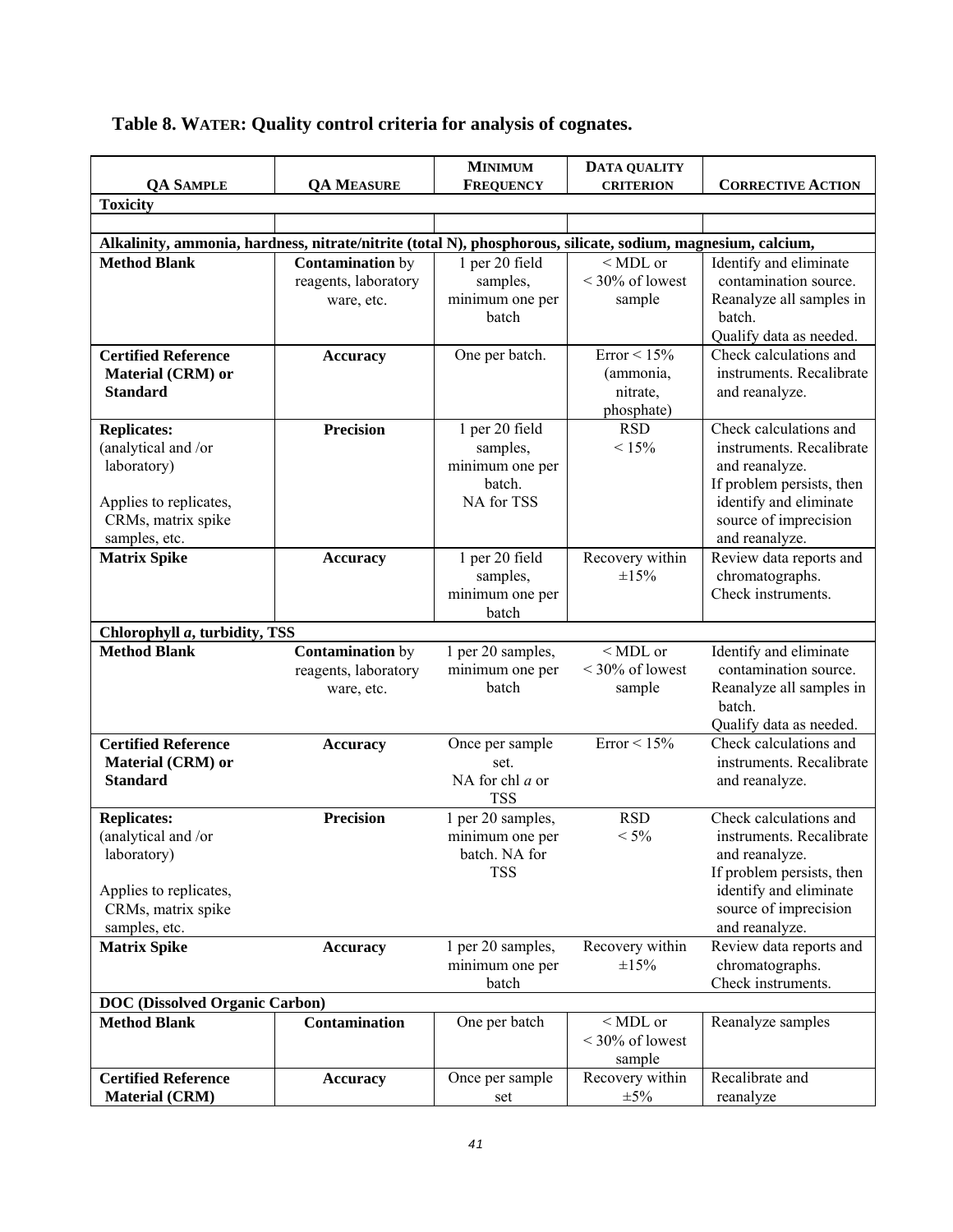| <b>Replicates</b> | <b>Precision</b> | One per batch | <b>RSD</b> | Check calculations and    |
|-------------------|------------------|---------------|------------|---------------------------|
|                   |                  |               | $< 5\%$    | instruments.              |
|                   |                  |               |            | Recalibrate and           |
|                   |                  |               |            | reanalyze.                |
|                   |                  |               |            | If problem persists, then |
|                   |                  |               |            | identify and eliminate    |
|                   |                  |               |            | source of imprecision     |
|                   |                  |               |            | and reanalyze.            |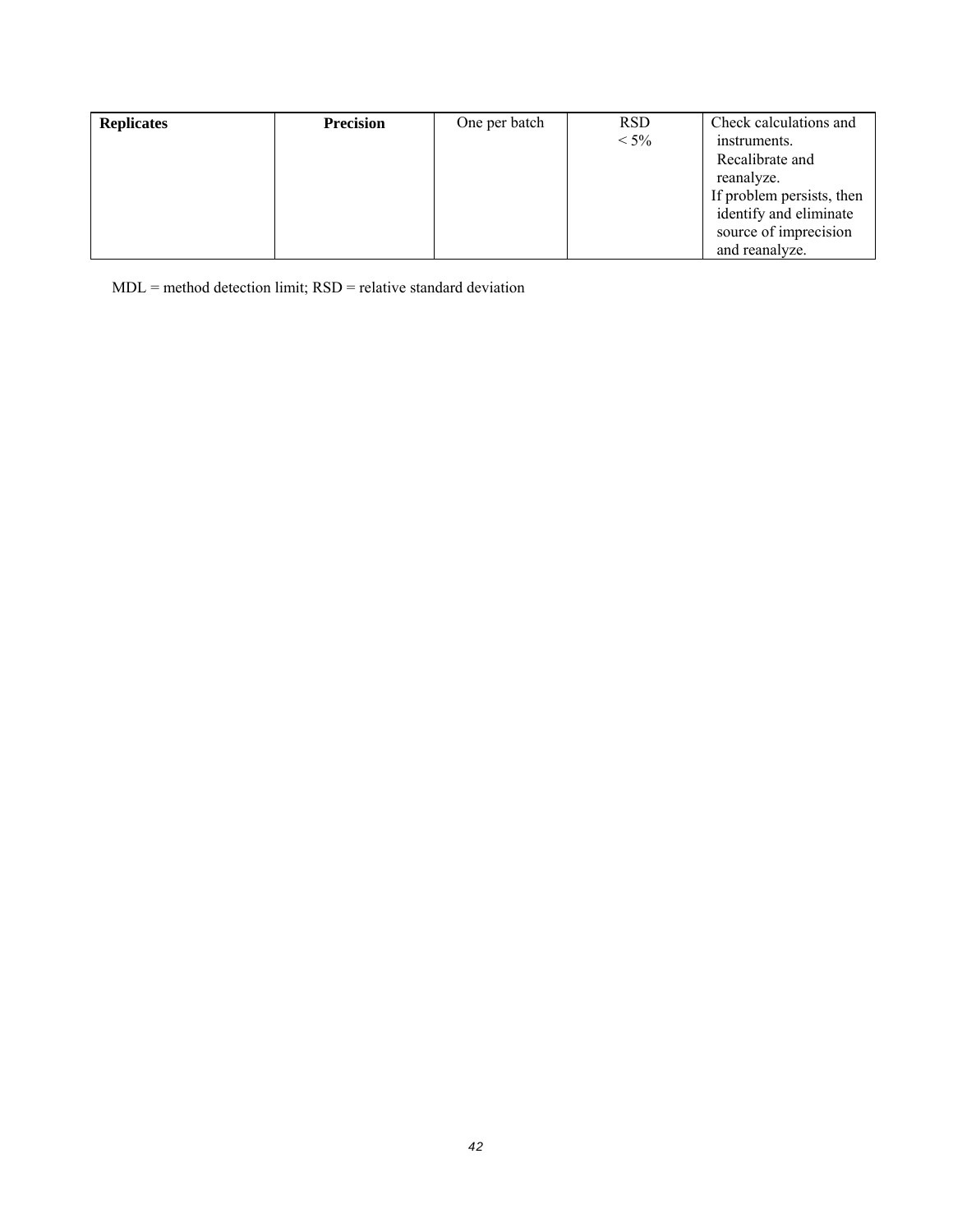# **Table 9. SEDIMENT AND TISSUE: Quality control criteria for analysis of organic compounds.**

|                                                       |                                                               | <b>MINIMUM</b>            | <b>DATA QUALITY</b>                                                                                                                                                                                   |                                                                                                                                                                                                                                                        |
|-------------------------------------------------------|---------------------------------------------------------------|---------------------------|-------------------------------------------------------------------------------------------------------------------------------------------------------------------------------------------------------|--------------------------------------------------------------------------------------------------------------------------------------------------------------------------------------------------------------------------------------------------------|
| <b>QA SAMPLE</b>                                      | <b>QA MEASURE</b>                                             | <b>FREQUENCY</b>          | <b>CRITERION</b>                                                                                                                                                                                      | <b>CORRECTIVE ACTION</b>                                                                                                                                                                                                                               |
| <b>Method Blank</b>                                   | <b>Contamination</b> by<br>reagents, laboratory<br>ware, etc. | One per batch             | $<$ MDL or<br>$<$ 30% of lowest<br>sample                                                                                                                                                             | Identify and eliminate<br>contamination source.<br>Reanalyze all samples in<br>batch.<br>Qualify data as needed.                                                                                                                                       |
| <b>Certified Reference</b><br><b>Material (CRM)</b>   | <b>Accuracy</b>                                               | 1 per 20 field<br>samples | As a group: 70% of<br>the analytes within<br>the $65%$<br>confidence<br>interval $(\pm 1$ SD).<br>Individually: No<br>analyte outside<br>99% confidence<br>interval for 2<br>consecutive<br>analyses. | Review chromatograms<br>and raw data quantitation<br>reports.<br>Check instrument response<br>using calibration standard.<br>Recalibrate and reanalyze<br>CRM and samples.<br>Repeat analysis until<br>control limits are met.                         |
| <b>Replicates</b>                                     | <b>Precision</b>                                              | 1 per 20 field<br>samples | Sed: RSD<br>$< 35\%$<br>Tiss: $RSD < 50\%$<br>for conc. $\leq 10$ ppb;<br>$RSD < 20\%$ for<br>conc. $> 10$ ppb;<br>RSD of last 7<br>CRMs < 35%                                                        | Recalibrate and reanalyze.<br>If problem persists<br>eliminate source of<br>imprecision and<br>reanalyze.                                                                                                                                              |
| <b>Matrix Spike</b>                                   | <b>Accuracy</b>                                               | 1 per 20 field<br>samples | Recovery within<br>$\pm 50\%$ if no CRM<br>limits apply,<br>otherwise use<br>CRM limits.                                                                                                              | Check CRM or LCM<br>recovery.<br>Review chromatograms<br>and raw data quantitation<br>reports.<br>Check instrument response<br>using calibration standard.<br>Attempt to correct matrix<br>problem and reanalyze<br>sample.<br>Qualify data as needed. |
| <b>Surrogate Spike or</b><br><b>Internal Standard</b> | % Recovery<br>used to adjust sample<br>results                | One per sample            | Set by analyzing<br>laboratory (reported<br>in QA report).<br>(Report surrogate<br>recovery and<br>acceptance criteria<br>in final report)                                                            | Check CRM or LCM<br>recovery.<br>Attempt to correct matrix<br>problem and reanalyze<br>sample.<br>Qualify data as needed.                                                                                                                              |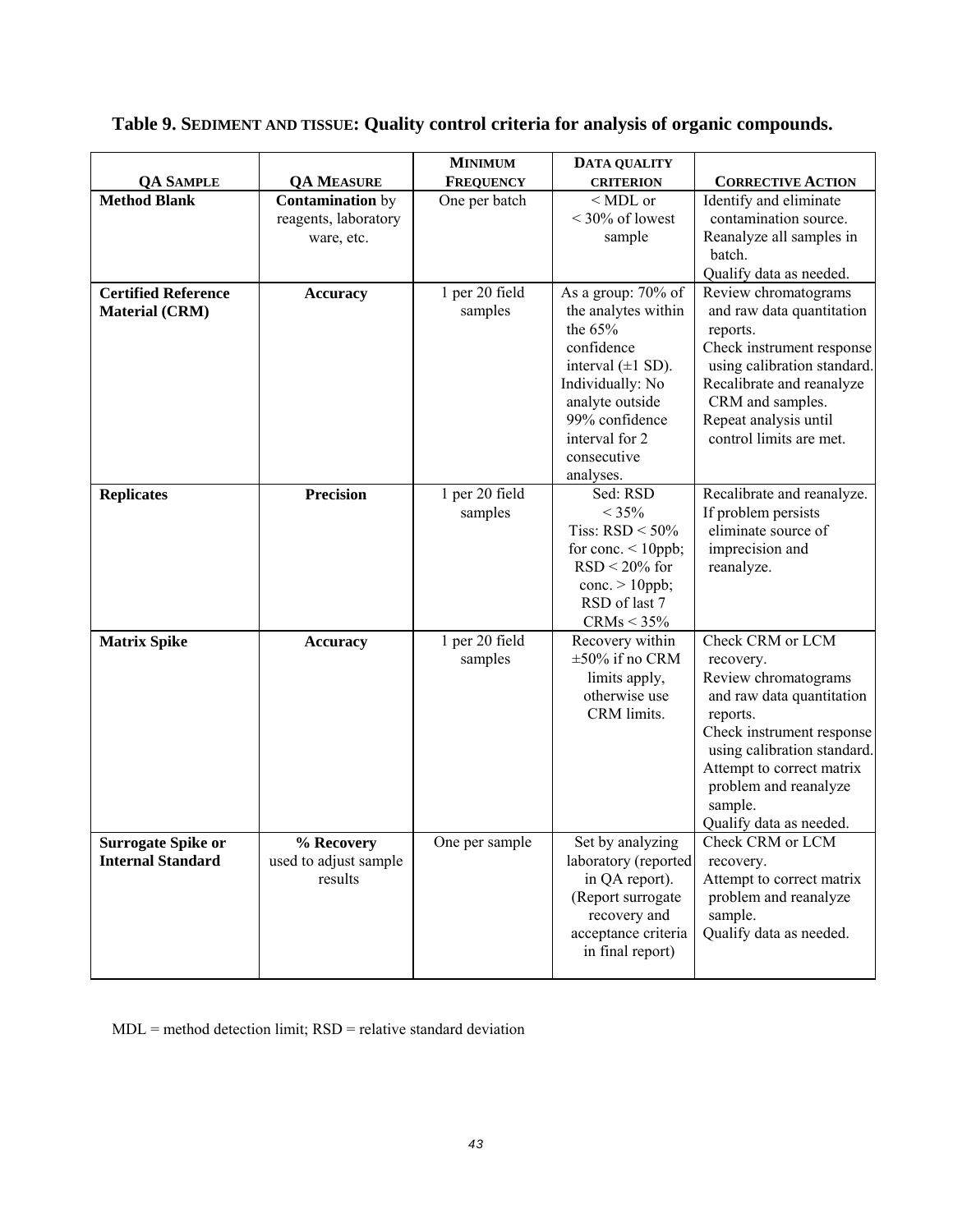# **Table 10. SEDIMENT AND TISSUE: Quality control criteria for analysis of trace elements.**

|                            |                                | <b>MINIMUM</b>   | <b>DATA QUALITY</b>    |                                                   |
|----------------------------|--------------------------------|------------------|------------------------|---------------------------------------------------|
| <b>QA SAMPLE</b>           | <b>QA MEASURE</b>              | <b>FREQUENCY</b> | <b>CRITERION</b>       | <b>CORRECTIVE ACTION</b>                          |
| <b>Method Blank</b>        | <b>Contamination</b> by        | One per batch    | $<$ MDL or             | Identify and eliminate                            |
|                            | reagents, laboratory           |                  | $<$ 30% of lowest      | contamination source.                             |
|                            | ware, etc.                     |                  | sample                 | Reanalyze all samples in                          |
|                            |                                |                  |                        | batch.                                            |
|                            |                                |                  |                        | Qualify data as needed.                           |
| <b>Certified Reference</b> | <b>Accuracy</b>                | 1 per 20 field   | Within the             | Review raw data                                   |
| <b>Material (CRM)</b>      |                                | samples          | certified 95%          | quantitation reports.                             |
|                            |                                |                  | confidence             | Check instrument                                  |
|                            |                                |                  | interval $(\pm 2 SD)$  | response using                                    |
|                            |                                |                  |                        | calibration standard.                             |
|                            |                                |                  |                        | Recalibrate and reanalyze                         |
|                            |                                |                  |                        | CRM and samples.                                  |
|                            |                                |                  |                        | Repeat analysis until                             |
|                            | <b>Precision</b>               |                  |                        | control limits are met.<br>Check calculations and |
| <b>Replicates</b>          |                                | One per batch    | $RSD < 10\%;$          | instruments. Recalibrate                          |
|                            |                                |                  |                        | and reanalyze.                                    |
|                            |                                |                  | RSD of last 7          | If problem persists, then                         |
|                            |                                |                  | CRMs < 35%             | identify and eliminate                            |
|                            |                                |                  |                        | source of imprecision                             |
|                            |                                |                  |                        | and reanalyze.                                    |
| <b>Matrix Spike</b>        | <b>Accuracy</b>                | 1 per 20 field   | Recovery within        | Check CRM or LCM                                  |
|                            |                                | samples          | $\pm 50\%$             | recovery.                                         |
|                            |                                |                  |                        | Review raw data                                   |
|                            |                                |                  |                        | quantitation reports.                             |
|                            |                                |                  |                        | Check instrument                                  |
|                            |                                |                  |                        | response using                                    |
|                            |                                |                  |                        | calibration standard.                             |
|                            |                                |                  |                        | Attempt to correct matrix                         |
|                            |                                |                  |                        | problem and reanalyze                             |
|                            |                                |                  |                        | sample.                                           |
|                            |                                |                  |                        | Qualify data as needed.<br>Review raw data        |
| <b>Laboratory Control</b>  | Accuracy &<br><b>Precision</b> | One per batch    | Within 20-25% of       |                                                   |
| <b>Material (LCM;</b>      |                                |                  | the consensus<br>value | quantitation reports.                             |
| optional)                  |                                |                  |                        | Check instrument<br>response using                |
|                            |                                |                  |                        | calibration standard.                             |
|                            |                                |                  |                        | Recalibrate and reanalyze                         |
|                            |                                |                  |                        | LCM and samples.                                  |
|                            |                                |                  |                        | Repeat analysis until                             |
|                            |                                |                  |                        | control limits are met.                           |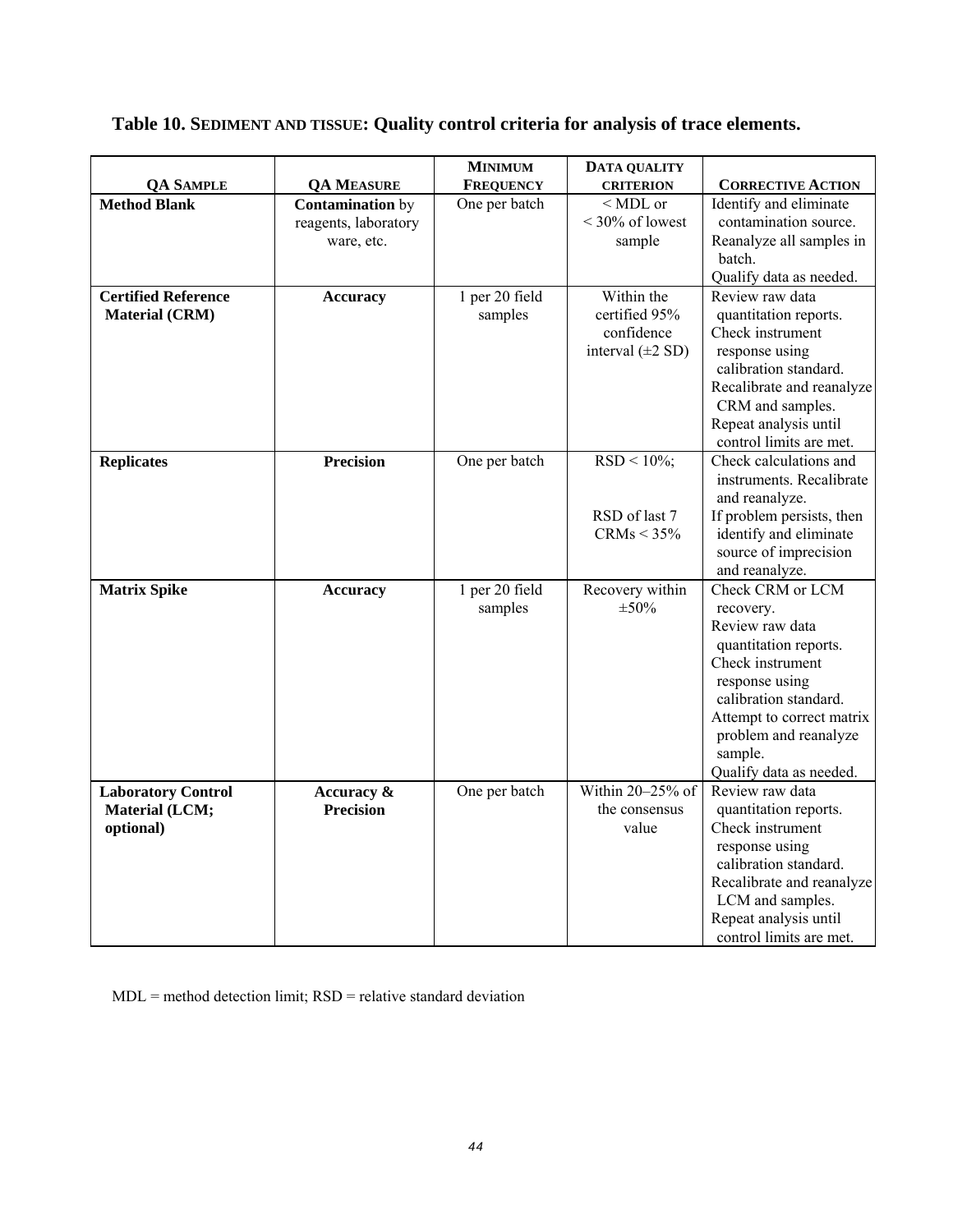### **Table 11. SEDIMENT AND TISSUE: Quality control criteria for analysis of cognates (total organic carbon, total nitrogen, and grain size) and ancillary measures (lipids).**

|                            |                      | <b>MINIMUM</b>      | DATA QUALITY          |                               |
|----------------------------|----------------------|---------------------|-----------------------|-------------------------------|
| <b>QA SAMPLE</b>           | <b>QA MEASURE</b>    | <b>FREQUENCY</b>    | <b>CRITERION</b>      | <b>CORRECTIVE ACTION</b>      |
| <b>Method Blank</b>        | <b>Contamination</b> | One per batch       | $<$ MDL or            | Identify and eliminate        |
|                            | by reagents,         |                     | $\leq$ 30% of lowest  | contamination source.         |
|                            | laboratory ware,     |                     | sample                | Reanalyze all samples in      |
|                            | etc.                 |                     |                       | batch.                        |
|                            |                      |                     |                       | Qualify data as needed.       |
| <b>Certified Reference</b> | <b>Accuracy</b>      | Grain Size: NA.     | Within 95%            | Review raw data quantitation  |
| <b>Material</b>            |                      | TOC: every 15       | confidence            | reports.                      |
|                            |                      | samples.            | interval of the       | Check instrument response     |
|                            |                      | Lipid: One per      | certified value,      | using calibration standard.   |
|                            |                      | batch               | $RSD < 30\%$          | Recalibrate and reanalyze     |
|                            |                      |                     | (lipids)              | CRM and samples.              |
|                            |                      |                     |                       | Repeat analysis until control |
|                            |                      |                     |                       | limits are met.               |
| <b>Replicates</b>          | <b>Precision</b>     | One per batch       | <b>RSD</b>            | Check calculations and        |
|                            |                      |                     | $< 20\%$ (grain size) | instruments. Recalibrate      |
|                            |                      |                     | $3\%$ (TOC)           | and reanalyze.                |
|                            |                      |                     | $<$ 30% (lipids)      | If problem persists, then     |
|                            |                      |                     |                       | identify and eliminate        |
|                            |                      |                     |                       | source of imprecision and     |
|                            |                      |                     |                       | reanalyze.                    |
| <b>Laboratory control</b>  | Accuracy &           | One per batch of 20 | Within 20-25%         | Review raw data quantitation  |
| material (LCM)             | <b>Precision</b>     | or fewer samples.   | consensus             | reports.                      |
|                            |                      |                     | value                 | Check instrument response     |
|                            |                      |                     |                       | using calibration standard.   |
|                            |                      |                     |                       | Recalibrate and reanalyze     |
|                            |                      |                     |                       | CRM and samples.              |
|                            |                      |                     |                       | Repeat analysis until control |
|                            |                      |                     |                       | limits are met.               |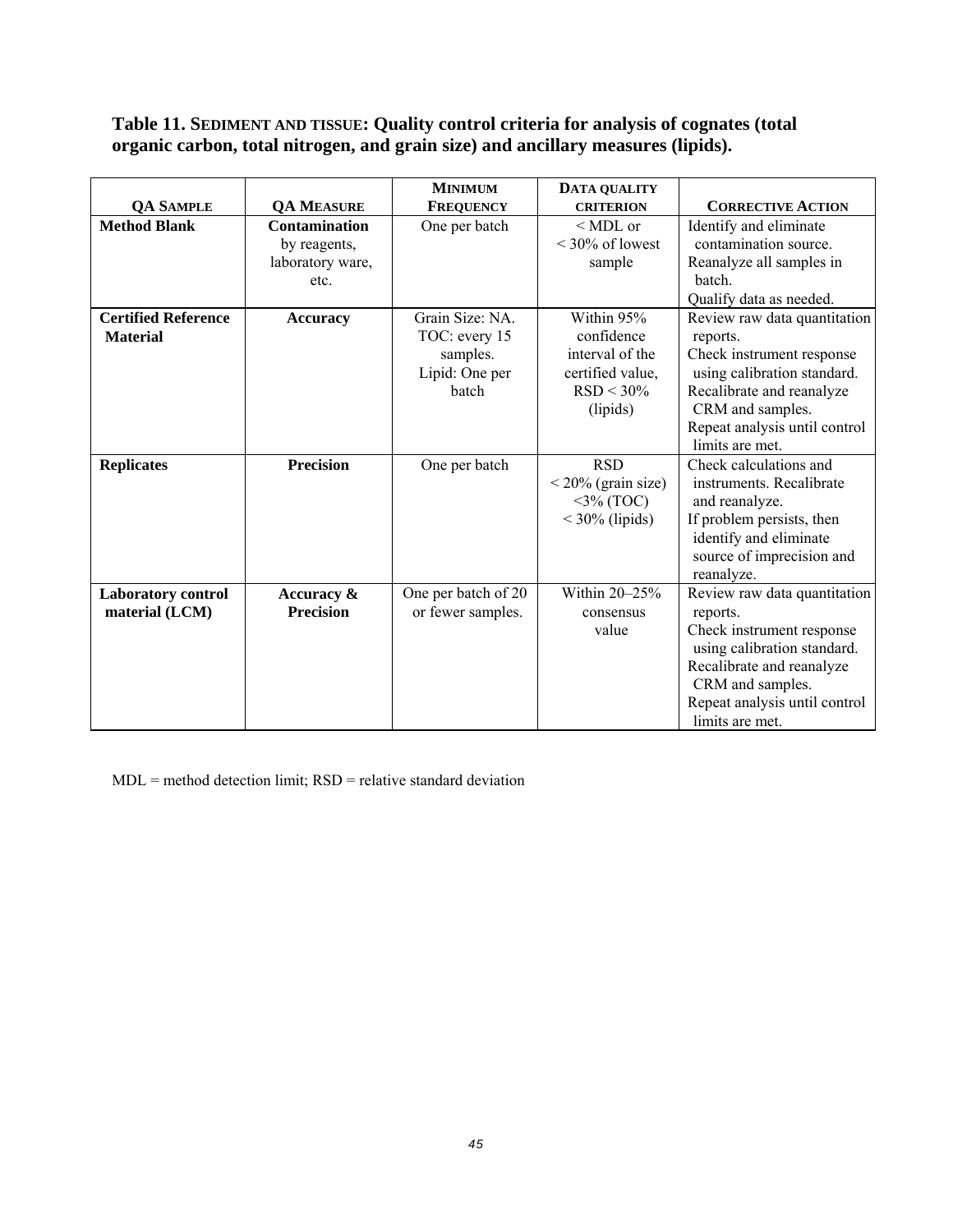| Table 12. Chronic and acute toxicity test acceptability criteria |  |  |  |
|------------------------------------------------------------------|--|--|--|
|                                                                  |  |  |  |

| Chronic                                                                                                                                                                                                                                     | Acute                                                                                                                                                                                                                                           |
|---------------------------------------------------------------------------------------------------------------------------------------------------------------------------------------------------------------------------------------------|-------------------------------------------------------------------------------------------------------------------------------------------------------------------------------------------------------------------------------------------------|
| Ceriodaphnia dubia                                                                                                                                                                                                                          |                                                                                                                                                                                                                                                 |
| $(7 \, \text{day test})$                                                                                                                                                                                                                    | $(24, or 24-96 hr tests)$                                                                                                                                                                                                                       |
| Neonates < 24 hours old at test onset, selected from<br>those born within an 16 hour window<br>Control survival $\geq 80\%$ , $\geq 60\%$ of surviving adults with<br>$\geq$ 3 broods, and average $\geq$ 15 young per surviving<br>female. | Neonates < 24 hours old at test onset, selected from<br>those born within an 16 hour window<br>Control survival $\geq 90\%$ .                                                                                                                   |
| Pimephales promelas                                                                                                                                                                                                                         |                                                                                                                                                                                                                                                 |
| $(7 \, \text{day test})$                                                                                                                                                                                                                    | (96 hr test)                                                                                                                                                                                                                                    |
| Larvae $\leq$ 48 hours old at test onset.<br>Control survival $\geq 80\%$ with average dry weight of 0.25<br>mg per surviving fish.                                                                                                         | Larvae $\leq$ 48 hours old at test onset.<br>Control survival $\geq 90\%$ .                                                                                                                                                                     |
| Selenastrum capricornutum                                                                                                                                                                                                                   |                                                                                                                                                                                                                                                 |
| No chronic test                                                                                                                                                                                                                             | (96 hr test)                                                                                                                                                                                                                                    |
|                                                                                                                                                                                                                                             | Cells 4 - 7 days old at test onset.<br>Control cell density $\geq 2x10^5$ cells/ml with < 20%<br>coefficient of variation among replicates                                                                                                      |
| Amphipod (e.g., Hyallela Azteca)                                                                                                                                                                                                            |                                                                                                                                                                                                                                                 |
| $(28 \, \text{day test})$                                                                                                                                                                                                                   | $(10 \text{ day static test})$                                                                                                                                                                                                                  |
| Organisms 7-14 day old at test onset, 1-2 day age range<br>All controls mean survival $\geq$ 80%. Hardness, alkalinity<br>and ammonia vary <50%, $DO > 2.5$ mg/L                                                                            | Organisms 7-14 day old at test onset, 1-2 day age range<br>All controls mean survival $\geq$ 80%. Hardness, alkalinity<br>and ammonia vary <50%, $DO > 2.5$ mg/L                                                                                |
| Larval bivalve (e.g., Mytilus edulis)                                                                                                                                                                                                       | (48 hr acute test)                                                                                                                                                                                                                              |
|                                                                                                                                                                                                                                             | Larvae $\leq$ 4 hours old at test onset.<br>Control survival $\geq 70\%$ oysters, 60% clams                                                                                                                                                     |
| Larval insect (e.g., Chironomus tentans)                                                                                                                                                                                                    | $(10 \, day \, test)$                                                                                                                                                                                                                           |
|                                                                                                                                                                                                                                             | Organisms 10 day old at test onset, $>50\%$ 3 <sup>rd</sup> instar<br>Controls mean survival $\geq 70\%$ , controls mean size 0.48<br>mg ash free dry wt at end. Hardness, alkalinity and<br>ammonia vary <50%, $DO > 2.5$ mg/L throughout test |
| Macrophyte (Typha ssp)                                                                                                                                                                                                                      | (7 day test)                                                                                                                                                                                                                                    |
|                                                                                                                                                                                                                                             |                                                                                                                                                                                                                                                 |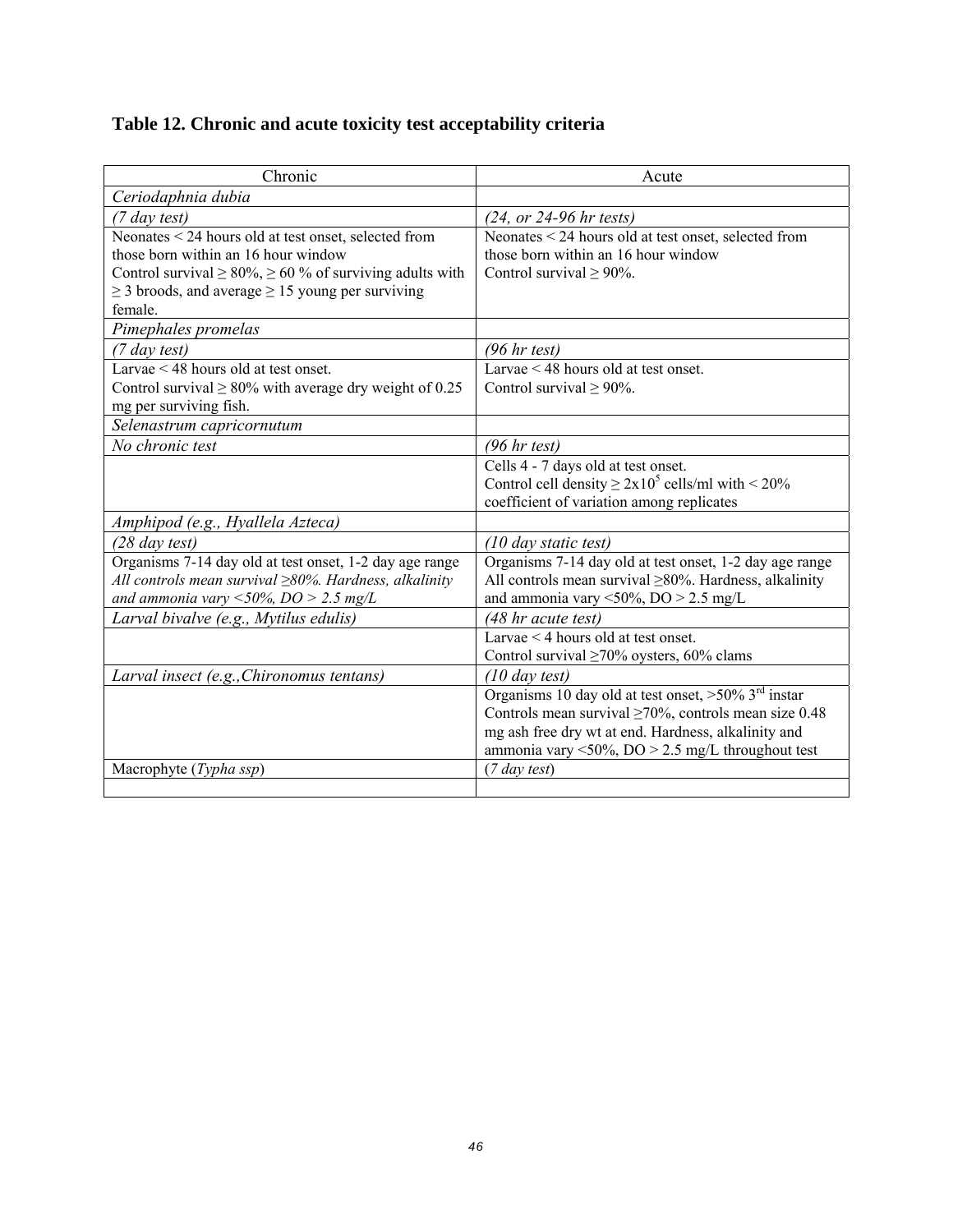# **Table 13. Chronic and acute toxicity test completeness criteria**

| For all samples                                                                                                   |                                                                                                                      |  |  |  |  |
|-------------------------------------------------------------------------------------------------------------------|----------------------------------------------------------------------------------------------------------------------|--|--|--|--|
| pH, conductivity, total hardness, alkalinity determined                                                           |                                                                                                                      |  |  |  |  |
| For each toxicity test species:                                                                                   |                                                                                                                      |  |  |  |  |
| Dissolved oxygen, temperature, conductivity, and pH monitored at the initiation of each test and on the 24-hr-old |                                                                                                                      |  |  |  |  |
| solution at the time of renewal.                                                                                  |                                                                                                                      |  |  |  |  |
|                                                                                                                   | If mortality $\geq$ 30%, then dissolved oxygen, pH, conductivity, and ammonia must be measured on that sample at the |  |  |  |  |
| time of renewal.                                                                                                  |                                                                                                                      |  |  |  |  |
| Chronic                                                                                                           | Acute                                                                                                                |  |  |  |  |
| Ceriodaphnia dubia                                                                                                |                                                                                                                      |  |  |  |  |
| (7 day test)                                                                                                      | $(24, or 24-96 hr tests)$                                                                                            |  |  |  |  |
| Mortality and reproduction measured daily                                                                         | Mortality measured daily.                                                                                            |  |  |  |  |
| Minimum 10 replicates of 1 organism each                                                                          | Minimum of 2 replicates of 5 organisms each                                                                          |  |  |  |  |
| Acceptability criteria must be met                                                                                | Controls minimum 4 replicates of 5 organisms each                                                                    |  |  |  |  |
|                                                                                                                   | Controls included for all manipulations                                                                              |  |  |  |  |
| Pimephales promelas                                                                                               |                                                                                                                      |  |  |  |  |
| (7 day test)                                                                                                      | (96 hr test)                                                                                                         |  |  |  |  |
| Mortality measured daily                                                                                          | Mortality measured daily.                                                                                            |  |  |  |  |
| Growth measured at the end of the test                                                                            | Minimum of 2 replicates of 5 organisms each                                                                          |  |  |  |  |
| Minimum 3-4 replicates of 10 organisms each                                                                       | Controls minimum 4 replicates of 5 organisms each                                                                    |  |  |  |  |
| Acceptability criteria met<br>Controls included for all manipulations                                             |                                                                                                                      |  |  |  |  |
| Selenastrum capricornutum                                                                                         |                                                                                                                      |  |  |  |  |
| No chronic test                                                                                                   | (96 hr test)                                                                                                         |  |  |  |  |
|                                                                                                                   | Growth measured at the end of the test                                                                               |  |  |  |  |
|                                                                                                                   | 4 replicates with initial cell densities of $10^4$ cells/ml                                                          |  |  |  |  |
|                                                                                                                   | Controls minimum of 4 replicates with initial cell                                                                   |  |  |  |  |
|                                                                                                                   | densities of $10^4$ cells/ml                                                                                         |  |  |  |  |
|                                                                                                                   | Controls included for all manipulations                                                                              |  |  |  |  |
| Amphipod (e.g., Hyalella azteca)                                                                                  |                                                                                                                      |  |  |  |  |
| $(28 \, \text{day test})$                                                                                         | $(10 \, \text{day test})$                                                                                            |  |  |  |  |
| Growth and mortality measured at end of test.                                                                     | Growth and mortality measured at end of test.                                                                        |  |  |  |  |
| Minimum 5 replicates (8 preferred) of 10 organisms                                                                | Minimum 5 replicates (8 preferred) of 10 organisms                                                                   |  |  |  |  |
| each                                                                                                              | each                                                                                                                 |  |  |  |  |
| Larval bivalve (e.g., Mytilus edulis)                                                                             |                                                                                                                      |  |  |  |  |
|                                                                                                                   | $(48$ hr acute test)                                                                                                 |  |  |  |  |
|                                                                                                                   | Samples and controls 5 replicates with 200-250 larvae                                                                |  |  |  |  |
|                                                                                                                   | Percent normally developed measured at termination                                                                   |  |  |  |  |
| Larval insect (e.g., Chironomus tentans)                                                                          |                                                                                                                      |  |  |  |  |
|                                                                                                                   | $(10 \, day \, test)$                                                                                                |  |  |  |  |
|                                                                                                                   | Growth and mortality measured at end of the test.                                                                    |  |  |  |  |
|                                                                                                                   | Minimum 5 replicates (8 preferred) of 10 organisms                                                                   |  |  |  |  |
|                                                                                                                   | each                                                                                                                 |  |  |  |  |
| Macrophyte (Typha ssp)                                                                                            | (7 day test)                                                                                                         |  |  |  |  |
|                                                                                                                   | Seed germination and shoot growth measured at end of                                                                 |  |  |  |  |
|                                                                                                                   | the test. [UNSURE OF WHAT ELSE NEEDS TO GO                                                                           |  |  |  |  |
|                                                                                                                   | HERE]                                                                                                                |  |  |  |  |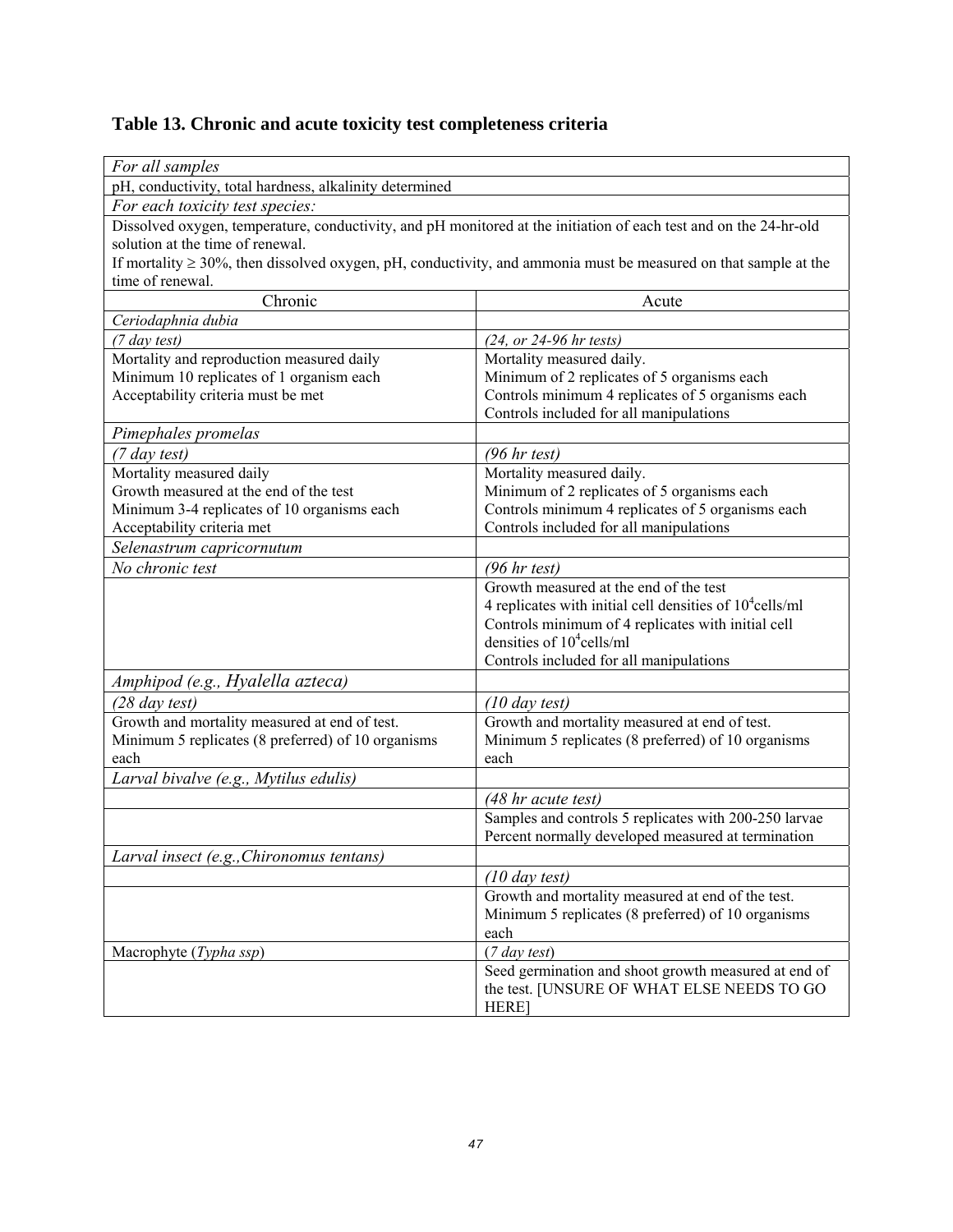# **Table 14. Bioassessment acceptance criteria**

|                        | <b>MINIMUM</b>            | <b>ACCEPTANCE</b>                                                |                                                                                                                                                       |
|------------------------|---------------------------|------------------------------------------------------------------|-------------------------------------------------------------------------------------------------------------------------------------------------------|
| <b>OA PROCEDURE</b>    | <b>FREQUENCY</b>          | <b>CRITERION</b>                                                 | <b>CORRECTIVE ACTION</b>                                                                                                                              |
| <b>Remant</b> analysis | 10% of sample<br>remnants | All Remnant<br>counts $\leq 10\%$ of<br>corresponding<br>samples | Recount samples with<br>excess remnant counts.<br>Recount all samples<br>performed by<br>taxonomist with count                                        |
|                        |                           |                                                                  | error.                                                                                                                                                |
| Sample reanalysis      | 10% of samples            | 90% of organisms<br>correctly counted<br>and identified          | Recount samples of<br>taxonomist with<br>excessive error rate<br>Retrain taxonomist and<br>monitor future work<br>until criteria<br>consistently met. |

(CDFG 1999; CDFG 2002)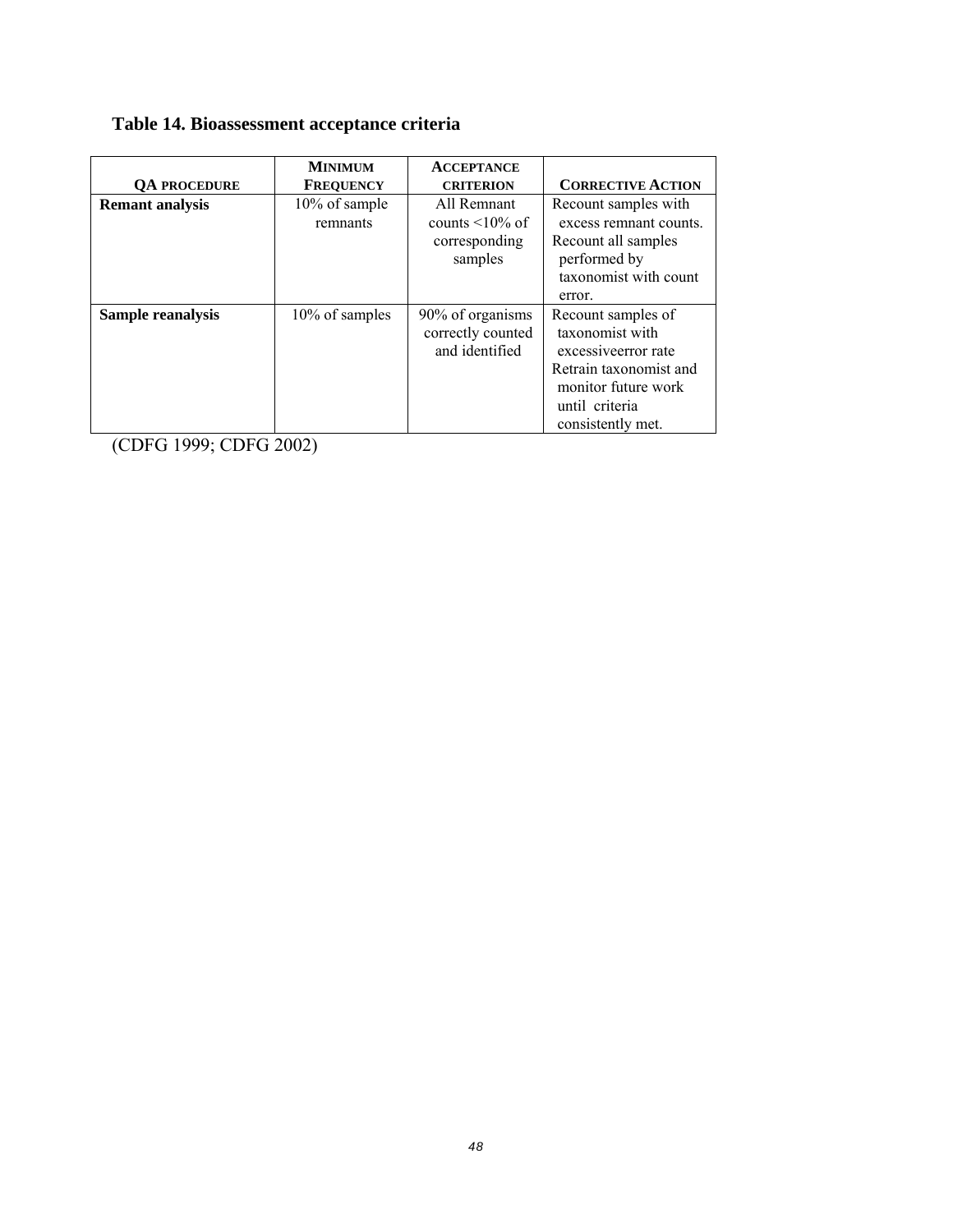#### **REFERENCES**

Barbour, M. T., J. Gerritsen, B.D. Snyder, and J.B. Stribling. (1999). Rapid Bioassessment Protocols for Use in Streams and Wadeable Rivers: Periphyton, Benthic Macroinvertebrates and Fish, Second Edition. Washington, D.C., U.S. Environmental Protection Agency; Office of Water;**:** EPA 841-B-99-002.

Berman, S. S., R. E. Sturgeon, J. A. H. Desaulniers, and A. P. Mykytiuk (1983). "Preparation of the sea water reference material for trace metals, NASS-1." Marine Pollution Bulletin **14**: 69-73.

Bewers, J. M. and H. L. Windom (1981). Intercomparison of seawater sampling devices for trace metals. In Trace Metals in Seawater,. C. S. Wong, E. Boyle, K. W. Bruland, J. D. Burton and E. D. Goldberg. New York, Plenum Press**:** 143-154.

Boyle, E. A., S. S. Huested, and S. P. Jones (1981). "On the distribution of copper, nickel, and cadmium in the surface waters of the North Atlantic and North Pacific Ocean." Journal of Geophysical Research **86**(9): 8048-8066.

Bruland, K. W., K. H. Coale, and L. Mart (1985). "Analysis of seawater for dissolved cadmium, copper, and lead: an intercomparison of voltametric and atomic absorption methods." Marine Chemistry **17**: 285-300.

CDFG (1999). California Stream Bioassessment Procedure (Protocol Brief for Biological and Physical/Habitat Assessment in Wadeable Streams). Rancho Cordova, CA., California Department of Fish and Game, Water Pollution Control Laboratory /Aquatic Bioassessment Laboratory.

CDFG (2002). California Lentic Bioassessment Procedure (Protocol Brief for Biological Sampling for Lakes and Reservoirs). Rancho Cordova, CA., California Department of Fish and Game, Water Pollution Control Laboratory /Aquatic Bioassessment Laboratory.

Flegal, A. R. and V. J. Stukas (1987). "Accuracy and precision of lead isotopic composition measurements in seawater." Marine Chemistry **22**: 163-177.

Hayworth, J. D. and G. Siemering (2003). Aquatic Pesticide Monitoring Program Phase 2 Monitoring Plan, Draft., Oakland, CA.

Keith, L., et al. (1983). "Principles of Environmental Analysis." Analytical Chemistry **55**: 2210- 2218.

Keith, L. H. (1991). Environmental Sampling and Analysis: A Practical Guide. Chelsea, MI, Lewis Publishers.

Landing, W. M., et al. (1995). "Analytical intercomparison results from the 1990 Intergovernmental Oceanographic Commission open-ocean baseline survey for trace metals: Atlantic Ocean." Marine Chemistry **49**: 253-265.

Lauenstein, G. G. and A. Y. Cantillo (1993). Sampling and analytical methods of the National Status and Trends Program National Benthic Surveillance and Mussel Watch Projects 1984- 1992. Silver Spring, MD, National Status and Trends Program for Marine Environmental Quality.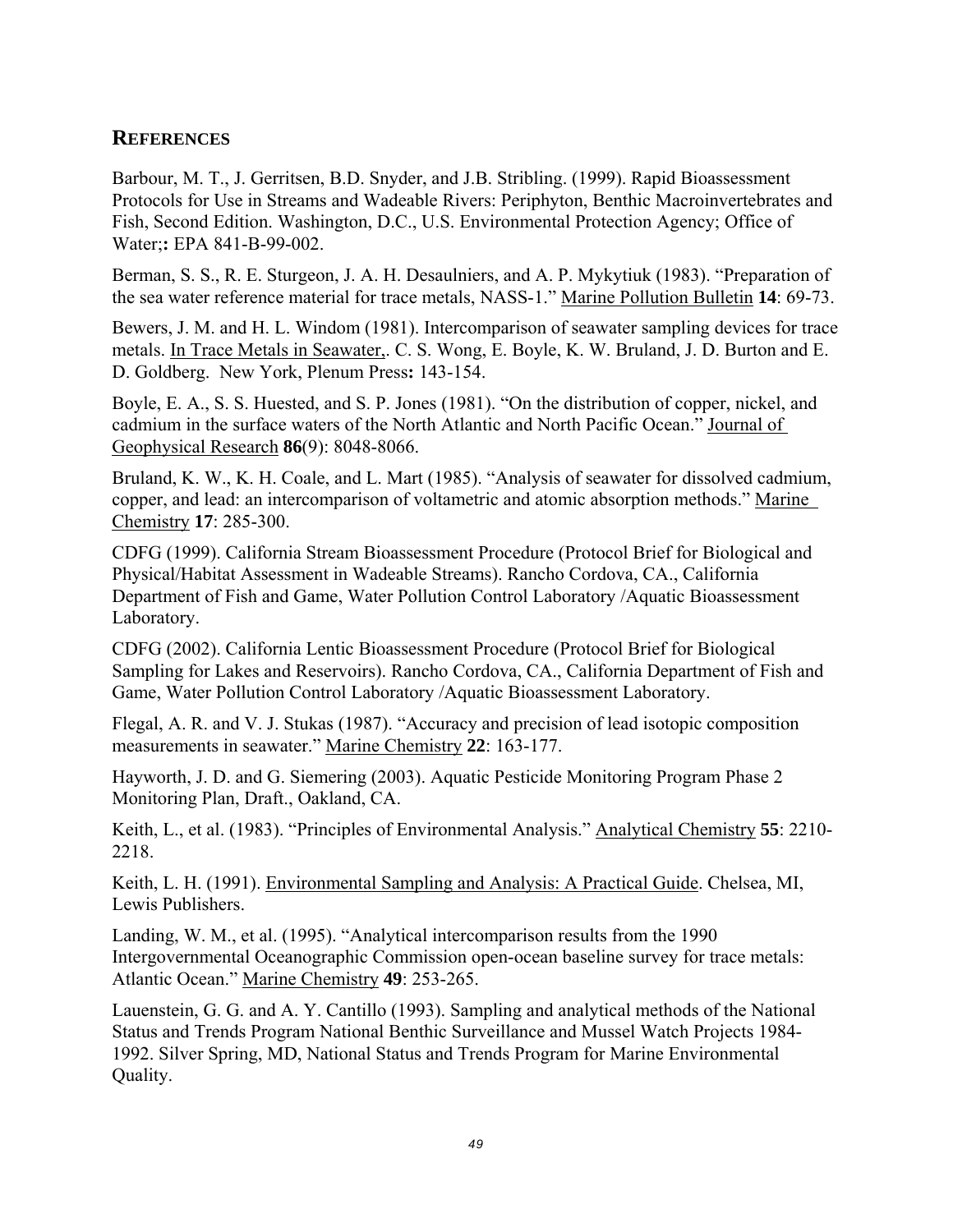Lauenstein, G. G. and D. R. Young (1986). National Status and Trends Program for Environmental Quality. Benthic Surveillance Project: Cycle III Field Manual. Rockville, Maryland, National Oceanic and Atmospheric Administration**:** NOAA Technical Memo NOS OMA28.

Patterson, C. C. and D. M. Settle (1976). The reduction of orders of magnitude errors in lead analyses of biological materials and natural waters by evaluating and controlling the extent and sources of industrial lead contamination introduced during sample collecting, handling, and analysis. Accuracy in Trace Analysis: Sampling, Sample Handling, Analysis. P. LaFleur, National Bureau of Standards Special Publication. **422:** 321-351.

Schaule, B. K. and C. C. Patterson (1981). "Lead concentrations in the northeast Pacific: evidence for global anthropogenic perturbations." Earth and Planetary Science Letters **54**: 97- 116.

SFEI (1997). 1996 Annual Report: San Francisco Estuary Regional Monitoring Program for Trace Substances. Richmond, CA, San Francisco Estuary Institute.

SFEI (2003). (draft) Aquatic Pesticide Monitoring Program Literature Review. Oakland, CA, San Francisco Estuary Institute.

Stanley, T. W. and S. S. Verner (1985). The U.S. Environmental Progection Agency's Quality Asurance Program. Quality Assurance for Environmental Measurements. J. K. Taylor and T. W. Stanley. Philadelphia, PA, American Society for Testing and Materials. **ASTM STP 867:** 12-19.

Taylor, J. K. (1987). Quality Assurance of Chemical Measurements. Boca Raton, FL, Lewis Publishers (CRC Press).

USEPA (1994). Short-term Methods for Estimating the Chronic Toxicity of Effluents and Receiving Waters to Freshwater Organisms, Third Edition. Lewis, P.A., D.J. Klemm, et al. (eds.) EPA/600/4-91/002. Cincinnati, OH., Environmental Monitoring Systems Laboratory, Office of Research and Development. US Environmental Protection Agency.

USEPA (2000a). Methods for Measuring the Toxicity and Bioaccumulation of Sedimentassociated Contaminants with Freshwater Invertebrates Second Edition. Duluth, MN, U.S. Environmental Protection Agency Office of Research and Development Mid-Continent Ecology Division**:** EPA 600/R-99/064: 192.

USEPA (2000b). Understanding and Accounting for Method Variability in Whole Effluent Toxicity Applications Under the National Pollutant Discharge Elimination System Program. Editors: Denton D.L., Fox J., Fulk F.A., Greenwald K., Narvaez M., Norberg-King T.J., Phillips L. EPA/833/R-00-003. Washington, DC., Office of Water.

USEPA (2003). Biological Indicators of Watershed Health, United States Environmental Protection Agency. **2003**.

WIDNR (2003). WI DNR Field Procedures Manual, Intranet Edition, Part B: Collection Procedures, 702.1 Benthic Invertebrate Surveys - Benthic Samples. http://www.dnr.state.wi.us/org/water/wm/wqs/sediment/sampling/702\_1.HTM, Wisconsin Department of Natural Resources.

Yeats, P. A., S. Westerlund, and A. R. Flegal (1995). "Cadmium, copper and nickel distributions at four stations in the eastern central and south Atlantic." Marine Chemistry **49**: 283-293.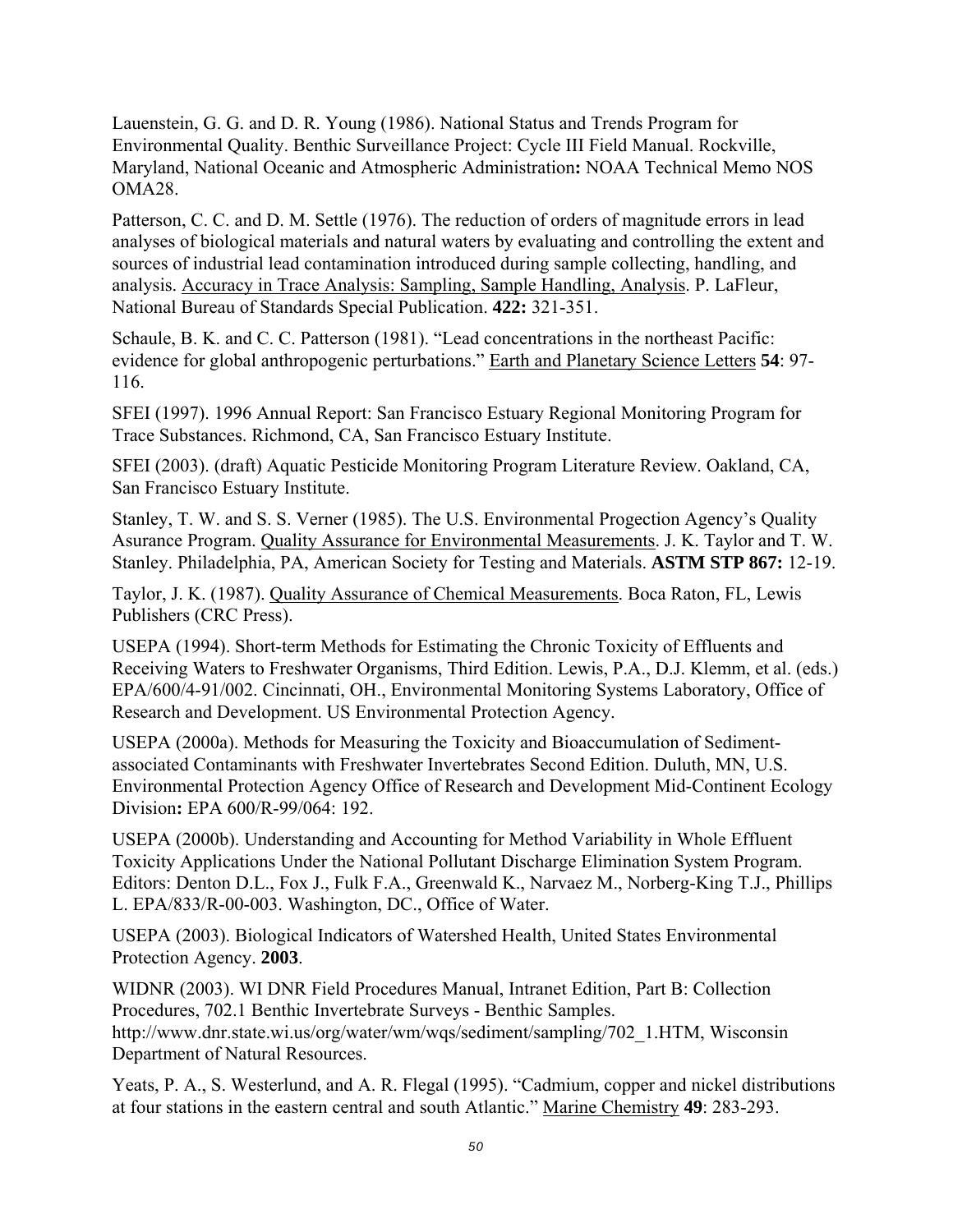#### **APPENDIX A: SAMPLE SITE PRIORITY MATRIX**

| <b>Estimated</b>                       |                | <b>Pesticide</b>           | <b>Water Body Classification</b><br><b>Location Name (Application Entity)]</b> |                                                  |                                                                    |                                    |  |  |
|----------------------------------------|----------------|----------------------------|--------------------------------------------------------------------------------|--------------------------------------------------|--------------------------------------------------------------------|------------------------------------|--|--|
| <b>Site</b><br><b>Sampling</b><br>Cost | Site #<br>Goal |                            | Drinking Water Reservoir /                                                     |                                                  |                                                                    |                                    |  |  |
|                                        |                |                            | <b>Lakes</b>                                                                   | Small Pond (< 5 ac)                              | <b>Irrigation Canal</b>                                            | <b>Stormwater Canals / Streams</b> |  |  |
|                                        |                |                            |                                                                                |                                                  |                                                                    |                                    |  |  |
| Medium                                 |                | 1, 2 $2,4-D^*$             |                                                                                |                                                  |                                                                    |                                    |  |  |
|                                        |                |                            |                                                                                |                                                  |                                                                    |                                    |  |  |
| Low                                    | 1              | Acrolein                   |                                                                                |                                                  | 5- Planada Canal (Merced ID)                                       |                                    |  |  |
|                                        |                |                            | 2- Bon Tempe/ Nicassio/                                                        |                                                  |                                                                    |                                    |  |  |
| Medium                                 | $\overline{2}$ | Copper Sulfate*            | Lagunitas Reservoirs (Marin<br>Municipal Water District)                       |                                                  |                                                                    |                                    |  |  |
|                                        |                |                            |                                                                                |                                                  |                                                                    |                                    |  |  |
|                                        |                |                            |                                                                                |                                                  | 5- Byrnes Canal (Solano ID)                                        |                                    |  |  |
| Medium                                 | $\overline{2}$ | Chelated Copper*           |                                                                                | 5- Sand Bay Isle (Aquatic<br>Environments, Inc.) | 1- East Fork Russian River<br>Irrigation Canals (Potter Valley ID) |                                    |  |  |
|                                        |                |                            |                                                                                |                                                  |                                                                    |                                    |  |  |
|                                        |                |                            |                                                                                | 5- Sand Bay Isle (Aquatic                        |                                                                    |                                    |  |  |
| Low                                    |                | Diquat                     |                                                                                | Environments, Inc.)                              |                                                                    |                                    |  |  |
|                                        |                |                            | applied in few places, only in                                                 |                                                  |                                                                    |                                    |  |  |
| Low                                    | $\overline{0}$ | Endothall                  | combo w/ other pesticides                                                      |                                                  |                                                                    |                                    |  |  |
|                                        |                |                            | 8- Big Bear Lake (Big Bear                                                     | 5- Costa Ponds (CA Dept. Food &                  |                                                                    |                                    |  |  |
| High                                   | 2              | Fluridone*                 | Municipal Water District)                                                      | Ag)                                              |                                                                    |                                    |  |  |
|                                        |                |                            |                                                                                |                                                  |                                                                    | 4- Doris Drain (Ventura County     |  |  |
| Low                                    | $\overline{2}$ | Glyphosate                 |                                                                                |                                                  | 5- Atwater Canal (Merced ID)                                       | Flood Control)                     |  |  |
|                                        |                |                            |                                                                                |                                                  |                                                                    |                                    |  |  |
| Medium                                 | 0              | Malathion                  | will be sampled opportunistically<br>as applied                                |                                                  |                                                                    |                                    |  |  |
|                                        |                |                            |                                                                                |                                                  |                                                                    |                                    |  |  |
| Medium                                 |                |                            |                                                                                |                                                  |                                                                    |                                    |  |  |
|                                        |                | 1, 2 Methoprene            |                                                                                |                                                  |                                                                    |                                    |  |  |
|                                        |                |                            |                                                                                |                                                  |                                                                    | 5- Bear Creek (CA Dept. Food &     |  |  |
| ??                                     |                | 1, 2 Triclopyr             |                                                                                |                                                  |                                                                    | Ag)                                |  |  |
| <b>Total Goal</b>                      |                | <b>Total Actual Sites:</b> |                                                                                |                                                  |                                                                    |                                    |  |  |
| <b>Sites</b>                           | 13-16 16       |                            |                                                                                |                                                  |                                                                    |                                    |  |  |

\* Soil-partioning pesticides that should be targeted for pre-season sampling

**Pesticides in bold will have repeated, intensive sampling regimes at select sites (i.e. one additional 4-6wk post-application sampling event)**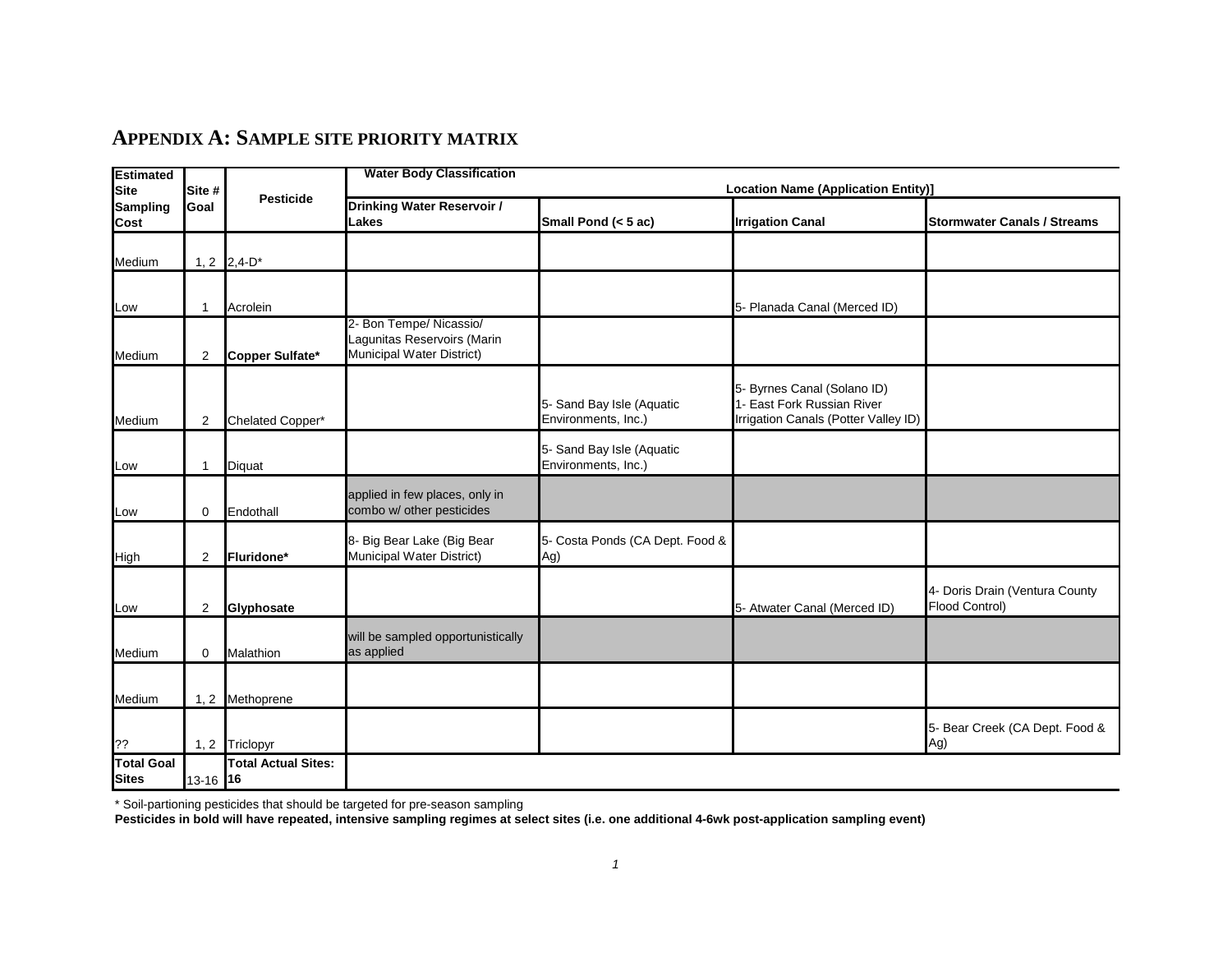# **APPENDIX B: SAMPLE MATRIX**

|                                           |                                                                                    | <b>Sampling Metrics</b>                                  |                                                    |                                                        |                                        |                                                             |                                                   |                                  |                                                       |                                  |
|-------------------------------------------|------------------------------------------------------------------------------------|----------------------------------------------------------|----------------------------------------------------|--------------------------------------------------------|----------------------------------------|-------------------------------------------------------------|---------------------------------------------------|----------------------------------|-------------------------------------------------------|----------------------------------|
| Pesticide <sup>1</sup>                    | <b>Sample Location/</b><br><b>Applicator Entity</b>                                | Water<br>Chemistry<br>Sample<br>Frequency <sup>2,3</sup> | Number of<br><b>Stations</b>                       | <b>Sediment</b><br>Chemistry<br>Sample<br>Frequency    | <b>Number</b><br>of<br><b>Stations</b> | <b>Toxicity</b><br>Testing <sup>4</sup>                     | <b>Sample</b><br>Frequency                        | Bio-<br>assessments <sup>5</sup> | Sample<br>Frequency <sup>6</sup>                      | <b>Special</b><br><b>Studies</b> |
| $2,4-D(S)$                                | Stone Lake/<br><b>USFWS</b>                                                        | Pre. 1-24 hrs<br>post                                    | $\mathbf{1}$                                       | Pre & 2wks<br>post                                     | $\overline{2}$                         | W-EPA3<br>species tox;<br>S-Hyallela                        | same<br>frequency as<br>water & sed<br>collection | B, El                            | Pre, 2wks<br>Post                                     | none                             |
| Acrolein (C)                              | Livingston Canal/<br>Merced ID                                                     | Pre, 1-24 hrs<br>post                                    | $\mathbf 2$                                        | <b>NA</b>                                              | <b>NA</b>                              | <b>NA</b>                                                   | NA                                                | NA                               | <b>NA</b>                                             | AM                               |
| Copper<br>Sulfate (C)                     | Bon<br>Tempe/Lagunitas/<br>Nicassio<br>Reservoirs/<br>Marin MWD                    | Pre. 1-24 hrs<br>post; Nicassio<br>also 1 wk post        | Bon<br>Tempe/Lag<br>unitas - $1$ ;<br>Nicassio - 2 | Pre, 2wks, 4-<br>6wks post;<br>Nicassio not 4-<br>6wks | Bon - 6:<br>$Lag - 1;$<br>$Nic - 5$    | W- cerio, juvi frequency as<br>rainbow trout:<br>S-Hyallela | same<br>water & sed<br>collection                 | B, PP                            | Pre, 2wks, 4-<br>6wks Post:<br>Nicassio not 4<br>6wks | none                             |
| Chelated<br>Copper (C)                    | <b>Byrnes Canal/</b><br>Solano ID                                                  | Pre, 1-24 hrs<br>post                                    | $\sqrt{3}$                                         | Pre & 2wks<br>post                                     | $\overline{2}$                         | W- cerio, juvi<br>rainbow trout:<br>S-Hyallela              | same<br>frequency as<br>water & sed<br>collection | B, El                            | Pre & 2wks<br>post                                    | M                                |
|                                           | East Fork Russian<br><b>River Irrigation</b><br>Canals/ Potter<br><b>Valley ID</b> | Pre, 1-24 hrs<br>post                                    | $\overline{2}$                                     | Pre & 2wks<br>post                                     | $\mathbf{1}$                           | W- cerio, juvi<br>rainbow trout                             | same<br>frequency as<br>water<br>collection       | B                                | Pre & 2wks<br>post                                    | none                             |
| Diquat (C)                                | San Bay Isle/<br>Aquatic Env. Inc.                                                 | Pre, 1-24 hrs<br>post                                    | $\mathbf{1}$                                       | Pre & 2wks<br>post                                     | $\overline{2}$                         | W-EPA3<br>species tox;<br>S-Hyallela                        | same<br>requency as<br>water & sed<br>collection  | B, El                            | Pre & 2wks<br>post                                    | none                             |
|                                           | 7 Mile Slough/<br><b>DBW</b>                                                       | Pre, 1-24 hrs<br>post                                    | $\mathbf{1}$                                       | 1-24 hrs post &<br>2wks post                           | $\mathbf{1}$                           | W-EPA3<br>species tox;<br>S-Hyallela                        | same<br>frequency as<br>water & sed<br>collection | B, El                            | 1-24 hrs post<br>& 2wks post                          | none                             |
| <b>Mixed Site -</b><br>Diquat &<br>Copper | San Bay Isle/<br>Aquatic Env. Inc.                                                 | none                                                     | none                                               | Pre & 2 day<br>post                                    | $\overline{2}$                         | none                                                        | none                                              | В                                | Pre & 2 day<br>post                                   | none                             |
| Fluridone (S)                             | Costa Ponds/<br><b>CDFA</b>                                                        | Pre, 1-24 hrs<br>post                                    | $\mathbf 2$                                        | Pre, 2wks, 6wks<br>Post                                | 5                                      | W-EPA3<br>species tox;<br>S-Hyallela &<br>Typha             | same<br>frequency as<br>water & sed<br>collection | B, El                            | Pre,2wks,<br>6wks Post                                | М                                |
|                                           | Big Bear Lake/ Big<br><b>Bear MWD</b>                                              | none                                                     | none                                               | Pre & 2wks<br>post                                     | 6                                      | S-Hyallela &<br>Typha                                       | same as sed<br>collection                         | B. EI                            | Pre, 2wks<br>Post                                     | none                             |
| Glyphosate<br>(S)                         | Stone Lake/<br><b>DBW</b>                                                          | Pre, 1-24 hrs<br>post                                    | $\overline{2}$                                     | 1-24 hrs post,<br>4wk post, 8wk<br>post                | 3                                      | W-EPA3<br>species tox                                       | same<br>requency as<br>water<br>collection        | B, El                            | 1-24 hrs post<br>4wk post, 8wk<br>post                | none                             |
|                                           | Atwater Drain/<br>Merced ID                                                        | Pre, 1-24 hrs<br>post                                    | $\overline{2}$                                     | none                                                   | none                                   | W-EPA3<br>species tox                                       | same as<br>water<br>collection                    | EI                               | Pre, 1-24 hrs<br>post                                 | none                             |
|                                           | Doris Drain/<br>Ventura Flood<br>Control                                           | Pre, 1-24 hrs<br>post                                    | $\mathbf{1}$                                       | Pre, 1-24 hrs<br>post                                  | $\mathbf{1}$                           | W-EPA3<br>species tox                                       | same as<br>water<br>collection                    | B, El                            | Pre, 1-24 hrs<br>post                                 | none                             |
| <b>Methoprene</b><br>(C)                  | Swanton's Marsh/<br>Contra Costa VCD                                               | Pre, 1-24 hrs<br>post                                    | $\mathbf{3}$                                       | Pre & 96hrs<br>post                                    | 3                                      | S-Hyallela &<br>Chironomid                                  | same as sed<br>collection                         | none                             | none                                                  | <b>IST</b>                       |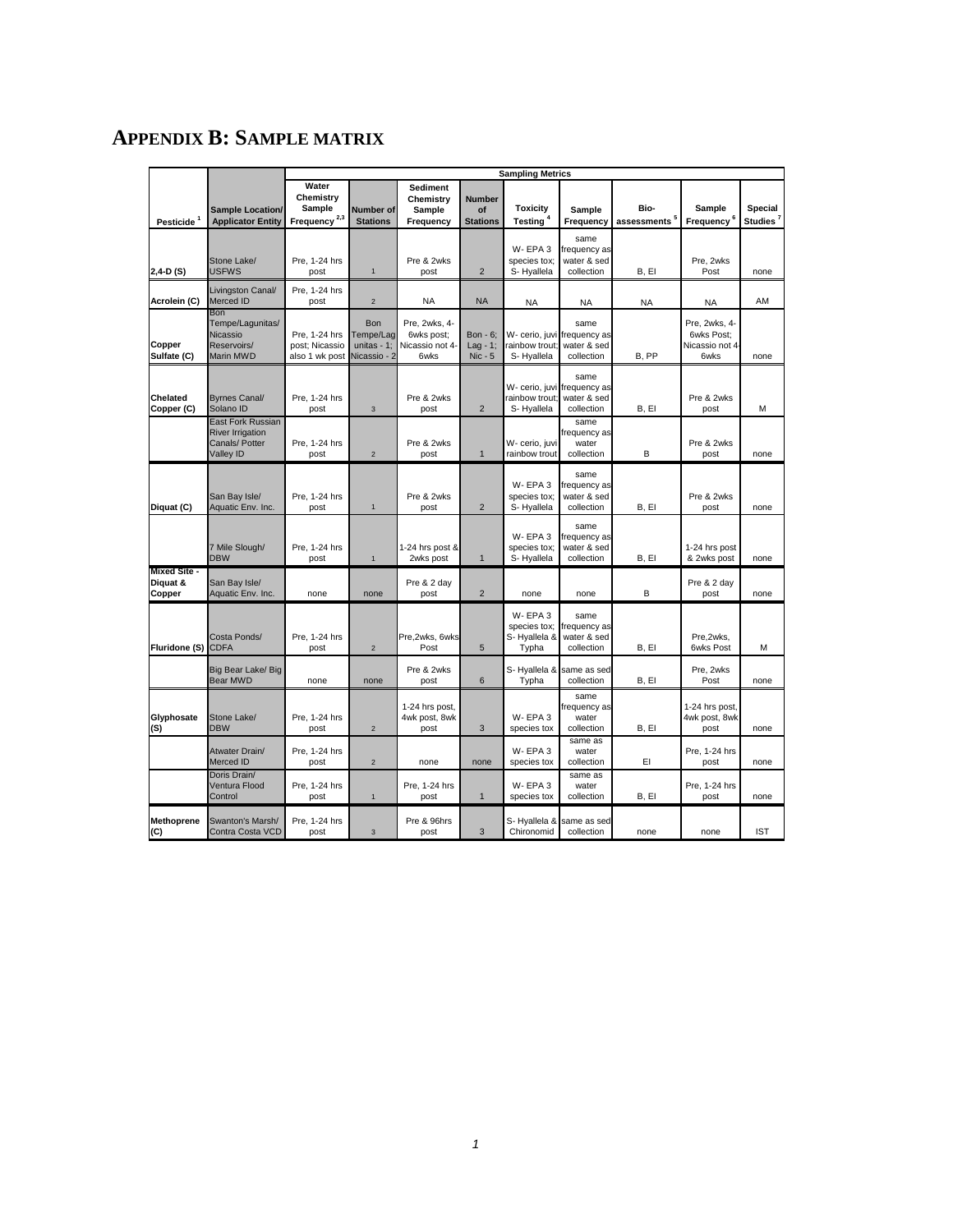# **APPENDIX C: FIELD REFERENCE SHEET**

|                                             | <b>Physical Parameters</b>                                             | units                     |                               |                                             |
|---------------------------------------------|------------------------------------------------------------------------|---------------------------|-------------------------------|---------------------------------------------|
| Air Temperature                             |                                                                        | ∘c                        |                               |                                             |
| Water depth                                 |                                                                        | M                         |                               |                                             |
| Sample collection depth                     |                                                                        | M                         |                               |                                             |
| Geometric profiles of water body            |                                                                        | Cross-sections/           |                               |                                             |
|                                             |                                                                        | diagrams                  |                               |                                             |
| Flow Rate (lotic systems)                   |                                                                        | $Cfs$ (ft $3/s$ )         |                               |                                             |
| Inflow & Outflow Volumes (lotic systems)    |                                                                        | Cubic ft                  |                               |                                             |
| <b>Flow Diversions</b>                      |                                                                        | Describe                  |                               |                                             |
| Current from wind action (lentic systems)   |                                                                        | Qualitative $-$           |                               |                                             |
|                                             |                                                                        | none, mild,               |                               |                                             |
|                                             |                                                                        | moderate, strong          |                               |                                             |
| Anthropogenic activities/ alterations       |                                                                        | Describe                  |                               |                                             |
| Wildlife presence                           |                                                                        | Describe                  |                               |                                             |
| <b>Volume / Bottle</b><br><b>Type</b>       | <b>Conventional Water Quality Parameters</b>                           | units                     | Field Blank /<br><b>Dups</b>  | <b>Toxicity / Dups</b>                      |
| Meter                                       | Conductivity                                                           | umho/cm                   | One per site (2L              | $2.5$ gal Poly – unless                     |
| Meter                                       | Dissolved Oxygen (DO)                                                  | mg/L                      | Poly) / One                   | copper, need                                |
| Meter                                       | Turbidity                                                              | <b>NTU</b>                | Duplicate (DOC,               | additional 10L / One                        |
| Meter                                       | pH                                                                     | pH                        | Pesticide, Chem)<br>per event | per site                                    |
| Meter                                       | Temperature                                                            | $^{\circ}C$               |                               |                                             |
| Meter                                       | Salinity (in Bay & Delta systems only)                                 | psu (‰)                   |                               | 1L Poly for matrix                          |
| 250mL Amber Glass                           | Dissolved Organic Carbon                                               | µg/L                      |                               | spike per event                             |
| Filter                                      | Total Chlorophyll a                                                    | mg/m <sup>3</sup>         |                               |                                             |
| 2L Poly: all below                          | <b>Total Phosphorous</b>                                               | $mg/L - P$                |                               |                                             |
|                                             | <b>Total Nitrogen</b>                                                  | $mg/L - N$                |                               |                                             |
|                                             | <b>Total Suspended Solids</b>                                          | mg/L                      |                               |                                             |
|                                             | Alkalinity                                                             |                           |                               |                                             |
|                                             | <b>Hardness</b>                                                        | mg/L (CaCO <sub>3</sub> ) |                               |                                             |
|                                             |                                                                        | mg/L $(CaCO3)$            |                               |                                             |
|                                             | Dissolved Calcium - only for Copper                                    | mg/L                      |                               |                                             |
|                                             | Dissolved Magnesium - only for Copper                                  | mg/L                      |                               |                                             |
|                                             | Dissolved Sodium - only for Copper                                     | mg/L                      |                               |                                             |
| Conducted by Tox                            | Dissolved Ammonia *Note on COC for lab                                 | mg/L - N                  |                               |                                             |
| Lab                                         | to report data<br>Pesticide                                            |                           |                               |                                             |
| 1L - Glass or Poly,<br>depends on pesticide |                                                                        | µg/L                      |                               |                                             |
|                                             |                                                                        |                           |                               |                                             |
| $1L - Poly$                                 | Non-ionic Surfactant - For Glyphosate,                                 | $\mu$ g/L                 |                               |                                             |
|                                             | Diquat, 2,4-D, Triclopyr sample events only                            |                           |                               |                                             |
| <b>Volume / Bottle Type</b>                 | <b>Sediment Quality Parameters</b>                                     | units                     | Field Blank /<br><b>Dups</b>  | <b>Toxicity / Dups</b>                      |
| 125ml (100g) Poly:                          | % gravel (> 2 millimeters)                                             | % dry weight              | One per site for              | 1L Poly /                                   |
| all grain size                              |                                                                        |                           | all / One                     | 2-4 per station -                           |
|                                             | % sand (2 mm $> 62 \mu m$ )                                            | % dry weight              | Duplicate all per<br>event    | depends on tox tests:                       |
|                                             | % fines $(< 62 \mu m)$                                                 | % dry weight              |                               | 2L per tests type and<br>number (10 day, 28 |
| 500mL (500g) Poly:                          | Nitrate-Nitrogen *Note on COC to archive                               | mg/kg                     |                               | day, Dup)                                   |
| five below                                  | portion until Sept<br><b>Total Nitrogen</b><br>*Note on COC to archive | mg/kg                     |                               |                                             |
|                                             | portion until Sept                                                     |                           |                               | For Typha test,                             |
|                                             | % solids                                                               | % dry weight              |                               | 250mL sed collected                         |
|                                             | % moisture                                                             | % dry weight              |                               | for PacEcoRisk / one                        |
|                                             |                                                                        |                           |                               |                                             |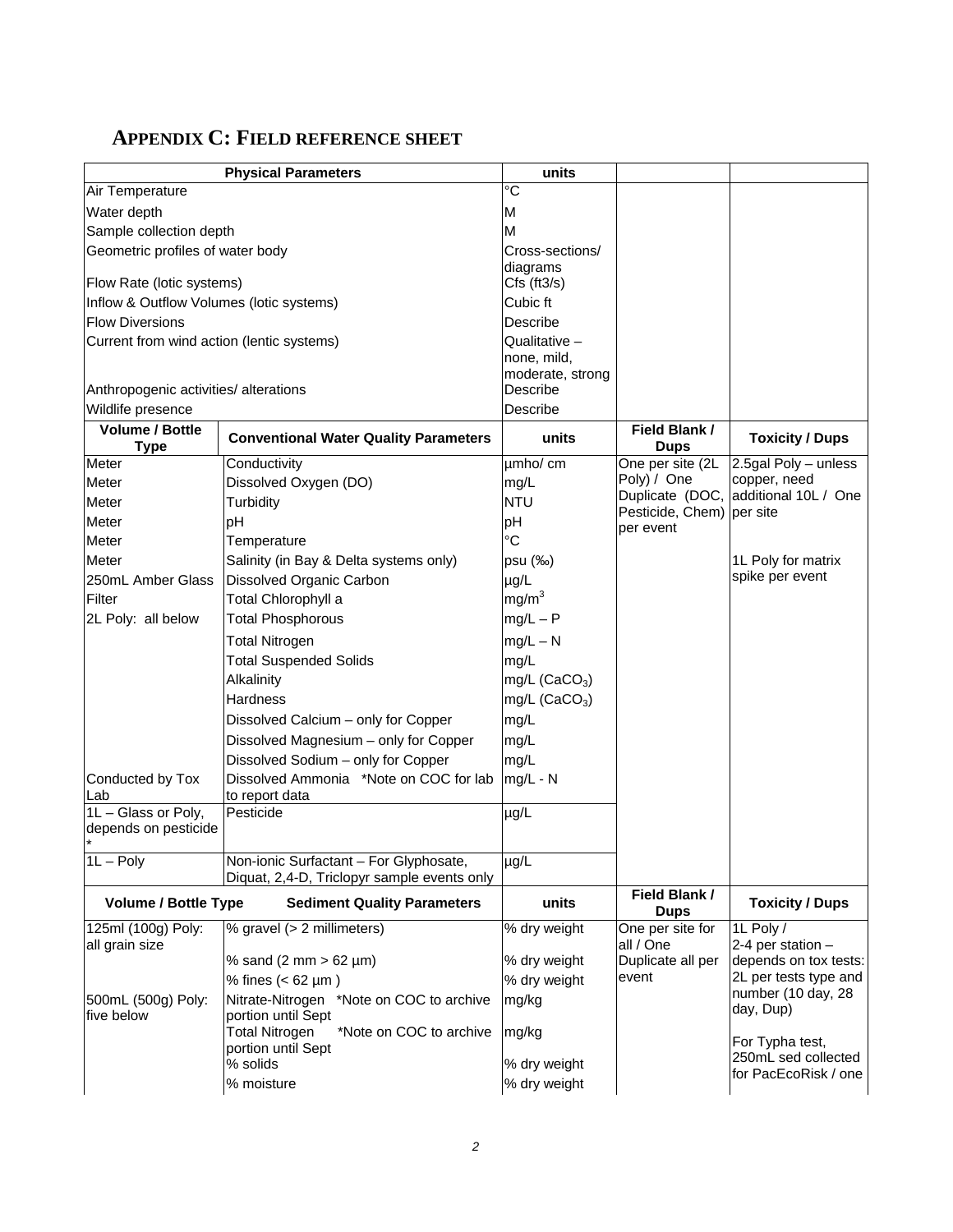|              | Non-ionic Surfactant - For Glyphosate,<br>Diquat, 2,4-D, Triclopyr sample events only | $\mu q/L$      | Dup |
|--------------|---------------------------------------------------------------------------------------|----------------|-----|
| 250mL Glass  | Total Organic Carbon                                                                  | mg/kg          |     |
| (DOP)        | 250mL Poly or Glass   Pore Water Pesticide Concentration                              | mg/l or ug/L   |     |
| 100mL Glass  | SEM-AVS - For copper treatments only                                                  | ISEM-AVS Ratio |     |
| <b>Meter</b> | Eh                                                                                    | lmV            |     |

#### **APPENDIX D: LABORATORY METHODS AND SOPS**

The latest versions of analytical SOPs for laboratory analyses of the following compounds are attached:

CDFG WPCL

2,4-D

Cu in tissue

Diquat/paraquat in soil

fluridone in sediment and tissue

Ceimic (proprietary, based on EPA draft method attached)

AVS-SEM (EPA 821)

Sierra Foothill

chlorophyll a

DOC

TKN? and other WQ

 *California Laboratory Services* 

 *Sediment quality criteria* 

The latest versions of laboratory toxicity test methods are attached:

CDFG ATL UC Davis ATL PERL

The latest versions of field and laboratory bioassessment procedures are attached: Aquatic Resources Center CSU Chico